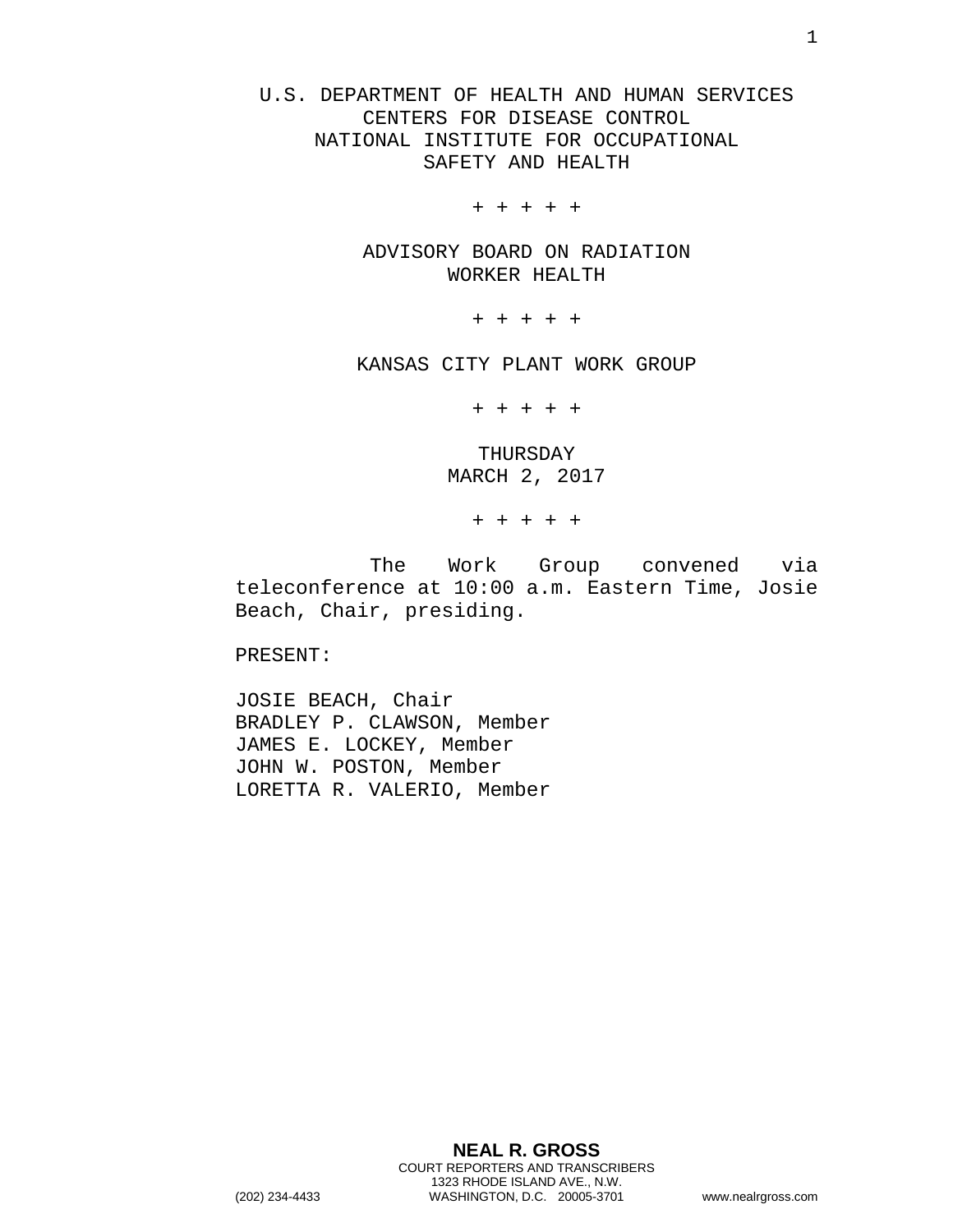ALSO PRESENT:

TED KATZ, Designated Federal Official RON BUCHANAN, SC&A PETE DARNELL, DCAS JACKSON ELLIS, ORAU Team JOE FITZGERALD, SC&A JENNY LIN, HHS PAT MCCLOSKEY, ORAU Team JIM NETON, DCAS MUTTY SHARFI, ORAU Team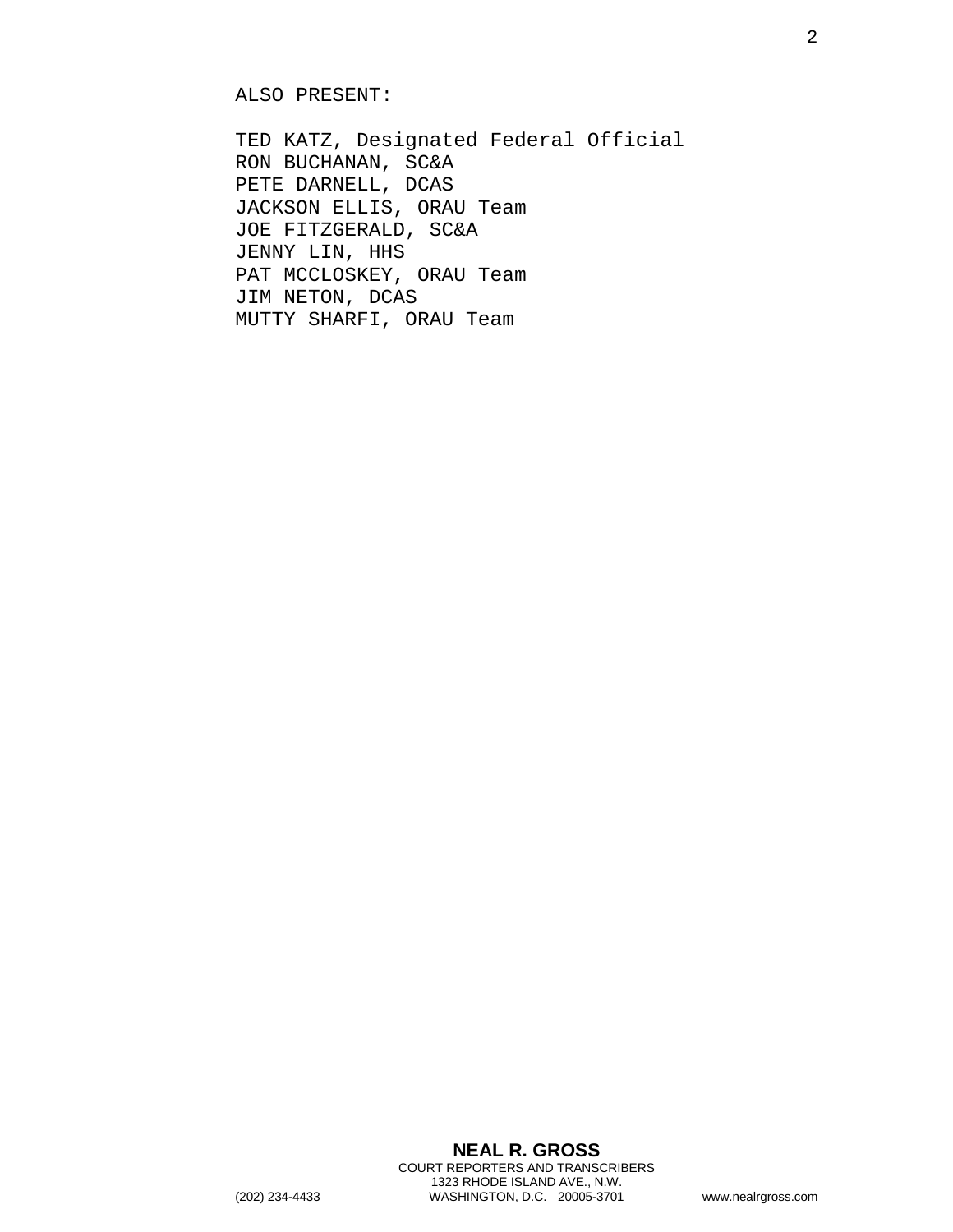## **Contents**

| Welcome and Roll Call $4$                       |  |
|-------------------------------------------------|--|
| DCAS Presentation of Updated KCP Site Profile 6 |  |
| SC&A Review of Site Profile 10                  |  |
| Additional Items 69                             |  |
| Path Forward for Issue Resolution or 72         |  |
|                                                 |  |
|                                                 |  |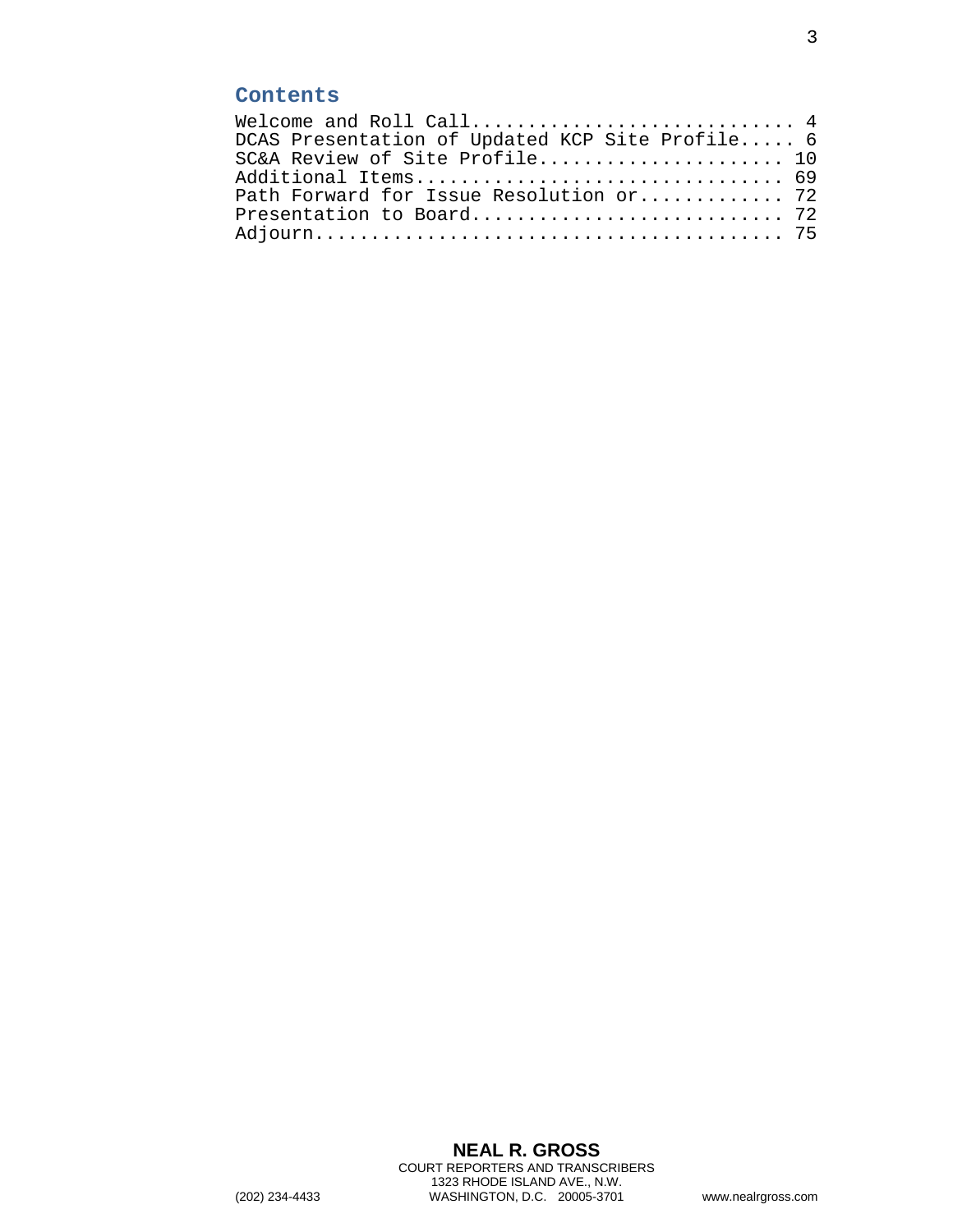1 P-R-O-C-E-E-D-I-N-G-S

2 10:05 a.m.

<span id="page-3-0"></span>3 **Welcome and Roll Call** 

4 MR. KATZ: Welcome, everybody. This 5 is the Advisory Board on Radiation Worker Health. 6 It is the Kansas City Plant Work Group, and today's 7 agenda, which is posted on the NIOSH website under 8 scheduled meetings for today's date, is pretty 9 simple. We're addressing an updated, a newly 10 updated Site Profile for the Kansas City Plant. 11 That's the sort of guidelines for doing dose 12 reconstructions.

13 And SC&A has reviewed that Site Profile 14 and has the review in. And both the Site Profile 15 and SC&A's review are posted on the NIOSH website, 16 at least the review current from SC&A is on the 17 NIOSH web site. That's what we'll be discussing 18 today.

19 And let's get started with roll call. 20 For roll call we're talking about a site, so please 21 speak to conflict of interest. I can cover the 22 Board Members because I know who's on here. No 23 Board Members have conflicts for Kansas City, but

> **NEAL R. GROSS** COURT REPORTERS AND TRANSCRIBERS 1323 RHODE ISLAND AVE., N.W.

(202) 234-4433 WASHINGTON, D.C. 20005-3701 www.nealrgross.com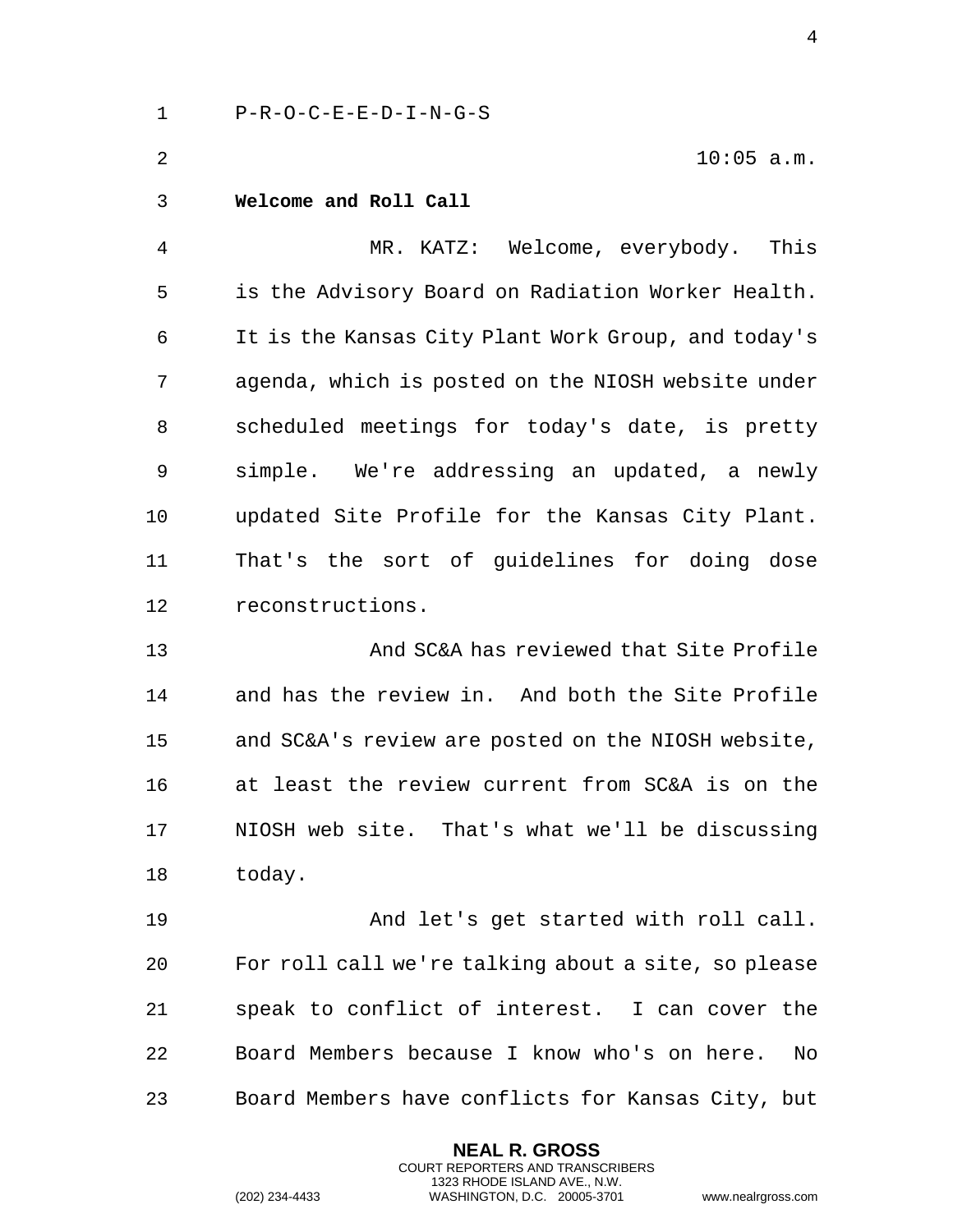1 let me just run through what we have. 2 (Roll call.) 3 MR. KATZ: Okay then. Let me just 4 remind everyone to please mute your phones except 5 for when you're addressing the group. That will 6 help everybody with audio quality. And don't put 7 the call on hold at any point, but hang up and dial 8 back in if you must. 9 And with that, Josie, it's your agenda. 10 CHAIR BEACH: Okay. Thank you. And 11 good morning, everyone. 12 **I** just want to do just a quick overview 13 of the background documents, just a reminder. Our 14 first Site Profile review was done in 2013. We did 15 have some issues from that Site Profile. We have 16 two matrices that have been pulled together, one 17 from 8/20/15 and the last one from 3/14/16. Then, 18 of course, we have the new TBD that was issued the 19 first of the year. We have NIOSH's memo that 20 pulled together from both of those matrices and 21 some other items that were discussed during Work 22 Group meetings for the SEC. And then we have 23 SC&A's memo looking at NIOSH's review.

> **NEAL R. GROSS** COURT REPORTERS AND TRANSCRIBERS 1323 RHODE ISLAND AVE., N.W.

(202) 234-4433 WASHINGTON, D.C. 20005-3701 www.nealrgross.com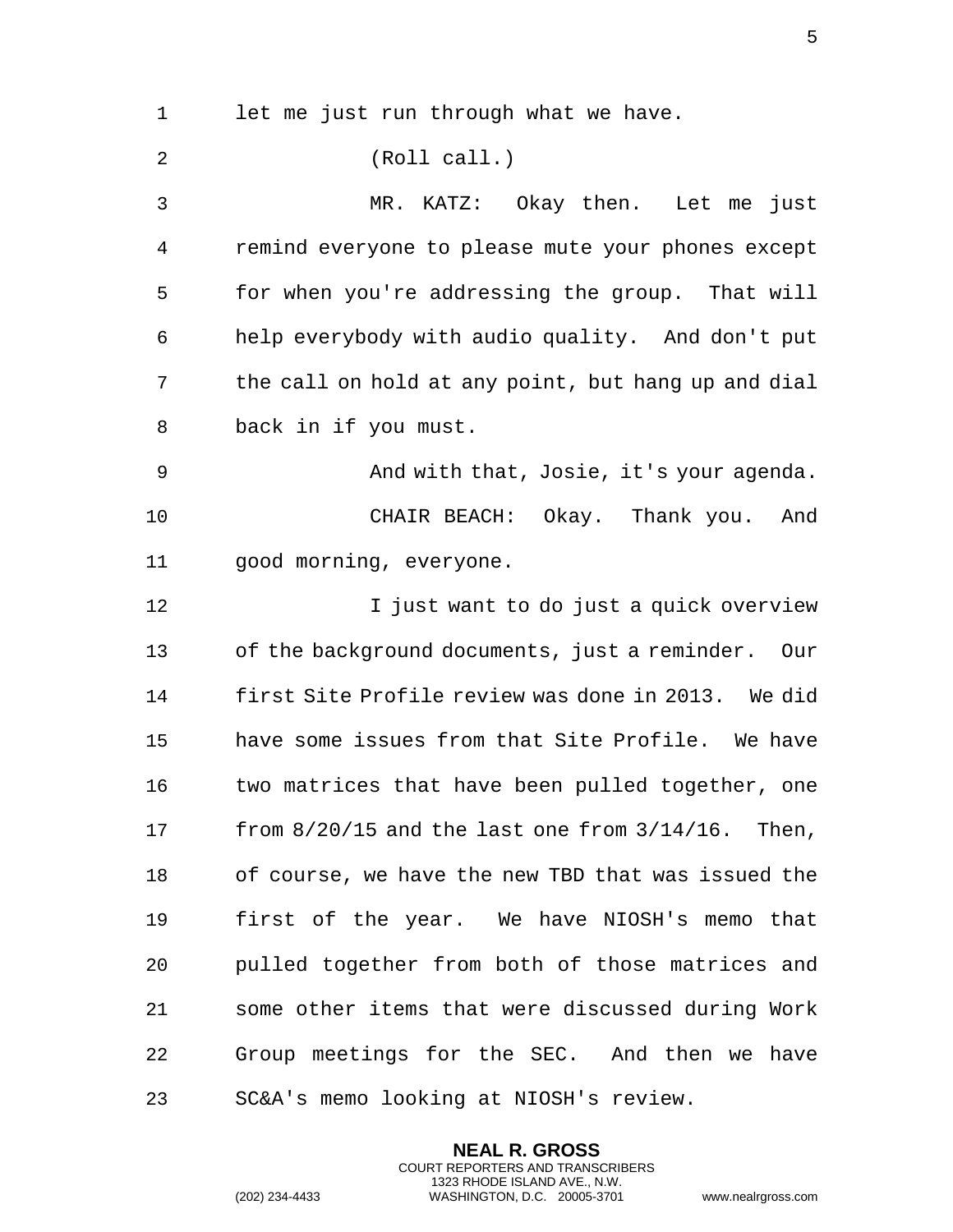<span id="page-5-0"></span>1 So I believe, Pete, you're going to 2 start with your memo and go through your TBD items, 3 and then we'll move onto SC&A. Is that correct? 4 MR. DARNELL: We can certainly do it 5 that way, if that's what you'd like. 6 CHAIR BEACH: Okay. Yes, that's what 7 the agenda says, so that sounds good to me. 8 **DCAS Presentation of Updated KCP Site Profile**  9 MR. DARNELL: Okay. So I took up the 10 memo that we wrote in March of 2016 stating what 11 we put into the TBD. 12 And Jackson, if you wouldn't mind going 13 over the full changes to the TBD when I'm done, I'd 14 appreciate it. 15 So back in March of last year, we pulled 16 together the requirements from the previous TBD 17 Issues Matrix and the ER Reports Issues Matrix and 18 came up with the path forward for updating the final 19 TBD after the ER failed to qualify. Basically, we 20 have a number of points that we were going to add 21 to the TBD dealing with natural uranium operations 22 from 550 to 255 using the Battelle-6000 23 methodology.

> **NEAL R. GROSS** COURT REPORTERS AND TRANSCRIBERS 1323 RHODE ISLAND AVE., N.W.

(202) 234-4433 WASHINGTON, D.C. 20005-3701 www.nealrgross.com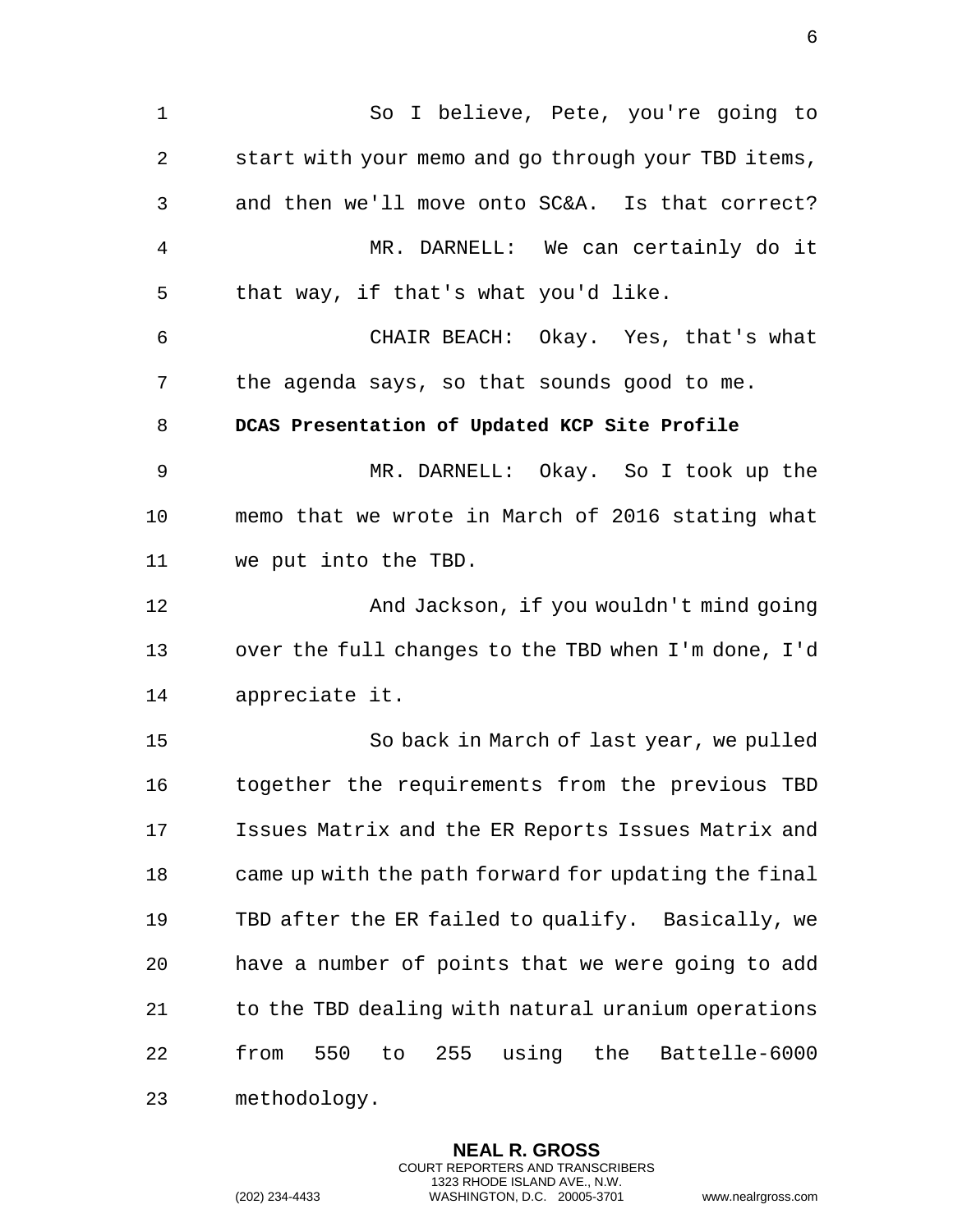1 And the post-operations period, we 2 bounded by using samples at 49 picocuries per cubic 3 meter. Tritium water operations, we had most of 4 them, since we bounded from 1/1/59 to 12/31/75. We 5 also addressed magnesium thorium operations, and 6 I think we'll probably be discussing that a little 7 bit later, too.

8 We did reach out. Pat McCloskey 9 reached out to the Kansas City Site in preparation 10 for this meeting, and they had found nothing new 11 to add to the dates for mag-thorium operations.

12 We also updated the TBD to include 13 post-operational periods from 1978 to '84 and using 14 a bounding maximum surface contamination rate for 15 D&D operations and OTIB-70. We also added in 16 information for organically-bound tritium ops like 17 the hi-lo switch plates and the dividing 1.77 18 millirem year per dose for all workers. The D&D 19 we bounded using the Rockwell dosimetry data from 20 6 of '84 through 9 of '86.

21 That's really, with the exception of 22 some information about rad waste handling and rad 23 area maintenance, housekeeping, and so on, all the

> **NEAL R. GROSS** COURT REPORTERS AND TRANSCRIBERS 1323 RHODE ISLAND AVE., N.W.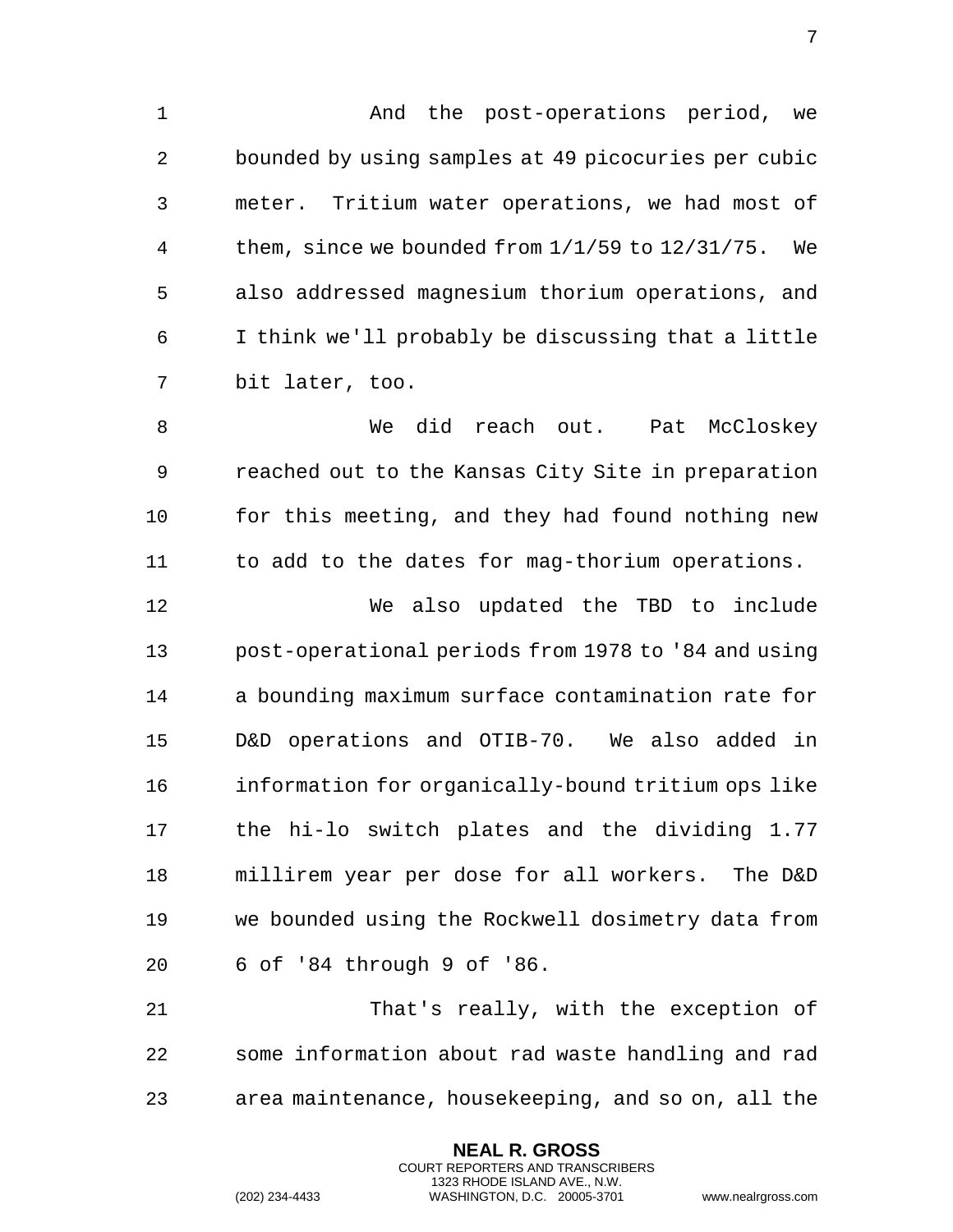1 information that was added to the TBD.

2 Jackson, if you could go over more 3 specifically how the TBD changed from the previous 4 version?

5 MR. ELLIS: Sure. This is Jackson 6 Ellis with the ORAU team, the TBD author. I made 7 the changes.

8 We added basically intakes for those 9 new operations and post-operation periods that you 10 just mentioned. The majority of that was internal 11 intake additions to the TBD. We also added a 12 coworker study to the TBD to assign an external 13 coworker dose. The X-ray section was updated to 14 new projects on guidance and standards.

15 And that's pretty much a summary of what 16 the additions to the TBD were. There were some 17 other changes very specifically on comments from 18 SC&A and then through the comment resolution cycle, 19 internal and external.

20 MR. DARNELL: I guess that's about it 21 then.

22 CHAIR BEACH: Okay. Pete, is that all

**NEAL R. GROSS** COURT REPORTERS AND TRANSCRIBERS 1323 RHODE ISLAND AVE., N.W.

23 you're going to cover?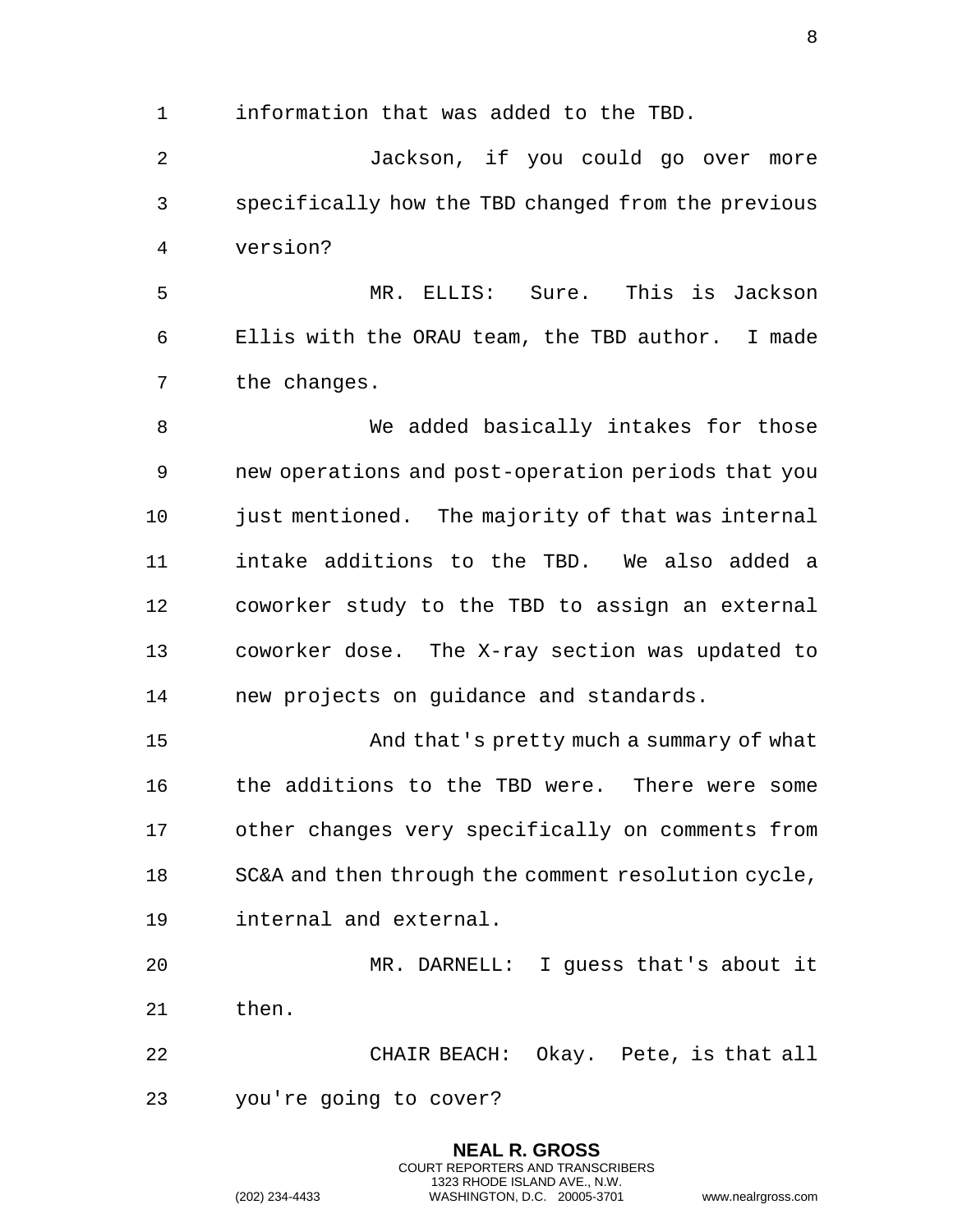1 MR. DARNELL: Yes, that's pretty much 2 what was in the agenda. I'm looking at this, and 3 in seeing that word, they're bringing the changes 4 to the TBD with what SC&A put out in their 5 memorandum, so I'm -- 6 CHAIR BEACH: Yes, yes. 7 MR. DARNELL: -- really at a loss of how 8 in-depth you want to go. 9 CHAIR BEACH: Well, yes, I think you're 10 fine. I think it was great how you did a really 11 good job pulling everything from both of those two 12 initial matrices and then all of the new stuff that 13 was added. 14 Is there -- are there any questions for 15 NIOSH before SC&A kind of goes through? 16 (No audible response.) 17 CHAIR BEACH: Hearing no questions, 18 Joe, if you want to -- well, this is the first time 19 we've actually met on the TBD issue, so I think we 20 just need to kind of go through them and make sure 21 there's no questions. I understand there's 22 agreement between SC&A and NIOSH, but I think we 23 should go ahead and close them out as a Work Group,

> **NEAL R. GROSS** COURT REPORTERS AND TRANSCRIBERS 1323 RHODE ISLAND AVE., N.W.

(202) 234-4433 WASHINGTON, D.C. 20005-3701 www.nealrgross.com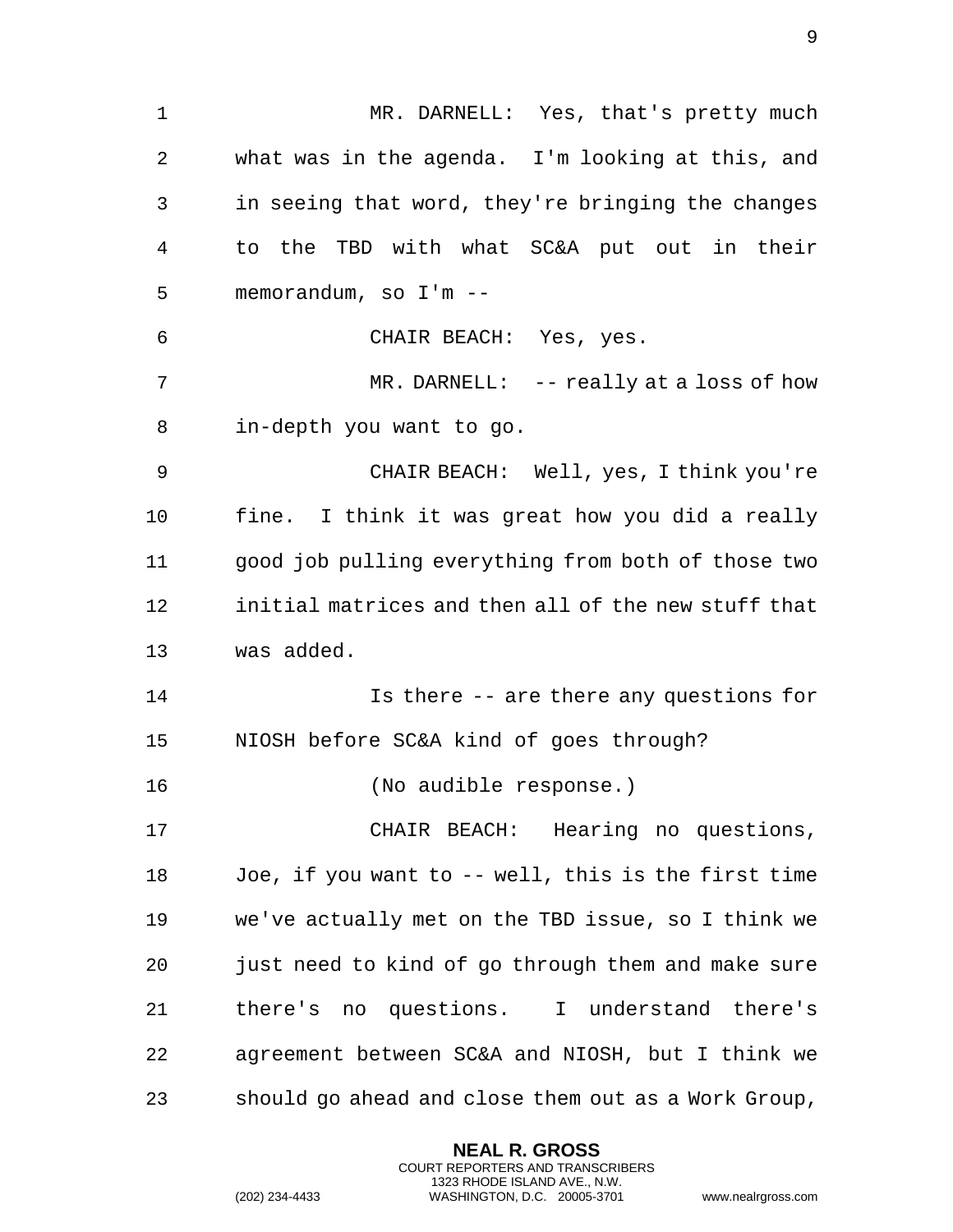1 unless somebody has other ideas.

2 MEMBER LOCKEY: No, I think that's 3 good, Josie.

4 CHAIR BEACH: Okay. Then Joe, I guess 5 we'll hear from SC&A now.

<span id="page-9-0"></span>6 **SC&A Review of Site Profile** 

7 MR. FITZGERALD: Yes, and I'd like to 8 echo what you just said, that this was a pretty good 9 integrated listing of both the Site Profile issues 10 that we had in the earlier matrix, as well as what 11 came out of the ER review.

12 And in terms -- and this is in a broader 13 sense, and we'll get down to specifics and a sort 14 of an itemized -- go through the itemized list, but 15 we had a number of new exposure sources and 16 operations that, given the level of research that 17 we did on the ER, were clearly ones that needed to 18 be added to the Site Profile. And I think NIOSH 19 did a pretty good job of listing all those from the 20 tritium to the -- some of the uranium operations 21 and making sure that those were added to the scope 22 of the Site Profile.

23 In general, we also as part of the ER

**NEAL R. GROSS** COURT REPORTERS AND TRANSCRIBERS 1323 RHODE ISLAND AVE., N.W.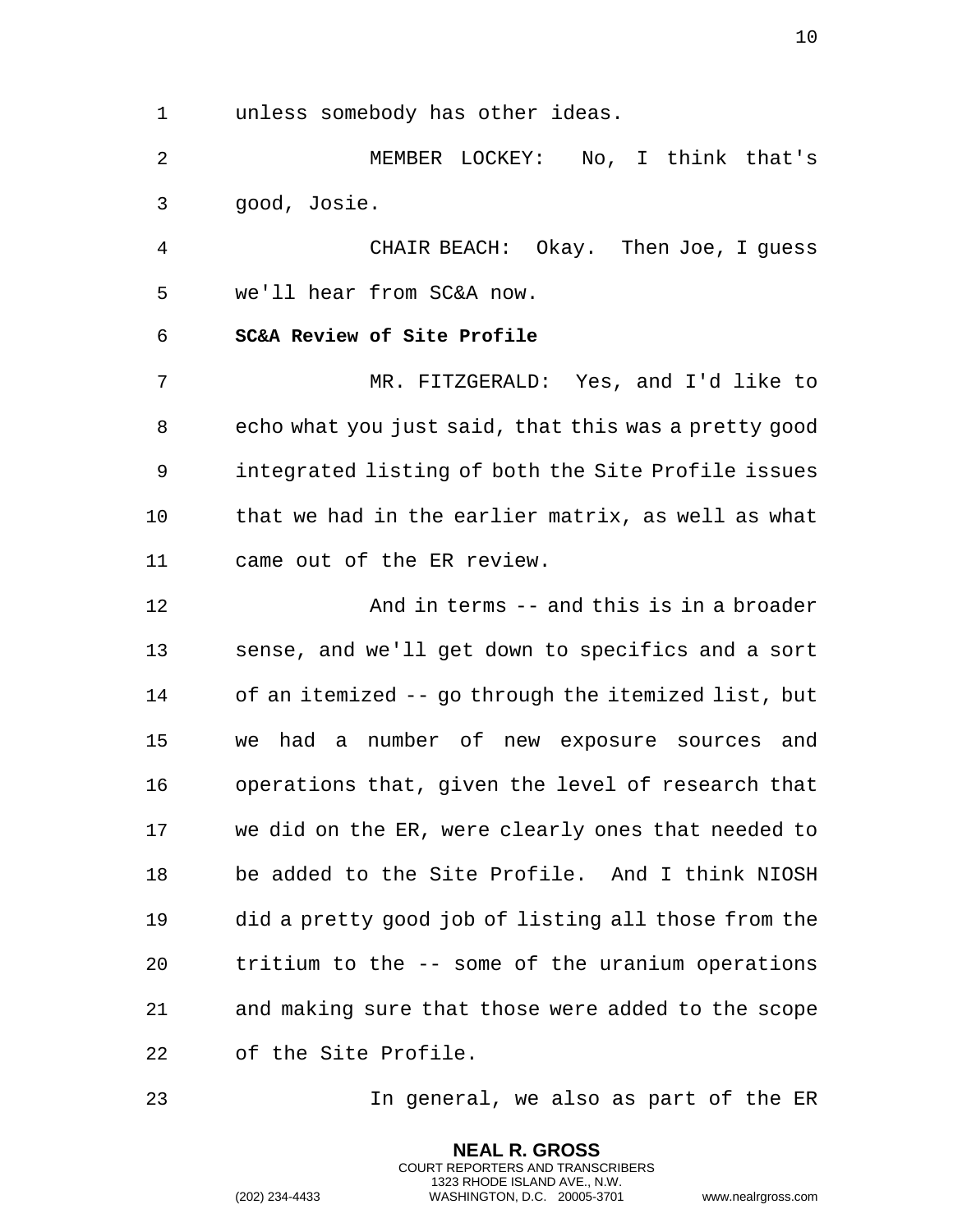1 process, but even earlier in the Site Profile 2 process, had a number of maybe typical Site 3 Profile-level technical comments, where for 4 clarification purposes the basis for some of the 5 technical values and perhaps some clarifications 6 that need to be provided we identified. In some 7 cases, they were sort of parked because we were busy 8 on ER. And I think the listing that is provided 9 is a pretty complete list of what was left in terms 10 of resolution and in terms of those kinds of 11 comments.

12 But I just want to say again that those 13 are kind of the typical comments that are raised 14 as we go that everyone recognizes, or 15 clarifications and a need for perhaps better 16 explanations. And that certainly was provided. 17 More fundamentally, perhaps, the 18 coworker model and the validation and verification 19 of D&D that was done and is acknowledged in here 20 was an important aspect of review, where I think 21 NIOSH was able to reassure itself and the Work Group 22 that in terms of the records transfer from the 23 original records to the electronic database, that

> **NEAL R. GROSS** COURT REPORTERS AND TRANSCRIBERS 1323 RHODE ISLAND AVE., N.W.

(202) 234-4433 WASHINGTON, D.C. 20005-3701 www.nealrgross.com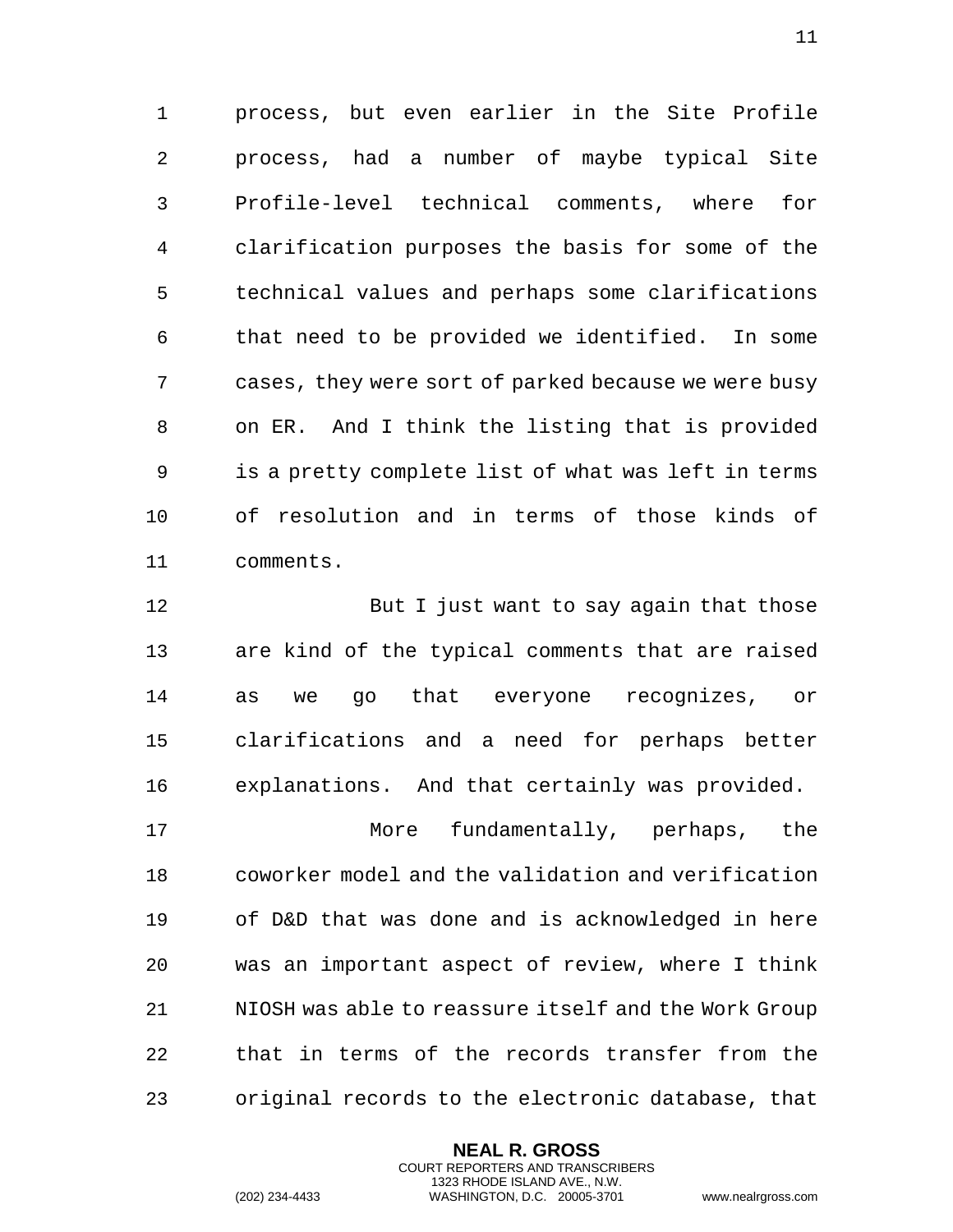1 was in fact a very valid transfer, and there wasn't 2 any clear or any obvious deficiencies or gaps. So 3 that was another, I think a major step that I think 4 the Work Group and NIOSH had agreed on originally. 5 So in general, I think those were all 6 covered in terms of the scope of what Pete and his 7 folks had in this memo, so it provides a pretty 8 complete listing.

9 Now I'm going to go through, as Josie 10 wanted to do, in terms of the Work Group, each of 11 these items so you'll have the opportunity to ask 12 questions and perhaps make a recommendation for 13 closure. So I'm just going to go down.

14 The memo that we provided on January 15 27th pretty much follows the listing first of the 16 ER-based list and then to the original Site Profile 17 Matrix list. So if you want to follow, that pretty 18 much tracks with what Pete had issued in his memo. 19 The first item, the natural uranium 20 operations from May 1st -- and this is the '50s. 21 I think there, it was a case of making sure that 22 there was language in the Site Profile that tracked

23 with the agreements that were reached during the

**NEAL R. GROSS** COURT REPORTERS AND TRANSCRIBERS 1323 RHODE ISLAND AVE., N.W.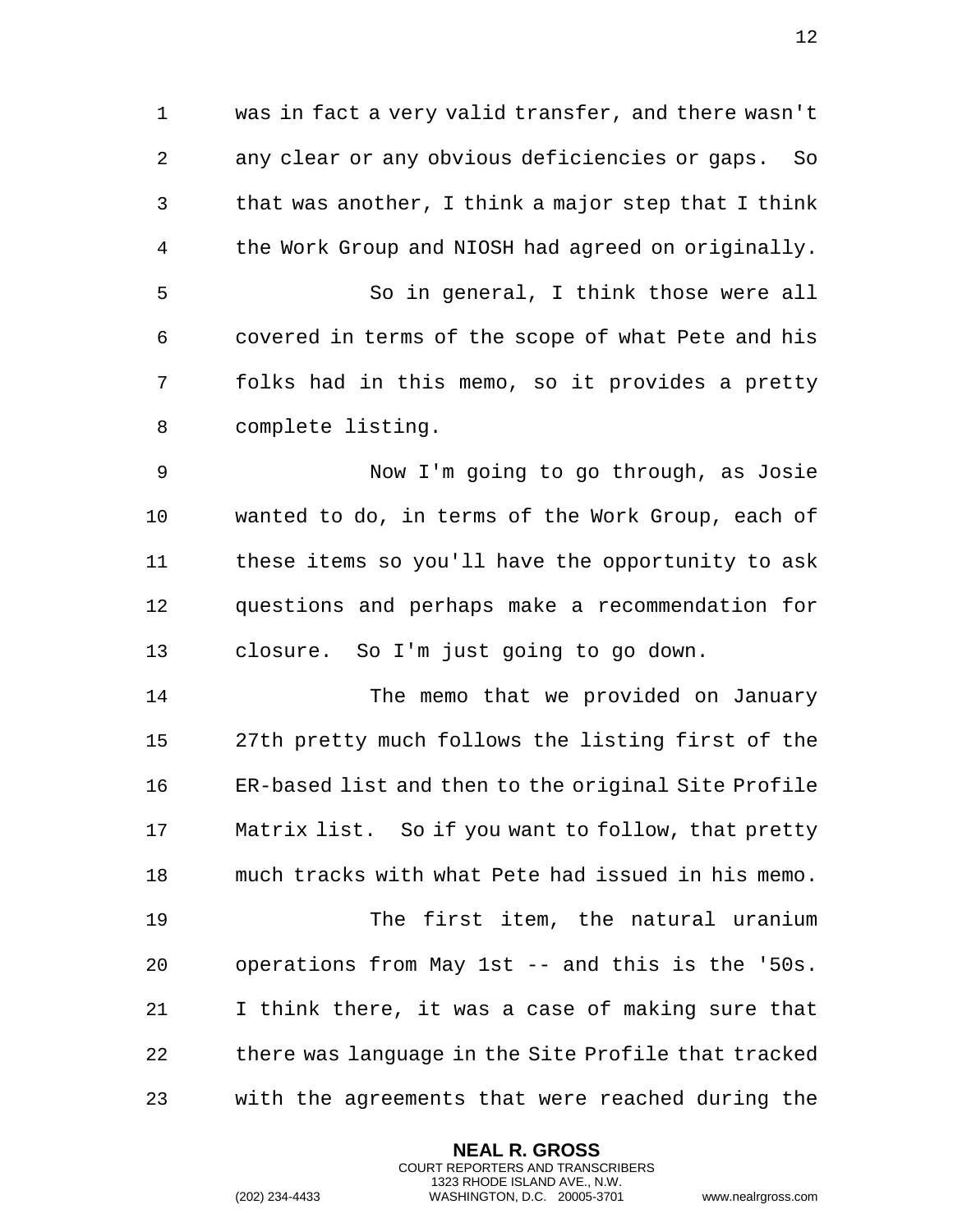1 ER discussions that the TBD-6000 would be used as 2 the bounding methodology for doses during that time 3 period.

4 Now again, the Site Profile predated 5 most of this research and discussion, so that 6 clearly was something that could be added, and it 7 was. So we were satisfied that the language that 8 was provided in the Site Profile, using TBD-6000 9 Table 7.8 for the inhalation intakes and Table 7.9 10 for the ingestion intakes, we felt covered the 11 ground that was agreed to during the ER discussion. 12 So we feel it's been addressed.

13 So I don't know, Josie, do you want to 14 take this item by item?

15 CHAIR BEACH: Yes, I guess just 16 briefly, if anybody has any questions or comments, 17 or if they have anything to discuss when they were 18 reviewing this. I didn't have any questions, and 19 I was comfortable with this first one.

20 Anybody else have any questions or 21 comments?

22 MEMBER VALERIO: Josie, this is 23 Loretta. I was fine when I read through it.

> **NEAL R. GROSS** COURT REPORTERS AND TRANSCRIBERS 1323 RHODE ISLAND AVE., N.W.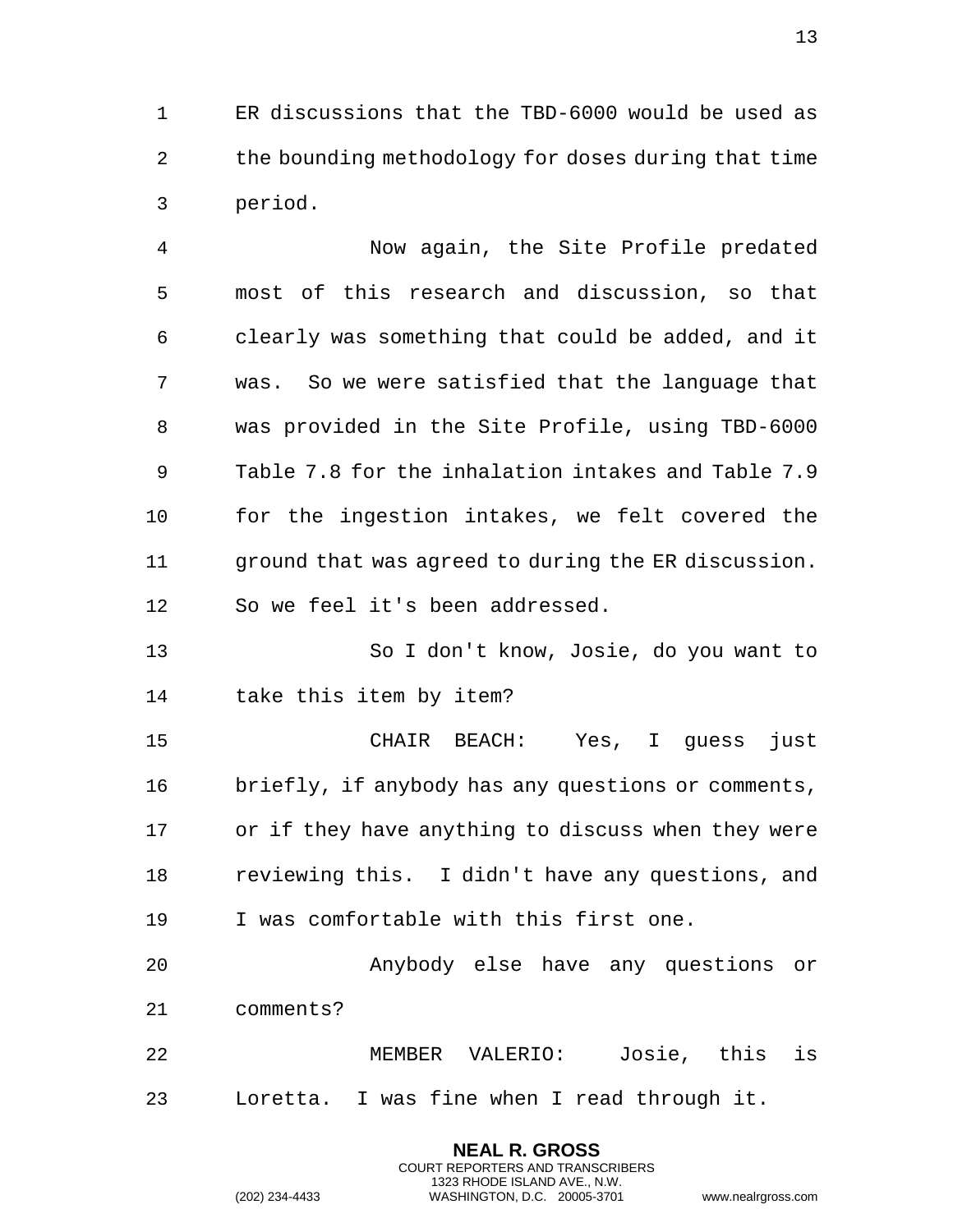1 CHAIR BEACH: Perfect. Okay. 2 MEMBER CLAWSON: This is Brad. I'm 3 fine with this one. 4 CHAIR BEACH: All right. 5 MEMBER LOCKEY: The same. Jim Lockey. 6 CHAIR BEACH: Okay. Great. And, 7 Joe, I guess just continue to move through and 8 we'll -- 9 MR. FITZGERALD: Yes, I -- 10 CHAIR BEACH: And I don't think we need 11 to close these item by item, do we, Ted? 12 MR. KATZ: I think actually it would be 13 better to do that, yes. 14 CHAIR BEACH: Okay. So the first one, 15 everybody's in agreement that they agree with NIOSH 16 and SC&A, and we need to go ahead and close this 17 one? 18 MR. KATZ: Yes, so you could just say 19 if anyone's in disagreement, speak up; otherwise, 20 it's closed. 21 CHAIR BEACH: Okay. That sounds 22 perfect. Thanks, Ted. 23 MR. KATZ: Thanks.

> **NEAL R. GROSS** COURT REPORTERS AND TRANSCRIBERS 1323 RHODE ISLAND AVE., N.W.

(202) 234-4433 WASHINGTON, D.C. 20005-3701 www.nealrgross.com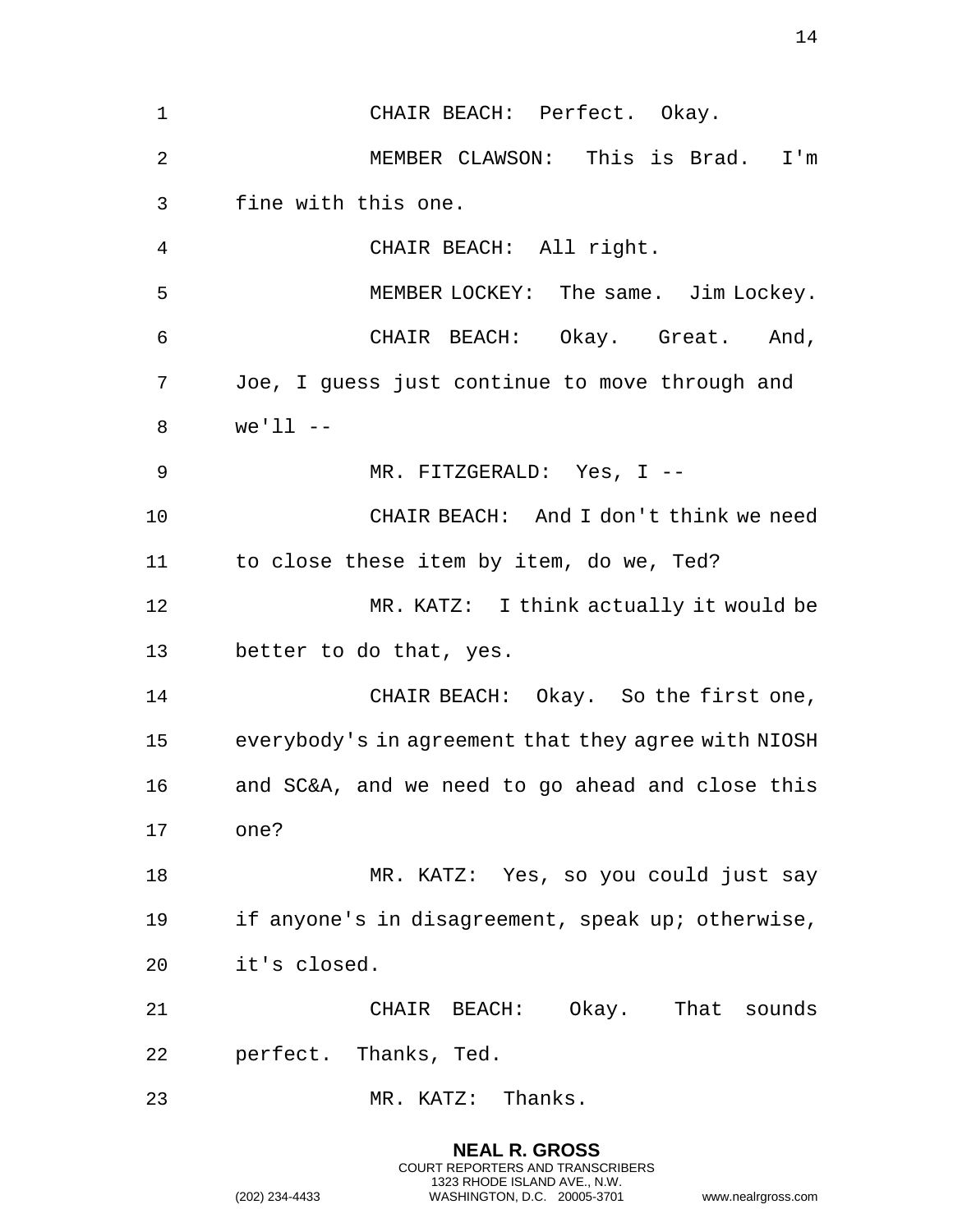1 CHAIR BEACH: So the first one is 2 closed. 3 MR. FITZGERALD: Yes, I might add that 4 we did go into probably a lot of detail during the 5 ER discussions, so -- 6 CHAIR BEACH: Right, definitely. 7 MR. FITZGERALD: -- we don't perhaps 8 need to revisit so much of that, but just to 9 acknowledge that a lot of the ER-derived issues 10 were pretty fully vetted in that discussion. And 11 so we find ourselves pretty much at the endpoint 12 for most of these, if not all of them. 13 CHAIR BEACH: Right, yes. 14 MR. FITZGERALD: The next one is the 15 post-operational period. This is after the 16 operation was closed down from March of '55 to 17 August of '59, which was bounded using the maximum 18 gross-alpha air sample, which was estimated from 19 the source term information that was available for 20 those operations. 21 And I provide the quote from the TBD 22 itself in terms of applying that 49 picocuries per 23 cubic meter value for the maximum gross-alpha

> **NEAL R. GROSS** COURT REPORTERS AND TRANSCRIBERS 1323 RHODE ISLAND AVE., N.W.

(202) 234-4433 WASHINGTON, D.C. 20005-3701 www.nealrgross.com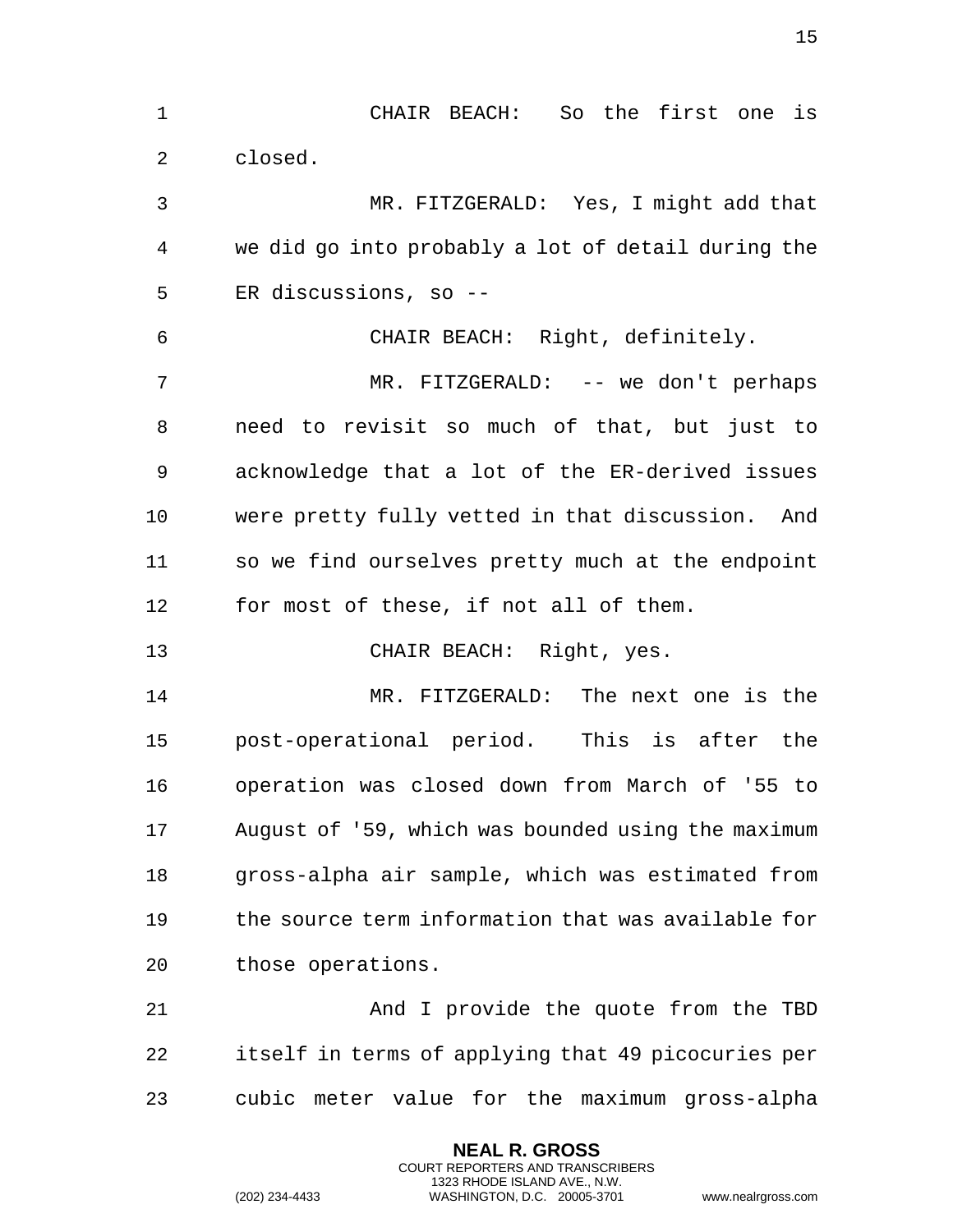1 measured air sample as the bounding value that 2 would be used for those post-operational periods 3 in terms of exposure pathway dose estimations. 4 And that pretty much covers it. I 5 mean, that's the bounding value for -- it's not so 6 much the residual period, but it's the 7 post-operational period for those -- the original 8 natural uranium operations. 9 So we didn't have any issue with that. 10 And I think that was pretty much acknowledged 11 during our ER discussions, so we're certainly 12 satisfied. 13 CHAIR BEACH: I found the same thing in 14 reviewing the transcript from our last meeting. 15 MR. FITZGERALD: Yes. 16 CHAIR BEACH: I have no questions or 17 comments, and I agree with that. 18 Anybody else have any disagreements 19 with closing that item? 20 MEMBER CLAWSON: This is Brad. I 21 don't. I'm good with it. 22 MEMBER VALERIO: This is Loretta. I'm 23 good with it.

> **NEAL R. GROSS** COURT REPORTERS AND TRANSCRIBERS 1323 RHODE ISLAND AVE., N.W.

(202) 234-4433 WASHINGTON, D.C. 20005-3701 www.nealrgross.com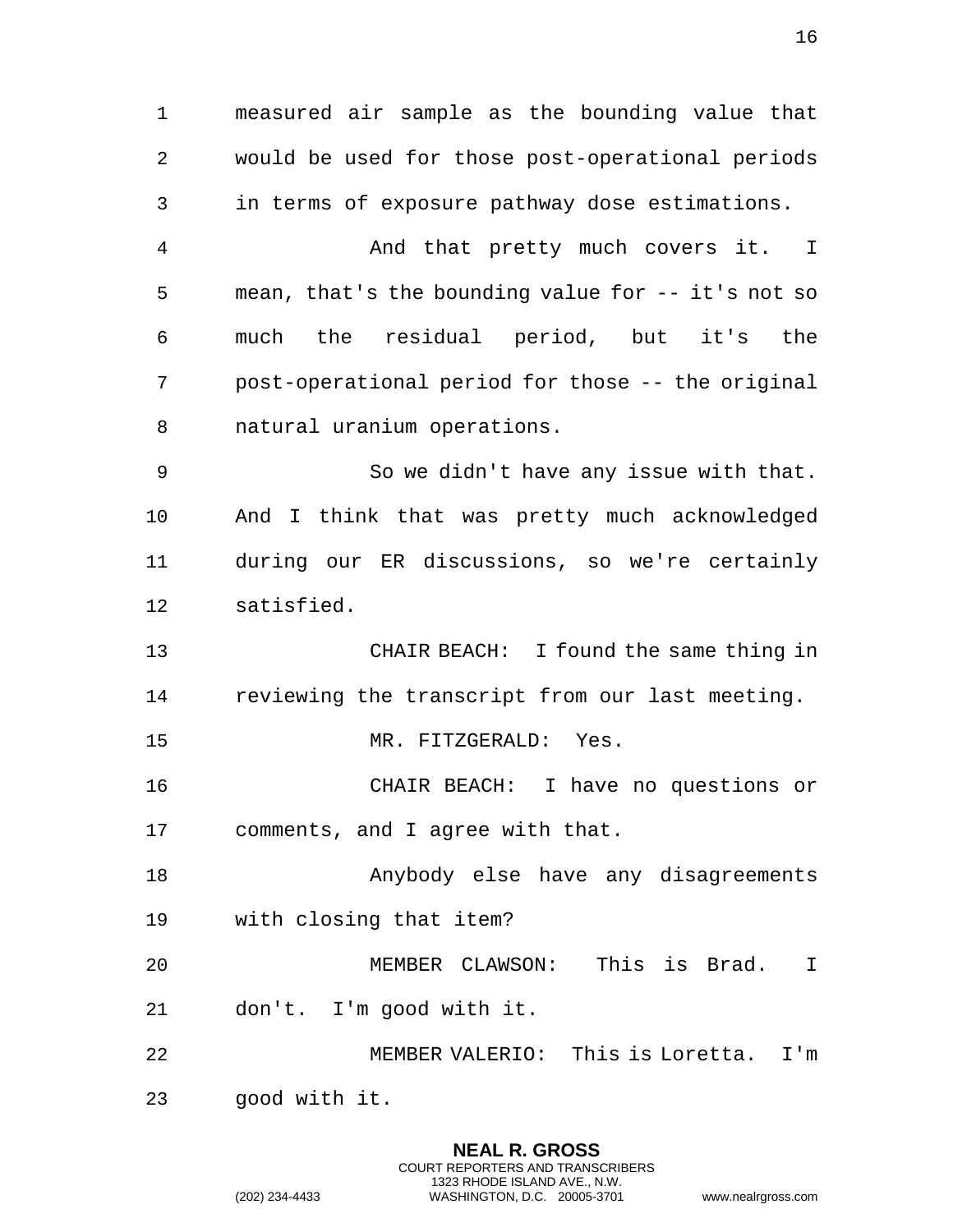1 MR. LOCKEY: This is Jim. Me, too. 2 CHAIR BEACH: Okay. Sounds great. 3 Thank you.

4 MR. FITZGERALD: Okay. Moving along, 5 tritium water operation. You know, one thing 6 during the ER reviews that turned out to be a 7 revelation, this was during the research that we 8 all did onsite, was the presence of several 9 different tritium activities, tritium source 10 activities, one of which was Kansas City during an 11 earlier period, '59 to '75, was bottling small 12 bottles of tritium for use in actual 13 instrumentation monitors as far as calibration.

14 And the issue there on this particular 15 item was to come up with a bounding dose for that 16 operation, which we -- was actually somewhat 17 involved. And I remember the modeling and the 18 estimations that NIOSH had performed to come up 19 with a value that would be both reasonably accurate 20 and bounding of whatever dose someone might 21 receive -- operator may have received from handling 22 these -- handling tritium and bottling it.

23 And the fixed -- as the Work Group might

**NEAL R. GROSS** COURT REPORTERS AND TRANSCRIBERS 1323 RHODE ISLAND AVE., N.W.

(202) 234-4433 WASHINGTON, D.C. 20005-3701 www.nealrgross.com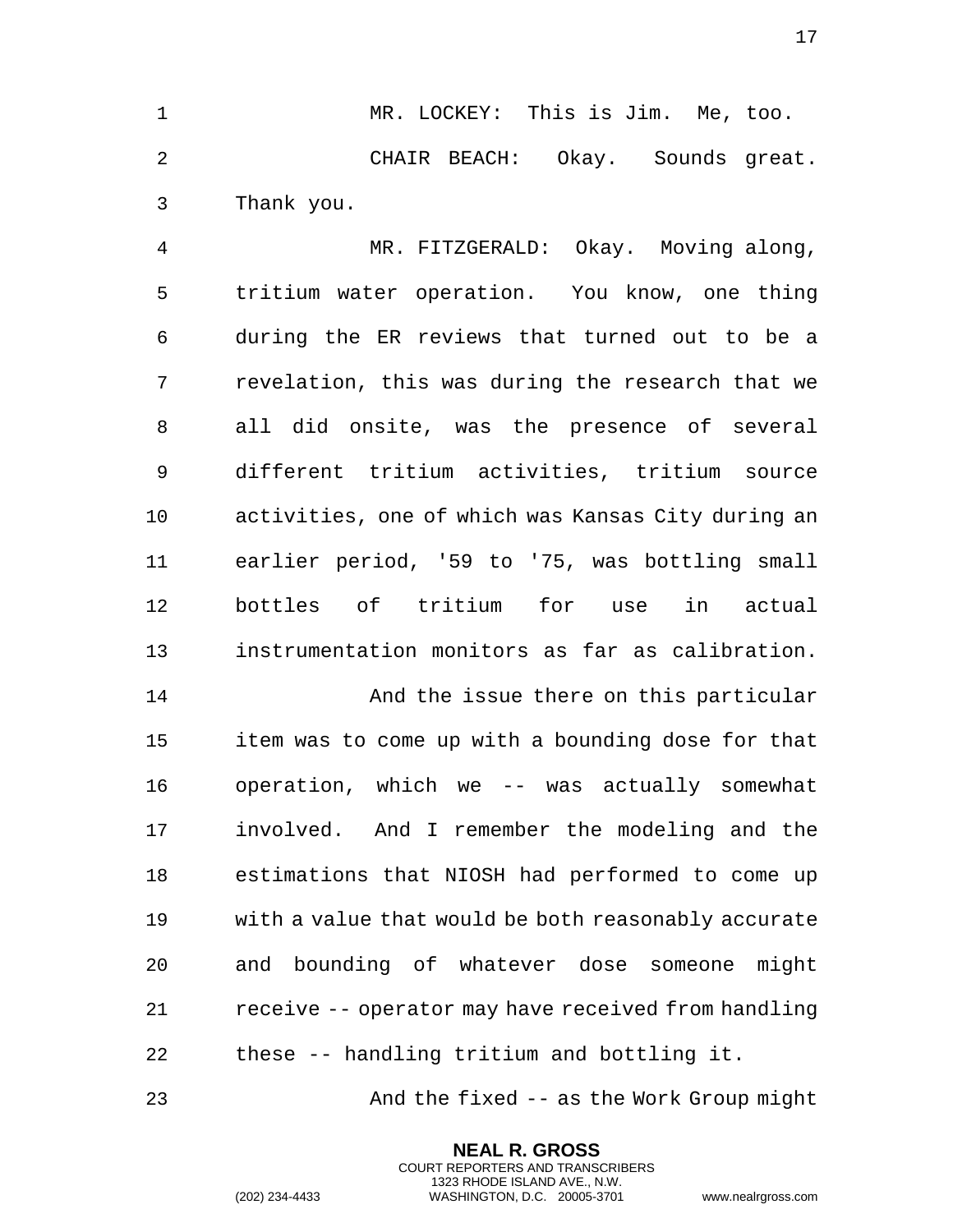1 recall, it was a very -- relatively small dose 2 involved: 6.66 millirem per year. But this would 3 be applied to all workers, because again, you could 4 not certainly just determine who was in that 5 particular area when the bottling was occurring. 6 So NIOSH conservatively is applying it to all 7 workers.

8 In any case, we felt that pretty much 9 satisfied the discussions that we had during the 10 ER -- or SEC period, and that was pretty much where 11 everybody had come out in terms of agreement in the 12 Work Group as I recall. So we're satisfied with 13 that one.

14 CHAIR BEACH: Yes, and I agree with 15 that, Joe. Our discussions --

16 MR. FITZGERALD: They were pretty 17 lengthy on that one.

18 CHAIR BEACH: Yes.

19 MR. FITZGERALD: I think we spent --

20 CHAIR BEACH: They were.

21 MR. FITZGERALD: -- quite a bit of time 22 talking on that one.

23 CHAIR BEACH: And NIOSH's addition to

**NEAL R. GROSS** COURT REPORTERS AND TRANSCRIBERS 1323 RHODE ISLAND AVE., N.W.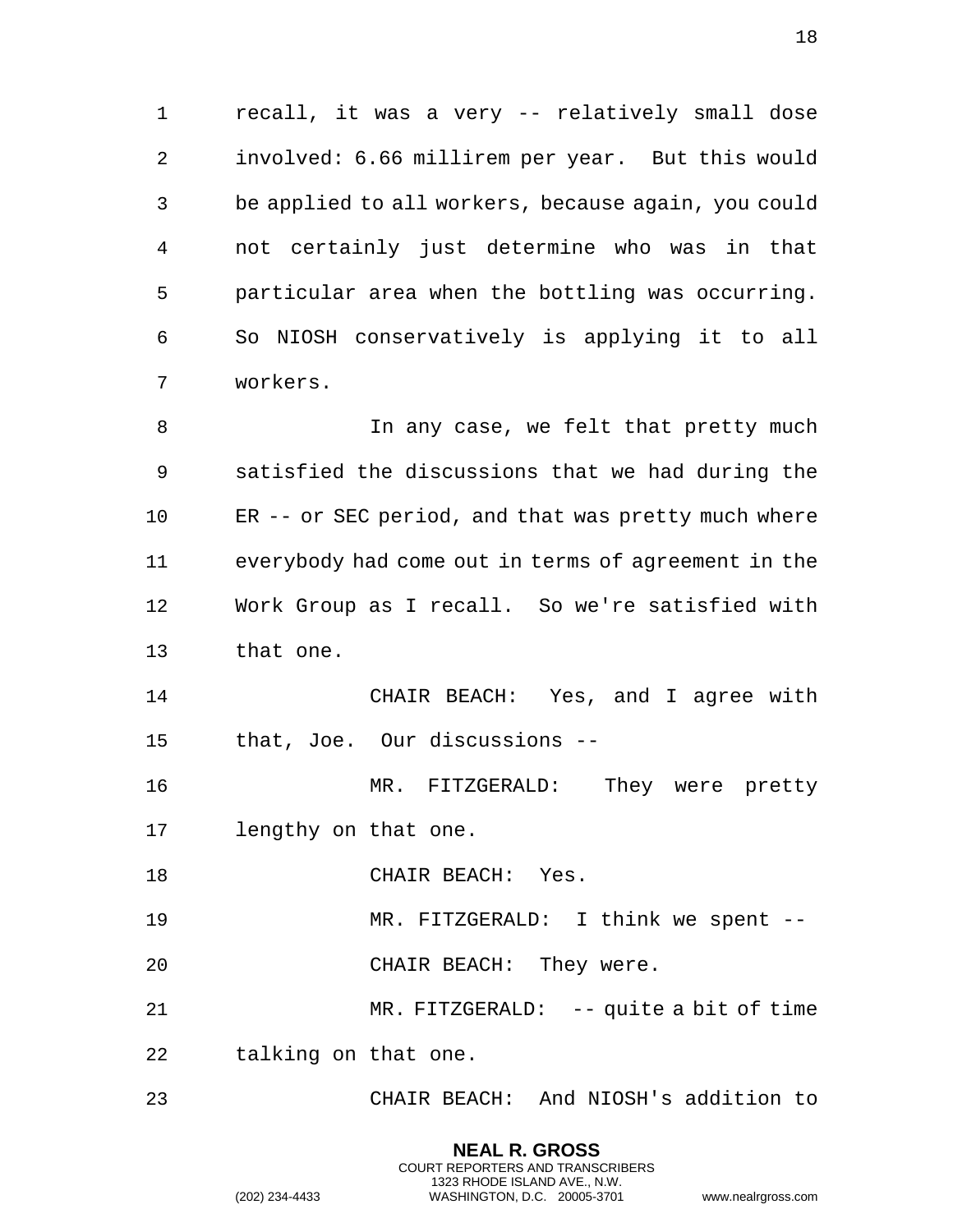1 that 6.66 for all workers was exactly what we had 2 asked for, so I'm comfortable with that. 3 Other Work Group Members, any comments 4 or questions or agreement? 5 MEMBER CLAWSON: This is Brad. 6 Bringing back a lot of fond memories and a lot of 7 talks that we had to do. I agree with this. 8 MEMBER VALERIO: This is Loretta. I 9 agree. 10 MEMBER LOCKEY: And I agree, too. 11 CHAIR BEACH: Okay. We agree to close 12 the tritium operations. And then the other part 13 of that was the nickel. And we agreed that we were 14 not going to add any dose. 15 I don't know if you have anything more 16 to say about that, Joe. 17 MR. FITZGERALD: No, no. 18 CHAIR BEACH: Yes. 19 MR. FITZGERALD: It was pretty clear 20 that wasn't significant. 21 CHAIR BEACH: Okay. Thank you very 22 much. So moving on to the magnesium. 23 MR. FITZGERALD: Yes, and this should

> **NEAL R. GROSS** COURT REPORTERS AND TRANSCRIBERS 1323 RHODE ISLAND AVE., N.W.

(202) 234-4433 WASHINGTON, D.C. 20005-3701 www.nealrgross.com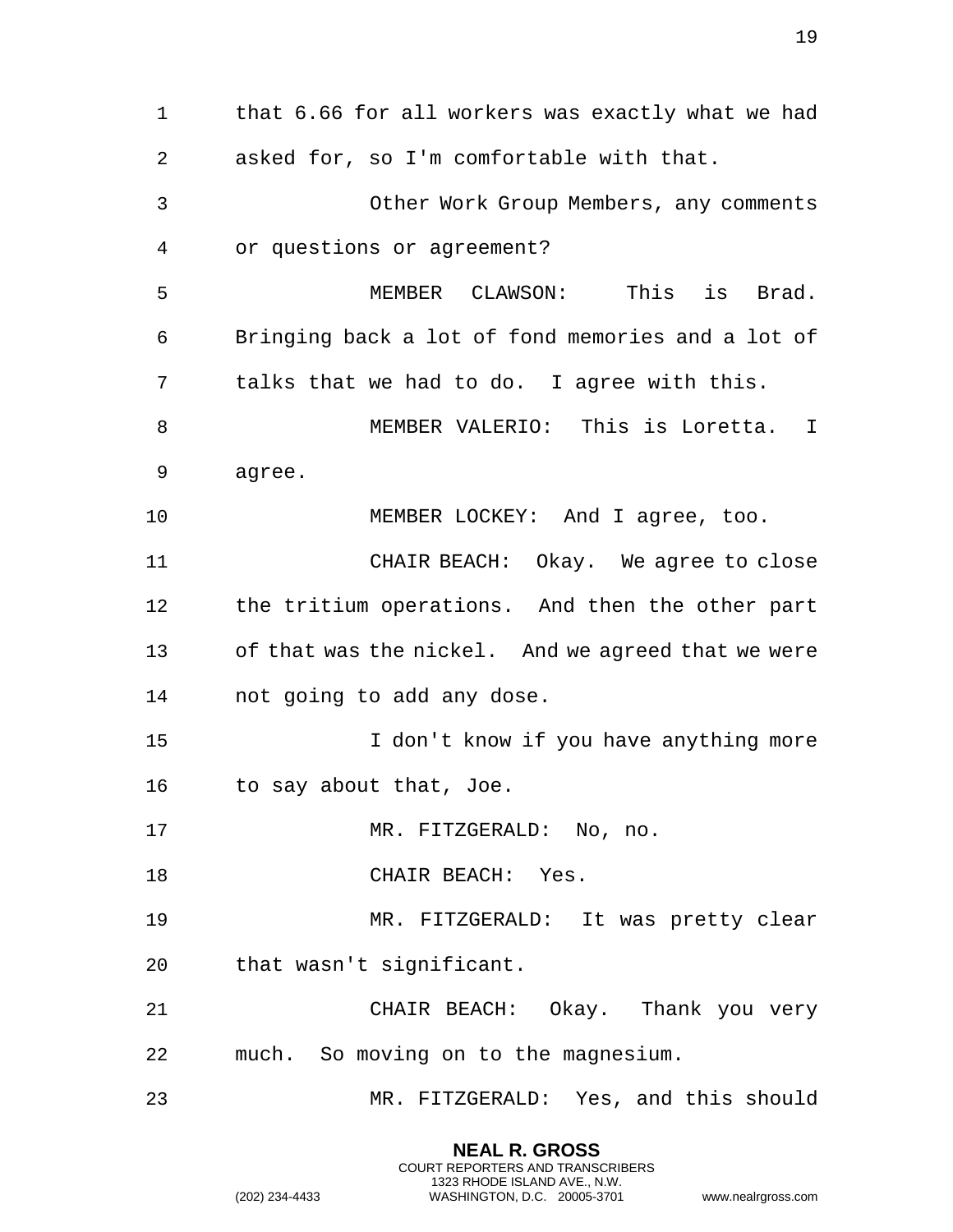1 bring a lot of fond memories for everyone on this 2 one. It turned out to be a very intense research 3 task.

4 This involves the magnesium operations 5 that we could actually verify from '61 to '63 and 6 from '70 to '77. And '63 to '70, I think the Work 7 Group, after some effort, and certainly with 8 NIOSH's additional research, decided there was 9 still some ambiguity. We had certainly some 10 documentation that NIOSH identified that certainly 11 was strongly indicative of no operations during 12 that time period, but we also had some worker 13 interviews that kind of fuzzed it up in the sense 14 that there were some claims of activity.

15 So I think, again, the Work Group felt 16 that there wasn't anything that strongly 17 corroborated activity during that period, and 18 certainly the inventory information, both 19 classified and otherwise, sort of suggests there 20 wasn't inventory at the Site.

21 So I think the way it was left was that 22 NIOSH would be attentive to any additional new 23 information that might have become available that

> **NEAL R. GROSS** COURT REPORTERS AND TRANSCRIBERS 1323 RHODE ISLAND AVE., N.W.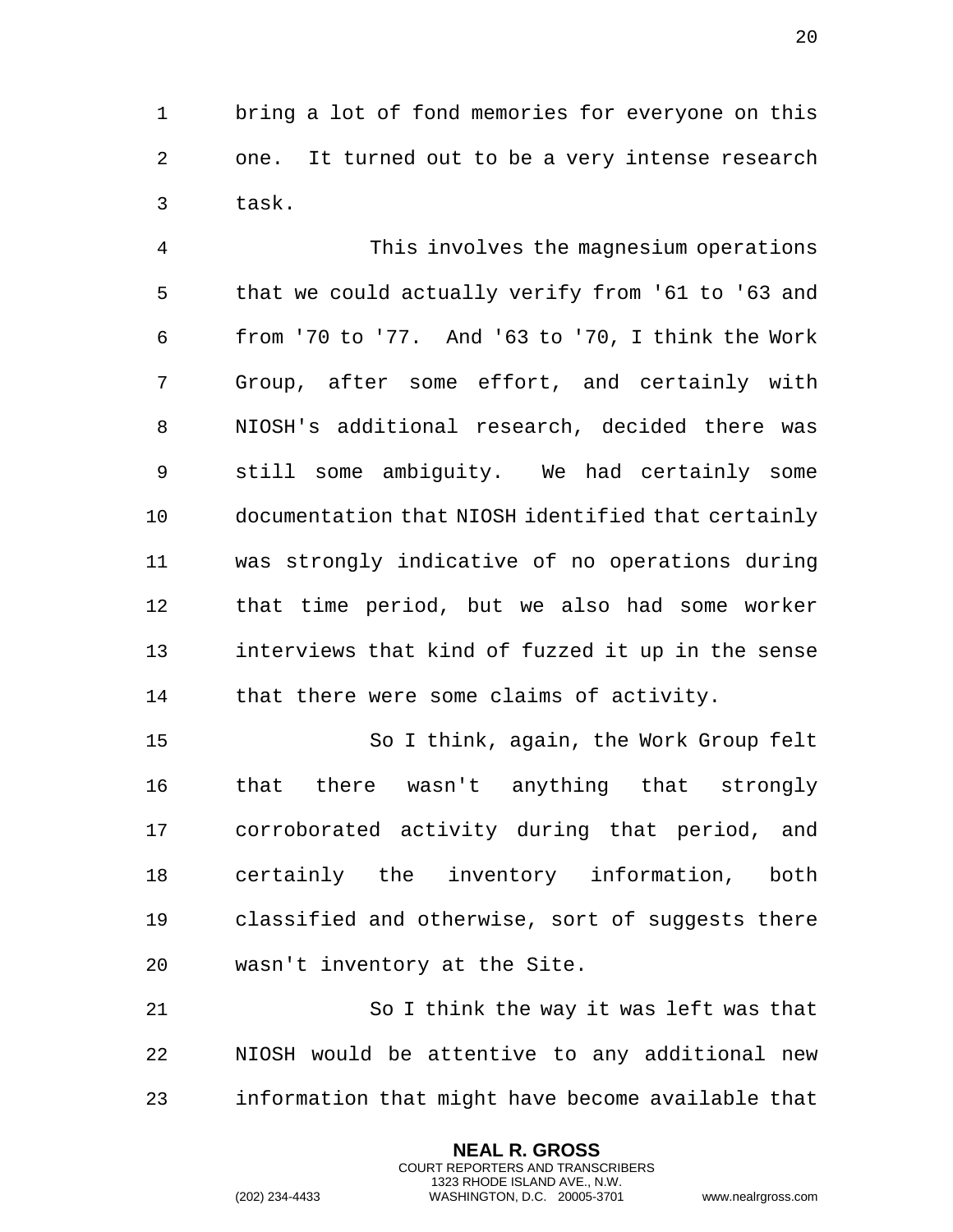1 would clarify, perhaps confirm that in the future, 2 but certainly the Work Group was persuaded, I 3 think, that there wasn't anything that strongly 4 suggested that there was an operational -- 5 operations during that time. So that's kind of how 6 it was left on that.

7 But for the other time periods, there 8 was, as I recall, one follow-up set of measurements 9 that were taken, I think it was 1969 or '70, that 10 provided a basis for assigning an airborne limit 11 of 3E^(-11) that was the administrative airborne 12 limit that was applied for magnesium thorium. I 13 think it was the '70 time frame. And based on that, 14 that was the bounding exposure value that was 15 applied for exposures during the time period where 16 you actually had active operations.

17 And for the ingestion rate, OTIB-09, 18 which is I think a pretty standard application, was 19 used as well to support dose reconstruction. 20 And I went ahead and, for the Work Group, put the 21 specific quote from the Site Profile right there 22 in our memo. And we felt that was pretty detailed 23 and covered the ground pretty thoroughly as far as

> **NEAL R. GROSS** COURT REPORTERS AND TRANSCRIBERS 1323 RHODE ISLAND AVE., N.W.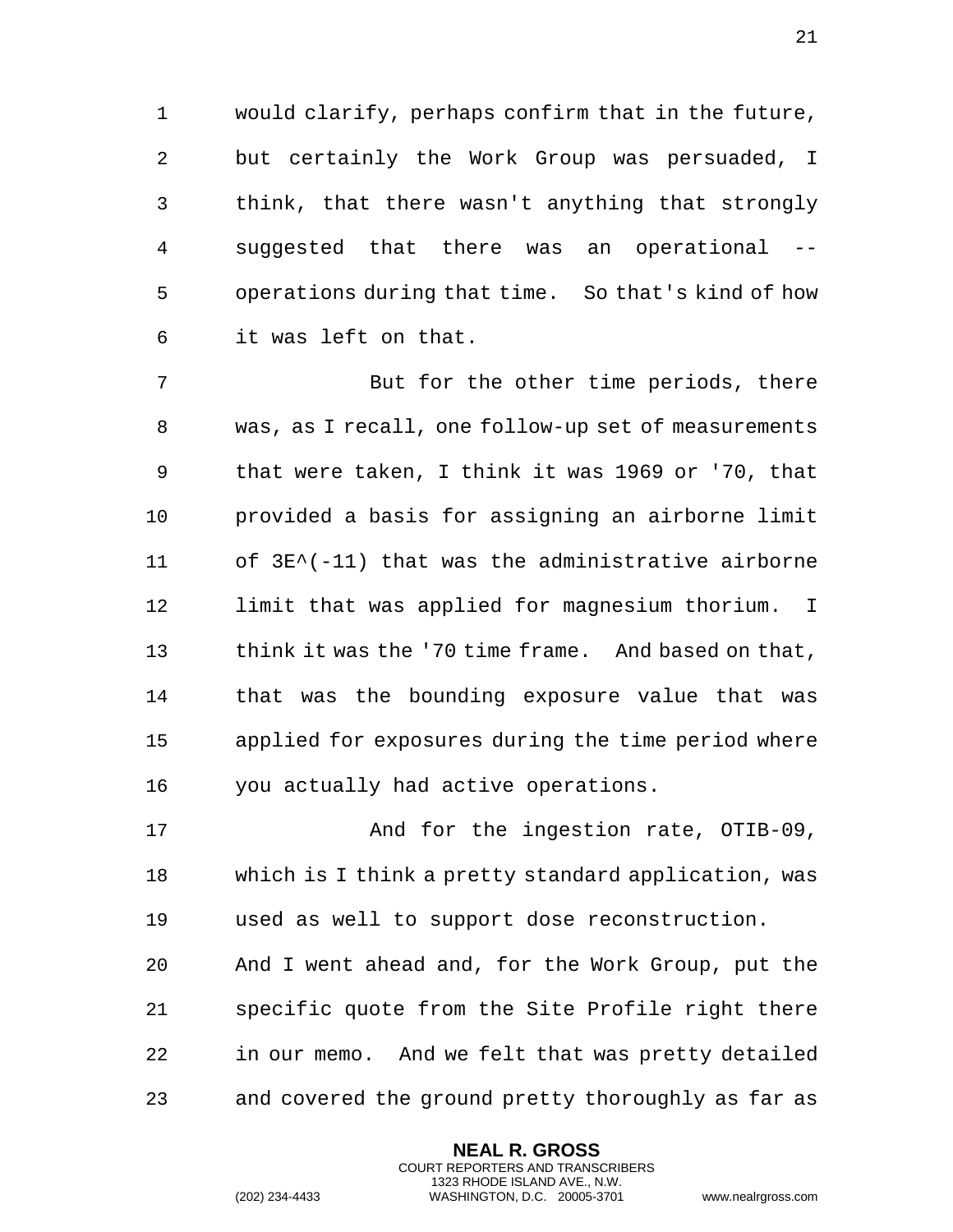1 how it applied.

| 2              | And there was a question, how would you            |
|----------------|----------------------------------------------------|
| $\mathfrak{Z}$ | apply this to different sets of workers that might |
| 4              | be in the area, not only the operators themselves, |
| 5              | but maybe laborers in the area and supervisors?    |
| 6              | And I think that was also laid out pretty          |
| 7              | specifically in the Site Profile.                  |
| 8              | So I think we're pretty satisfied.<br>And          |
| 9              | I think the Work Group was pretty heavily engaged  |
| 10             | in this whole discussion on mag-thorium, so this   |
| 11             | should not be unfamiliar, and certainly the        |
| 12             | resolution should be pretty clear. And it was laid |
| 13             | out I think fairly well in the Site Profile.       |
| 14             | MEMBER CLAWSON: Hey, Joe, this is                  |
| 15             | Brad. I just want to make sure that I'm reading    |
| 16             | this correctly.                                    |
| 17             | MR. FITZGERALD: Yes.                               |
| 18             | MEMBER CLAWSON: So we -- and I've been             |
| 19             | involved in mag-thorium chase, so we're looking at |
| 20             | the operations from '61 to '63 and then the '70 to |
| 21             | '77, is that correct?                              |
| 22             | MR. FITZGERALD: Those are the periods              |
| 23             | where we have clear operational records. For the   |
|                |                                                    |

**NEAL R. GROSS** COURT REPORTERS AND TRANSCRIBERS 1323 RHODE ISLAND AVE., N.W.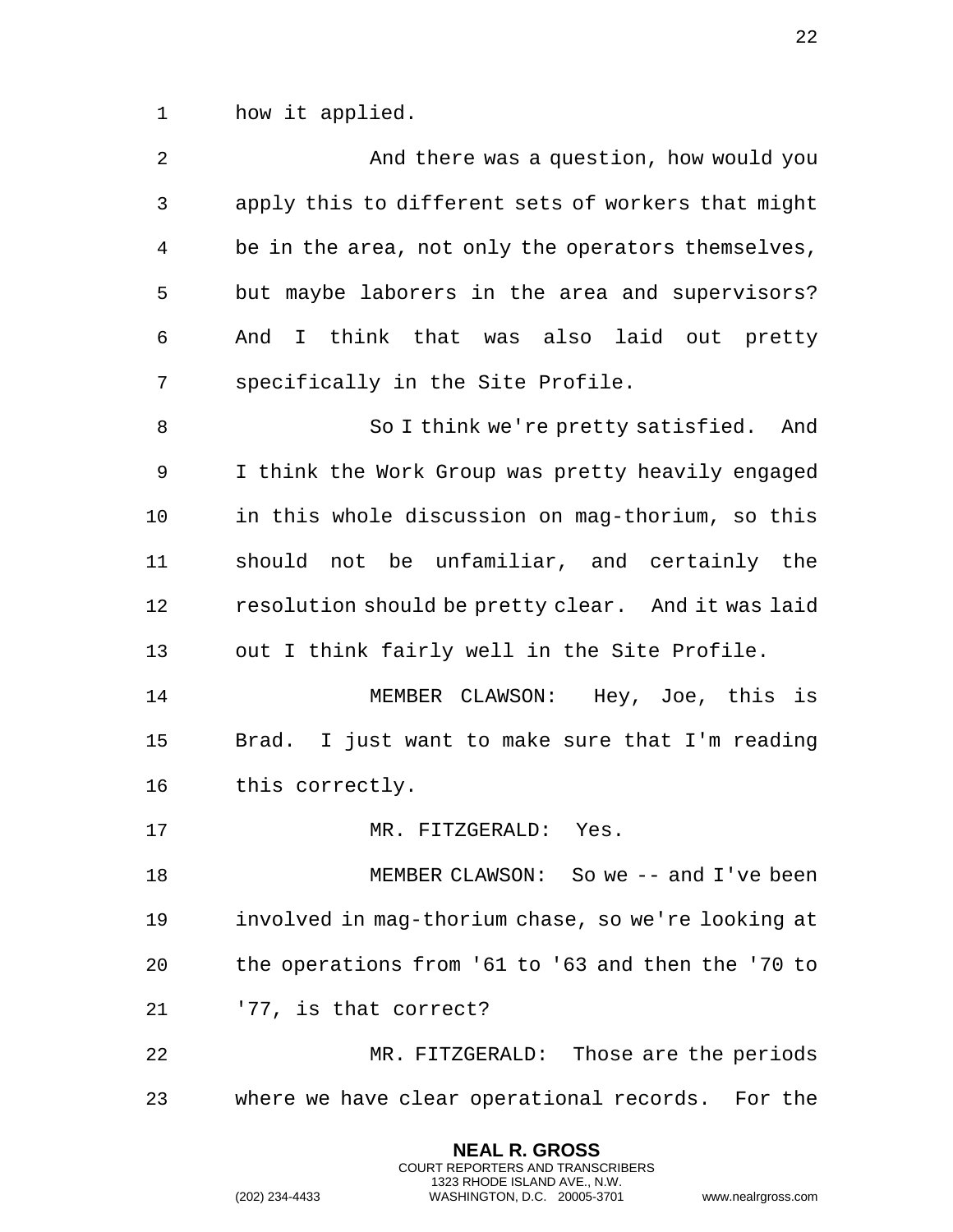1 '63 to '70, there is documentation including a 2 memorandum that suggests or indicates that there 3 were no mag-thorium operations being supported at 4 the plant.

5 But again, and we did a lot of worker 6 interviews, as you remember, and there were some 7 indications that some workers felt there were some 8 things going on there but not clearly mag-thorium. 9 There was -- as you recall, information was pretty 10 compartmentalized and not -- workers themselves 11 weren't as familiar with what was being done in 12 certain locations in the plant. So I think that's 13 why it was left the way it was, that there's 14 certainly no confirmation of --

15 MEMBER CLAWSON: Right. 16 MR. FITZGERALD: -- that information,

17 but we certainly want to leave that open a little 18 bit.

19 MEMBER CLAWSON: Okay. And we looked 20 at that, because I remember because we'd hold up 21 the documents and the stockpile that we had there, 22 and we could clearly see the gap.

23 But during those time periods this 3 to

**NEAL R. GROSS** COURT REPORTERS AND TRANSCRIBERS 1323 RHODE ISLAND AVE., N.W.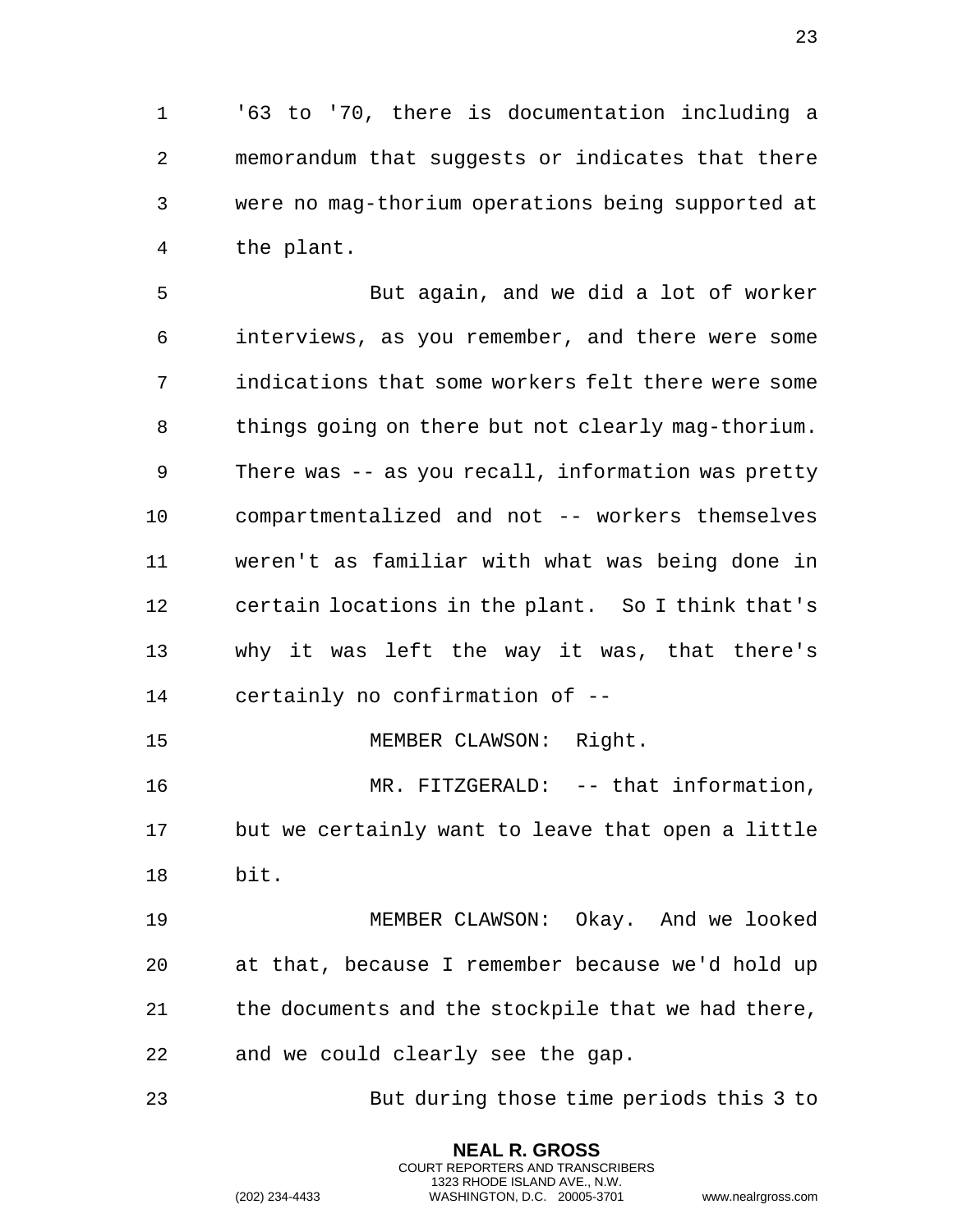the -- the 3E^(-11), that is going to be given to everybody, or how would we do this? How are we going to do this? Because I know we're using OTIB-009.

 MR. FITZGERALD: Well, the implementation is included. And I was saying that the -- they're assuming a 10 percent exposure rate 8 for supervisors that were in the mag-thorium areas. And again, the machining areas for mag-thorium are pretty well defined. If you remember the discussion we had about whether workers could easily move from one part of the operational area to a different part of the plant, it's one huge building, but the movement of workers was a pretty lengthy discussion that we had. And we did a lot of interviews just to establish to what extent there was such movement and whether people had unfettered access to areas where mag-thorium was being machined.

 And I think, ultimately, I think everyone was satisfied that the operators would have been exposed more directly. There might have been some workers in the general area exposed but

> **NEAL R. GROSS** COURT REPORTERS AND TRANSCRIBERS 1323 RHODE ISLAND AVE., N.W.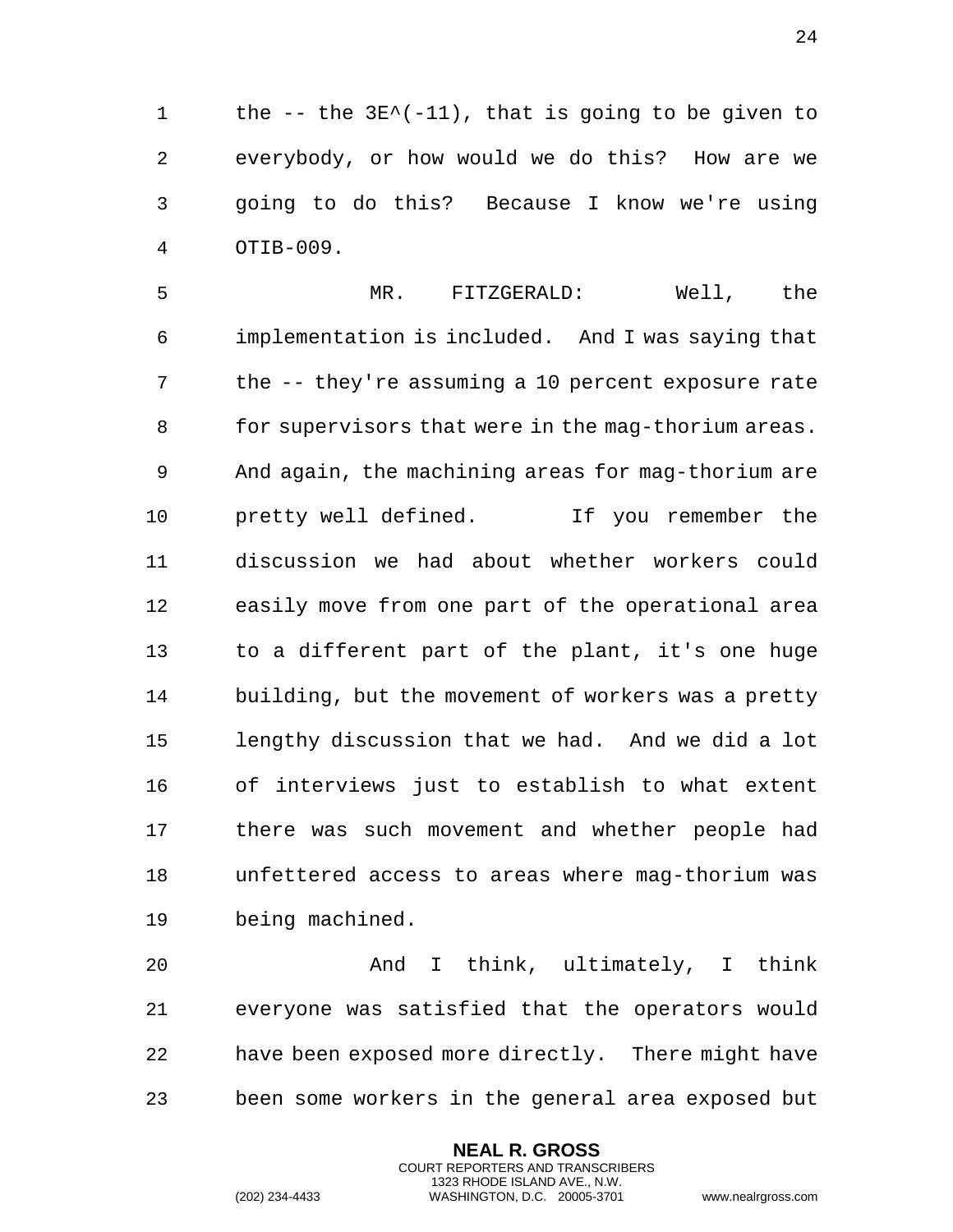to a lesser extent. And that's one reason there's more language as far as how you would apply that as far as supervisors and laborers in the general location. So laborers would get half of the operators' exposure. Supervisors would get 10 percent.

MEMBER CLAWSON: Okay.

 CHAIR BEACH: Yes, that paragraph lays it out pretty well for the -- it's like three different classes. The administrative, it actually goes into clerical, like supervisors. So anyway, I was satisfied with the way that was laid out --

 MR. FITZGERALD: Yes, and as I recall the discussion, that's maybe a standard application of -- or apportionment of exposure that's been used in the past as well. So when the Work Group was concerned about workers in the area, I think this is what sort of came out of that. There was an acknowledgment that, for implementation's sake, this could be done. So that's why it's laid out the way it is.

MEMBER CLAWSON: Okay. I was just

**NEAL R. GROSS** COURT REPORTERS AND TRANSCRIBERS 1323 RHODE ISLAND AVE., N.W.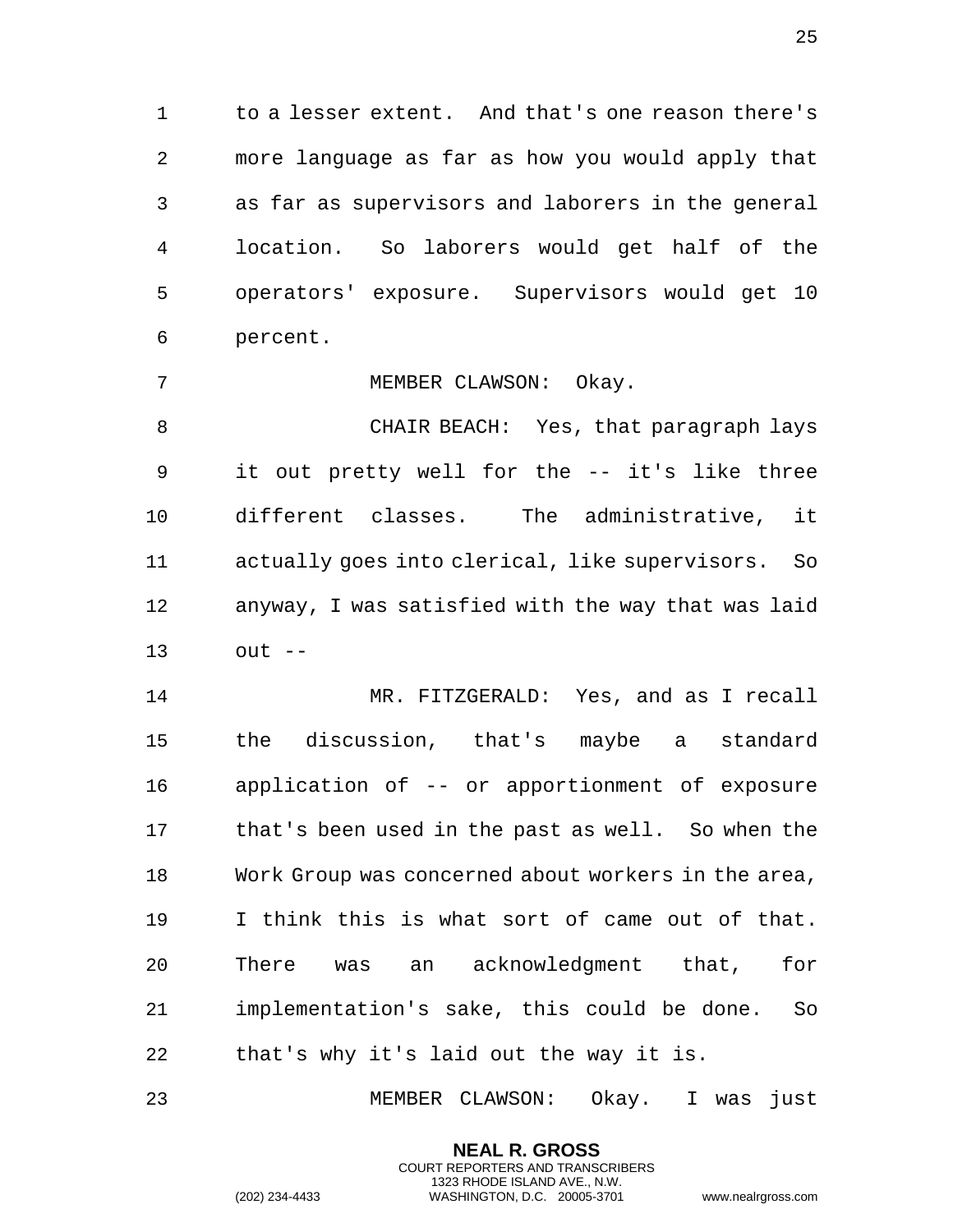reading through that, and I just -- because I kept remembering the problems we were having with Department 20 and Model Shop and -- MR. FITZGERALD: Yes. MEMBER CLAWSON: -- the different numbers that we had and everything else like that. But basically, it's coming down to machining operators, laborers, and supervisors, and -- MR. FITZGERALD: Yes, even the clerical staff that might have been peripherally exposed are mentioned as well. MEMBER CLAWSON: Okay. But it's for those time periods that we discussed up there at the top. 16 MR. FITZGERALD: Right. MEMBER CLAWSON: And we're keeping open the other areas. And if we come across other projects, then we can redo things. MR. FITZGERALD: Yes, I want to emphasize that the reason there's even any ambiguity is, on some of the interviews, there was some suggestion that something was going on, but

> **NEAL R. GROSS** COURT REPORTERS AND TRANSCRIBERS 1323 RHODE ISLAND AVE., N.W.

(202) 234-4433 WASHINGTON, D.C. 20005-3701 www.nealrgross.com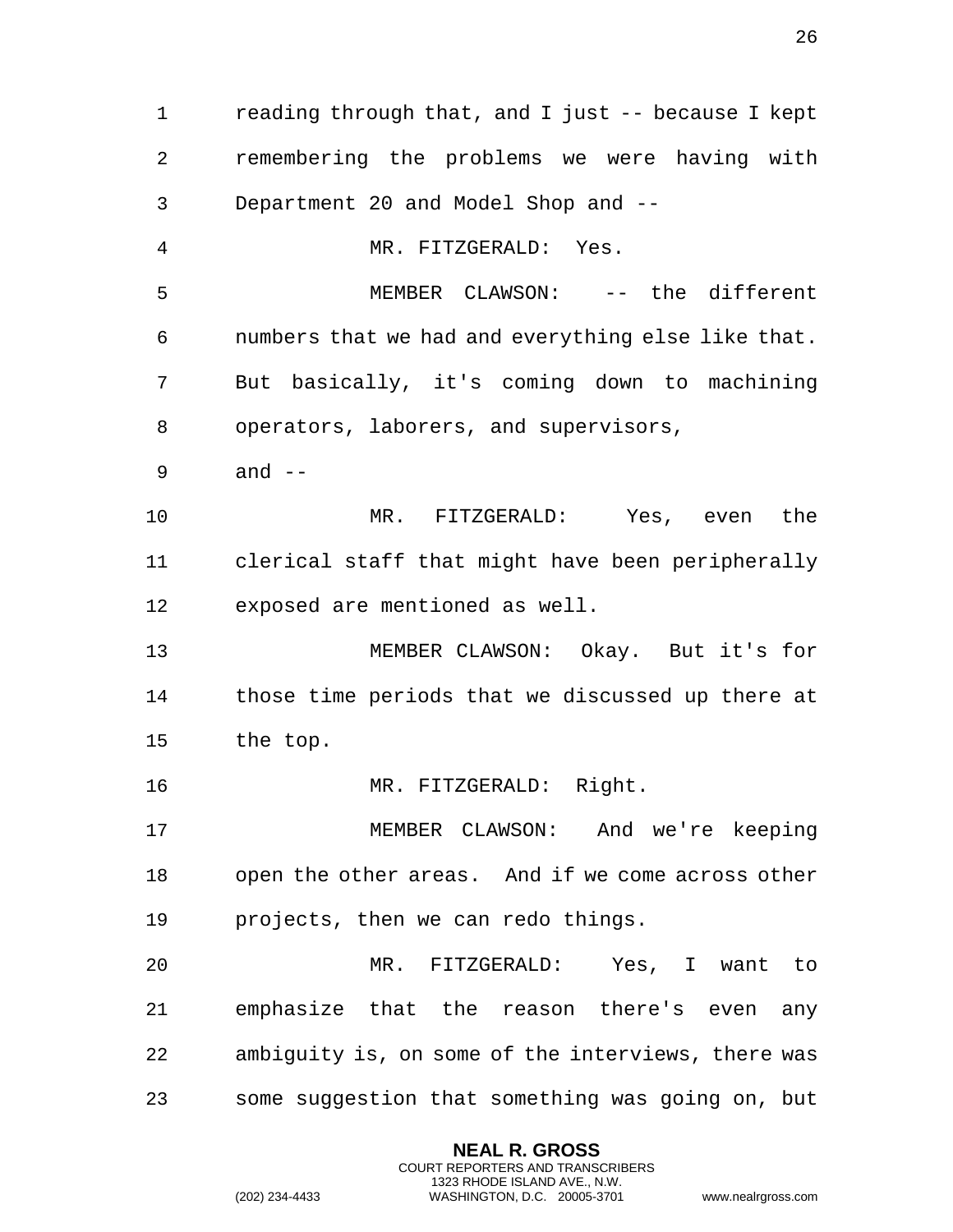we could never pin it down or get -- other than inventory documentation, as you were alluding to, which certainly indicates that, as far as what was there, it didn't appear to be there from '63 to '70. So that's certainly why it sort of tilted in that direction. MEMBER CLAWSON: Right. I have some fond memories of those discussions. (Laughter.) MEMBER CLAWSON: Yes, but okay, I just wanted to make sure I was reading it correctly there. And I am, so I appreciate that. CHAIR BEACH: Okay. Any other comments or questions on this item, the mag-thorium? Any disagreements with closing at this time?

 MEMBER VALERIO: Josie, I have a question before we close it.

CHAIR BEACH: Okay.

 MEMBER VALERIO: And I need to go back and finish reading the survey, reading the White Paper, the Legal Limit White Paper, on the magnesium-thorium operations, but were there any

> **NEAL R. GROSS** COURT REPORTERS AND TRANSCRIBERS 1323 RHODE ISLAND AVE., N.W.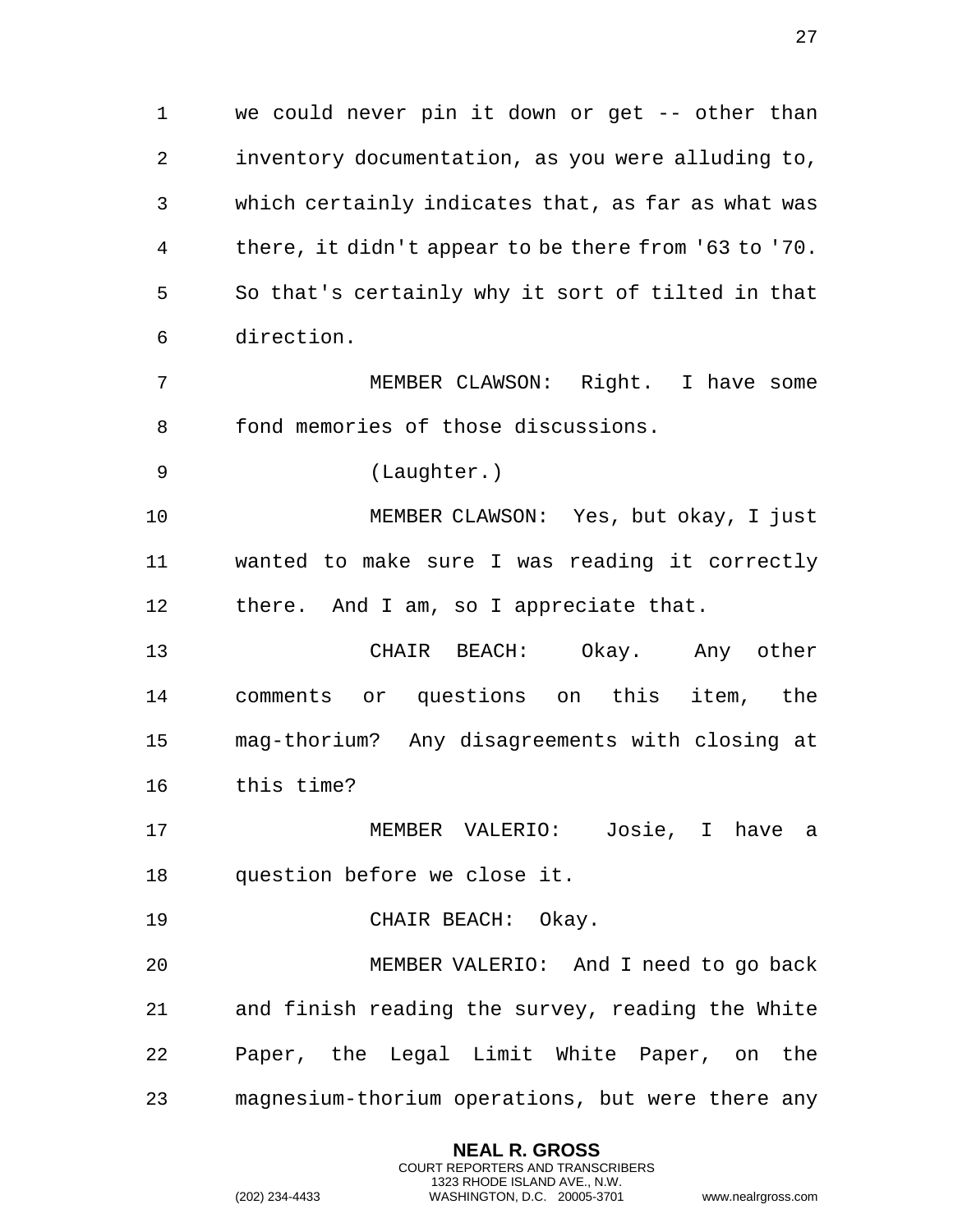decontamination efforts between the '63 and the '70 period time frame?

 MR. FITZGERALD: They did do -- and this, we got into some of this in terms of the actual machines themselves, whether they were cleaned or decontaminated, and I'm trying to remember exactly what we found as far as actual documentation. I don't think there was actual documentation -- we had documentation for the uranium machining period, but I don't believe we had actual -- and this is another reason there's a little bit of ambiguity, whether there was actual cleaning up of the equipment for the mag-thorium itself. And there's also some question about whether other operations occupied the same space immediately after, in terms of uranium operations.

 So to answer your question, no, I don't 18 think we have any specific -- and maybe Peter can jump in -- but I don't think we have any specific documentation of cleanup of the mag-thorium equipment in 1963.

 CHAIR BEACH: Yes. No, I was trying to think --

> **NEAL R. GROSS** COURT REPORTERS AND TRANSCRIBERS 1323 RHODE ISLAND AVE., N.W.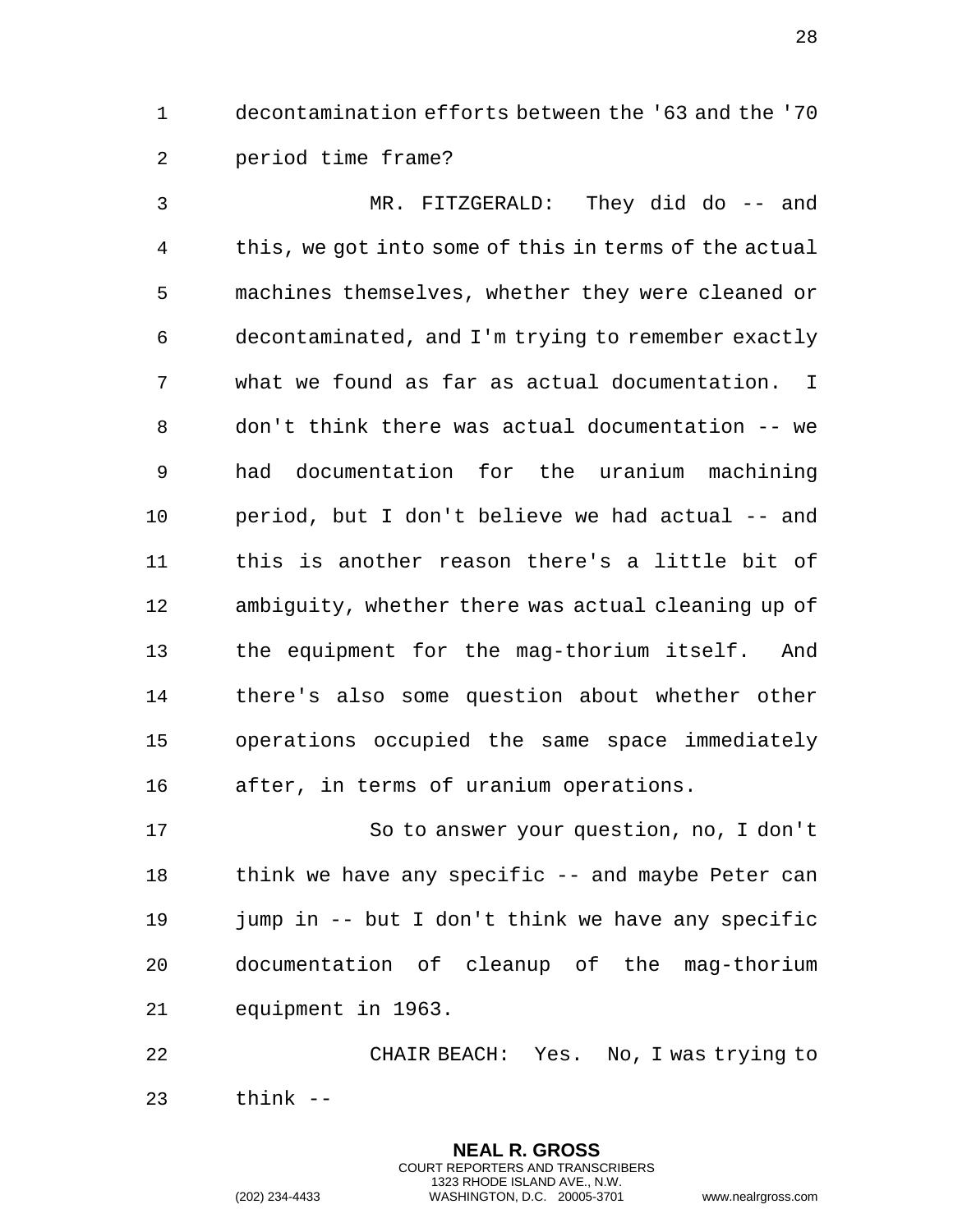MR. FITZGERALD: I mean, that would certainly corroborate, and we probably wouldn't even have the ambiguity if that were the case. CHAIR BEACH: Yes, you're right. I read that machines were cleaned, but now going back, it was actually the uranium. MR. FITZGERALD: It was the uranium that was cleaned. CHAIR BEACH: Yes. I know we spent many hours discussing this. Pete, do you have anything else to answer Loretta's questions? MR. DARNELL: No, I don't remember anything off the top of my head. I'm trying to look back through some of the documents now. Pat, do you remember anything off the top of your head as far as cleanup on those? MR. ELLIS: Yes, if you remember -- so the earlier operations were largely performed in Department 20 and the later operations in Model Shop. And so what we did is, we repurposed Department 20 for a new project that was coming in, and I remember reading that machines were cleaned,

> **NEAL R. GROSS** COURT REPORTERS AND TRANSCRIBERS 1323 RHODE ISLAND AVE., N.W.

(202) 234-4433 WASHINGTON, D.C. 20005-3701 www.nealrgross.com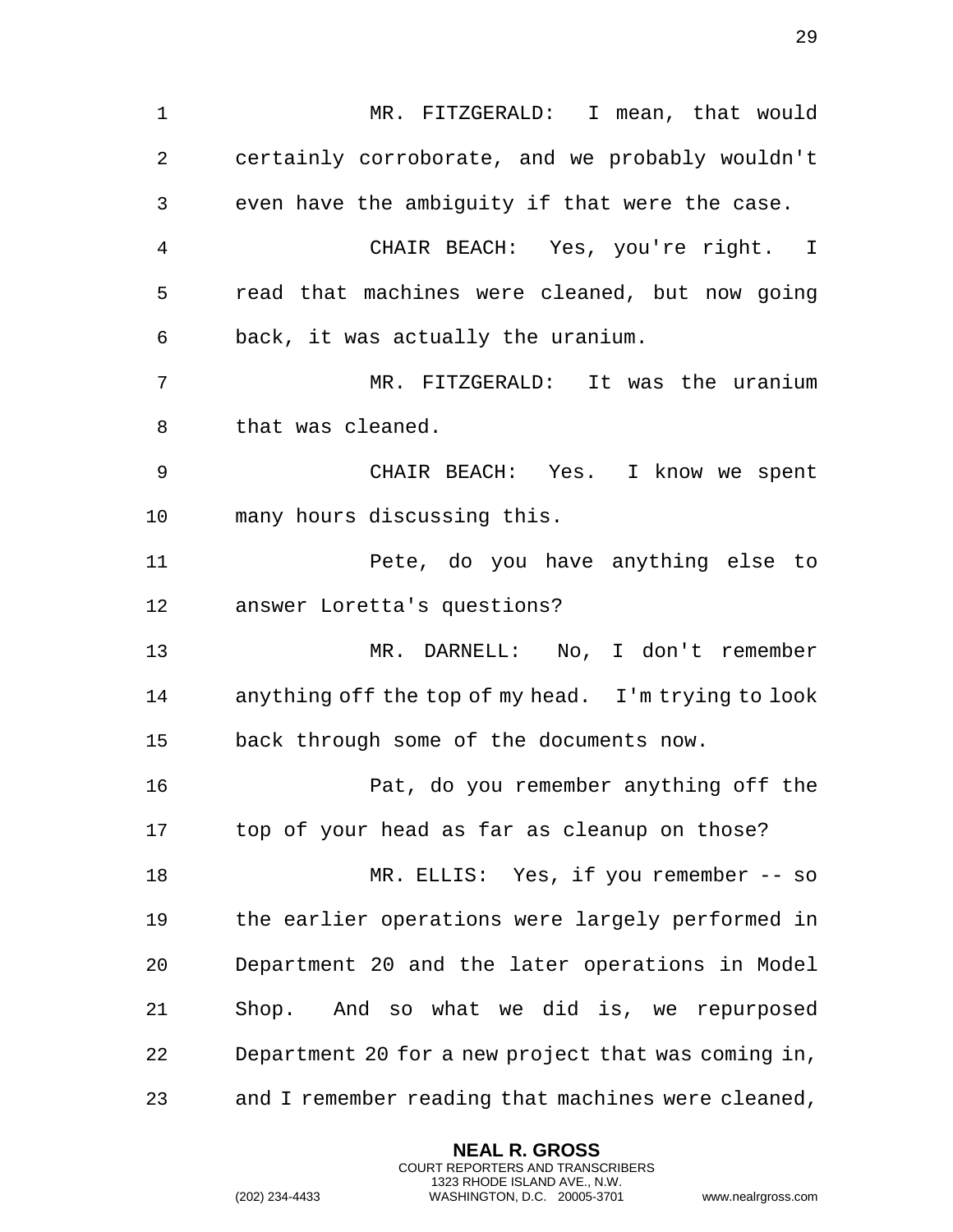and there was a large decon effort of Department 20 to move to that new operation. I don't have that SRDB number in front of me now, but I can look it up.

 CHAIR BEACH: Yes, I kind of remember that as well.

 MR. FITZGERALD: That was for mag-thorium or for uranium? Because Area 20 was cleaned a couple times, and I remember that -- I seem to remember the cleanup of equipment in areas being specific to the uranium operations, less so for mag-thorium. Because I think that was the -- one of the contributing reasons why the '63 to '70 wasn't as, quote, clean as it might have been. Some ingredients were missing from that assessment.

 MR. ELLIS: Well, I'm remembering a document that talks about the number of people in Department 20 trickling down. As those operations came to a close, it was like 20 people, then 10 people. And at the end, there was like three or four people in there.

> **NEAL R. GROSS** COURT REPORTERS AND TRANSCRIBERS 1323 RHODE ISLAND AVE., N.W.

MR. FITZGERALD: Right.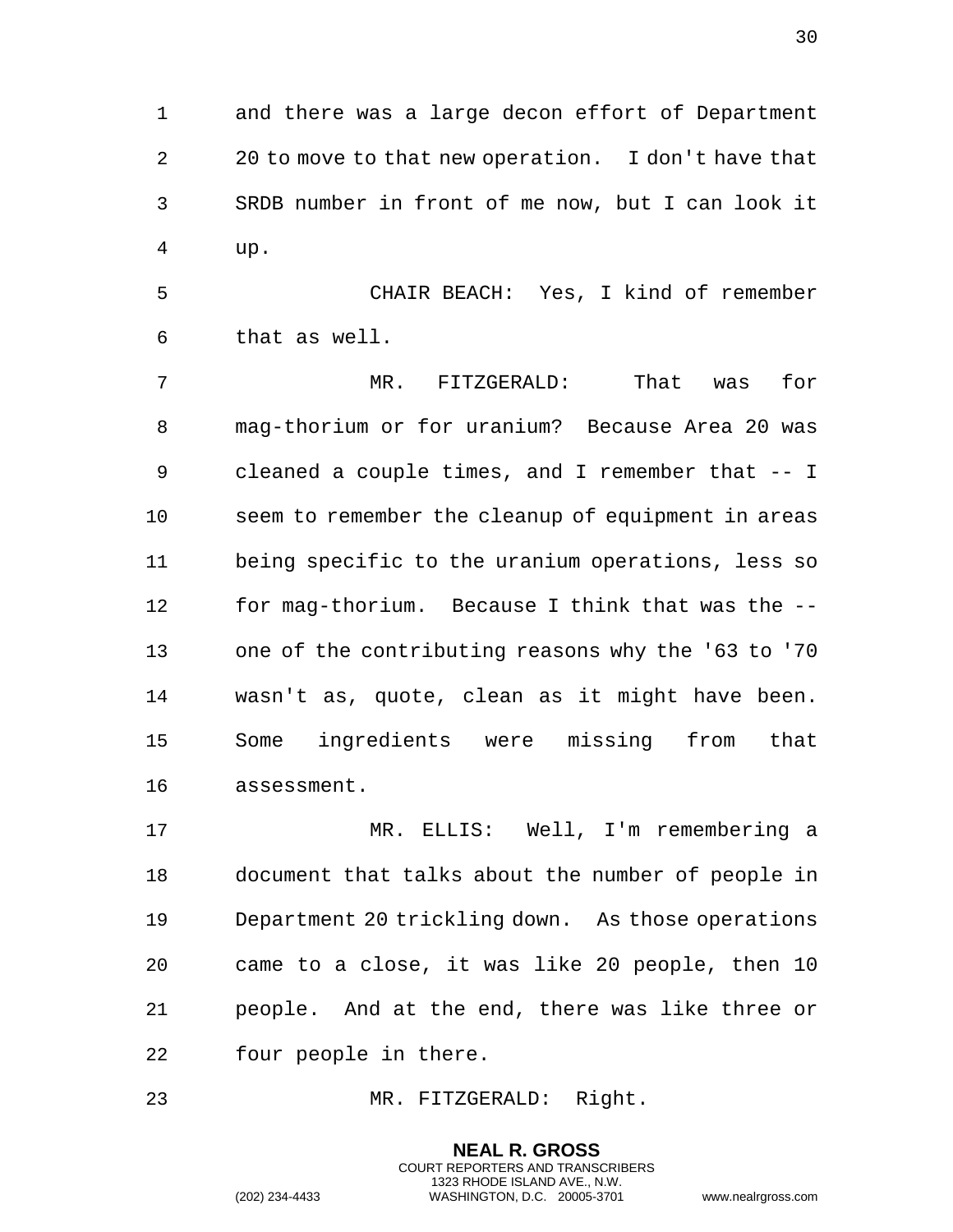MR. ELLIS: And that's the document I'm thinking about, and I'll go look for it, but -- MR. FITZGERALD: Yes, I remember -- MR. ELLIS: -- repurposed and stuff was cleaned and moved out of there. MR. FITZGERALD: Yes, repurposing I remember. The downsizing of staff I remember. What I don't remember is the mag-thorium machining equipment, what have you, being cleaned. CHAIR BEACH: So this is Josie. On page 12 of the TBD, Section 2.2, it talks about process descriptions, and I highlighted this when I was reviewing. It does talk about the work including operations with the uranium, magnesium-thorium. And it says, in addition, cleanup activities and D&D activities have potential exposure. So it kind of alludes to both those processes and D&D of them, but it doesn't really give the specifics in that section. That's the

mag-thorium in the cleanup sense.

**NEAL R. GROSS** COURT REPORTERS AND TRANSCRIBERS 1323 RHODE ISLAND AVE., N.W.

only one I can find for -- that even mentions

(202) 234-4433 WASHINGTON, D.C. 20005-3701 www.nealrgross.com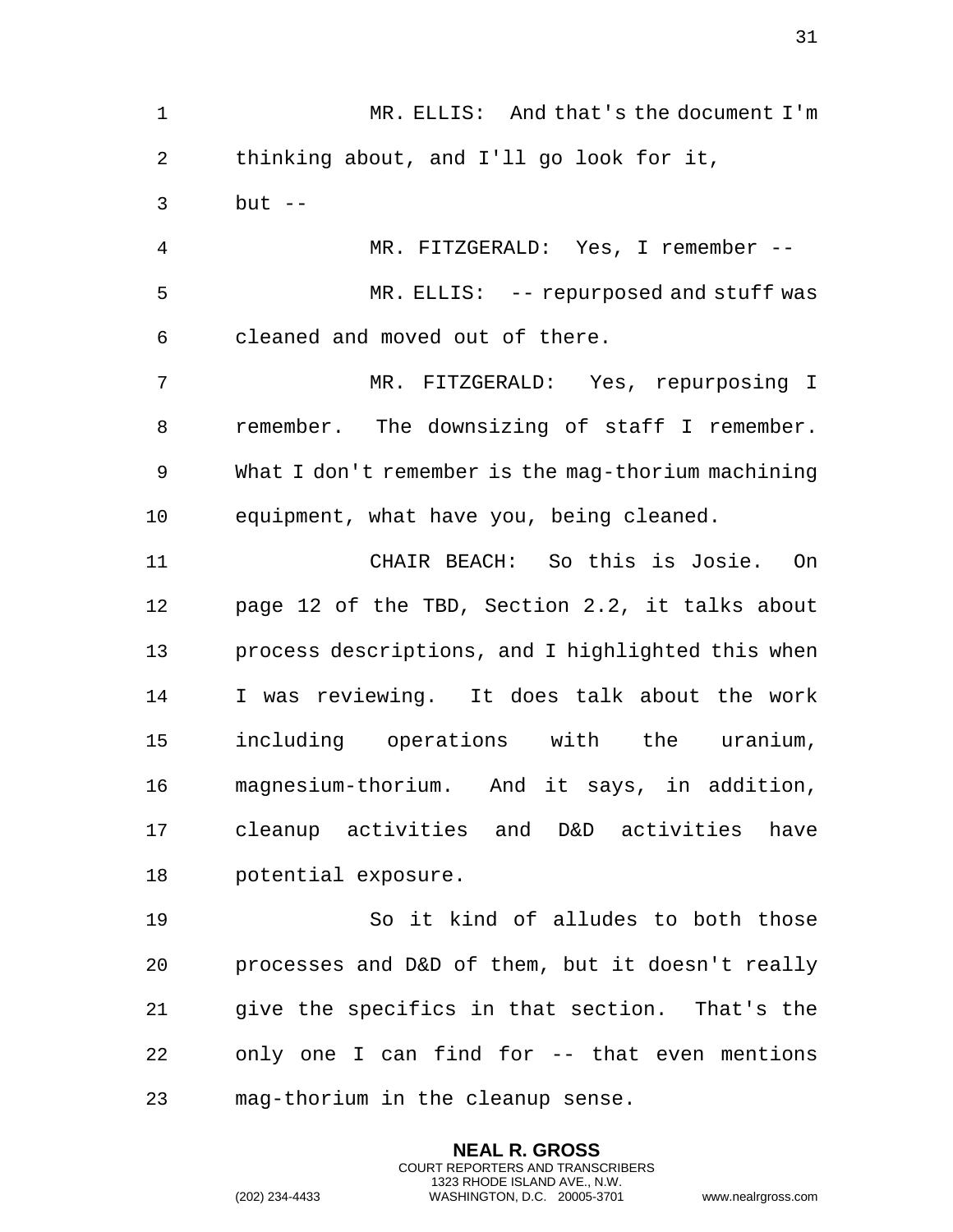1 MR. FITZGERALD: So maybe we can, for 2 Loretta, provide some clarity on the cleanup 3 question. It sounds like that would be helpful. 4 CHAIR BEACH: Yes, I think so. I 5 suspect we could do that with email. 6 MR. ELLIS: I'll look for it and 7 provide it to Pete, and he can let you guys know. 8 CHAIR BEACH: Awesome. Thank you. 9 MEMBER VALERIO: Thank you. 10 CHAIR BEACH: Okay. And that would 11 just have an implication for the time period 12 between '63 and '70, or what do you -- 13 MR. FITZGERALD: Well, I think we 14 looked at the question of what the exposure would 15 be to workers who were, if you remember, cleaning 16 equipment and D&Ding. And what is in the TBD and 17 what we discussed was specific, I believe, and 18 maybe -- it's been awhile -- specific to DU and 19 uranium. But depending on what can be found, maybe 20 we can be a little more specific on the mag-thorium. 21 CHAIR BEACH: Okay. And that is that 22 time period between '63 and '70 because we're not 23 assigning any dose during that period.

> **NEAL R. GROSS** COURT REPORTERS AND TRANSCRIBERS 1323 RHODE ISLAND AVE., N.W.

(202) 234-4433 WASHINGTON, D.C. 20005-3701 www.nealrgross.com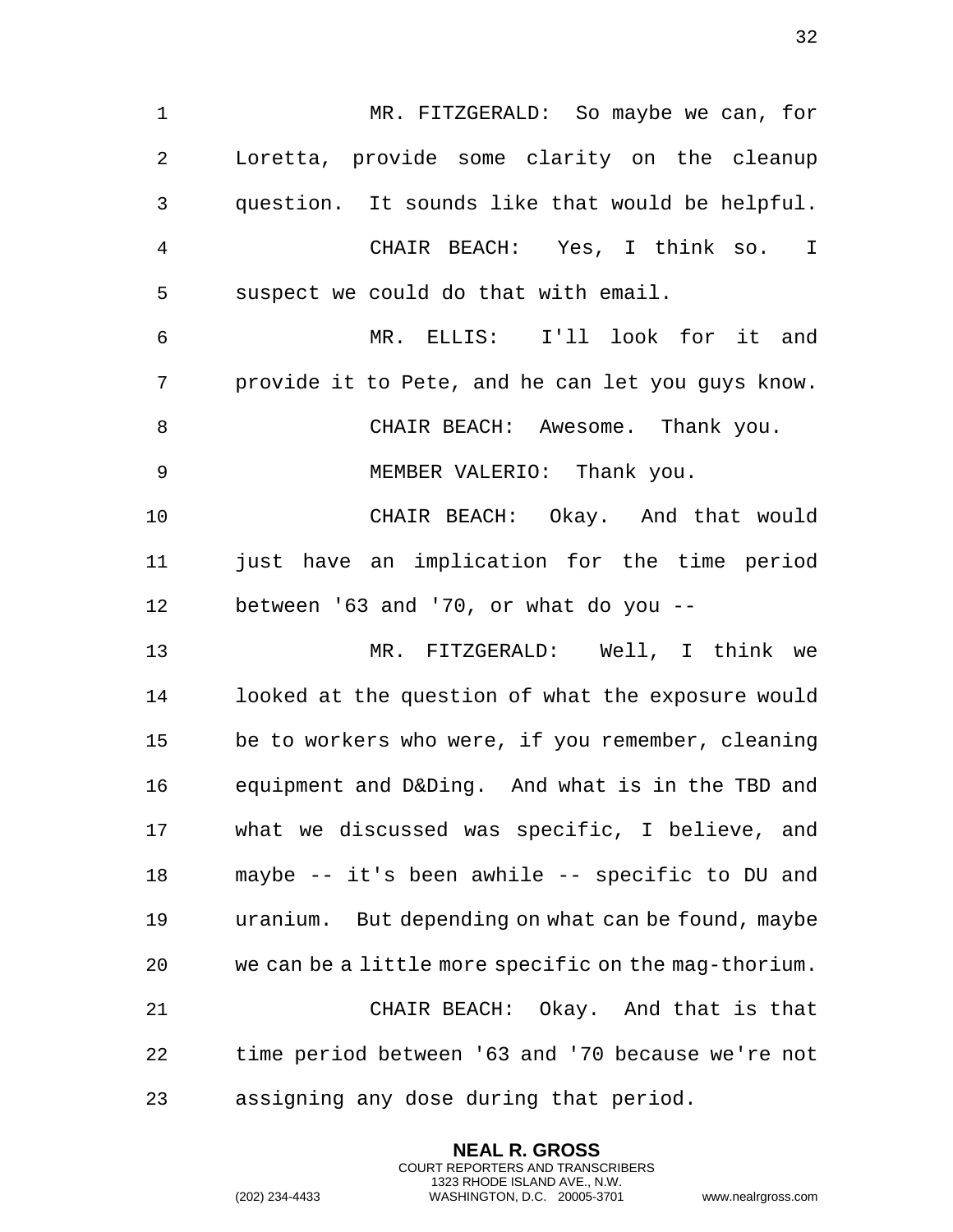1 MR. FITZGERALD: That's right. 2 CHAIR BEACH: So the original two time 3 periods, I think those are covered, unless I'm 4 missing something. 5 MR. FITZGERALD: Well, if there's any 6 dose for cleanup, it may actually be at the tail 7 end of the 331, sort of the end of the first 8 mag-thorium period. 9 CHAIR BEACH: Right. 10 MR. FITZGERALD: And they would have 11 cleaned up and sort of shut things down, so it 12 wouldn't necessarily affect the intervening 13 period. 14 CHAIR BEACH: Okay. 15 MEMBER CLAWSON: Well, and I just 16 wanted to throw out one thing. If I remember 17 correctly, when we were talking about the 18 mag-thorium part of this and the Model Shop with 19 it, they kind of geared up for other jobs, like you 20 were saying, and some of those machines were 21 cleaned up and taken out and moved in, and a 22 different type of machine was brought in for the 23 next pending project. And that's why we kind of

> **NEAL R. GROSS** COURT REPORTERS AND TRANSCRIBERS 1323 RHODE ISLAND AVE., N.W.

(202) 234-4433 WASHINGTON, D.C. 20005-3701 www.nealrgross.com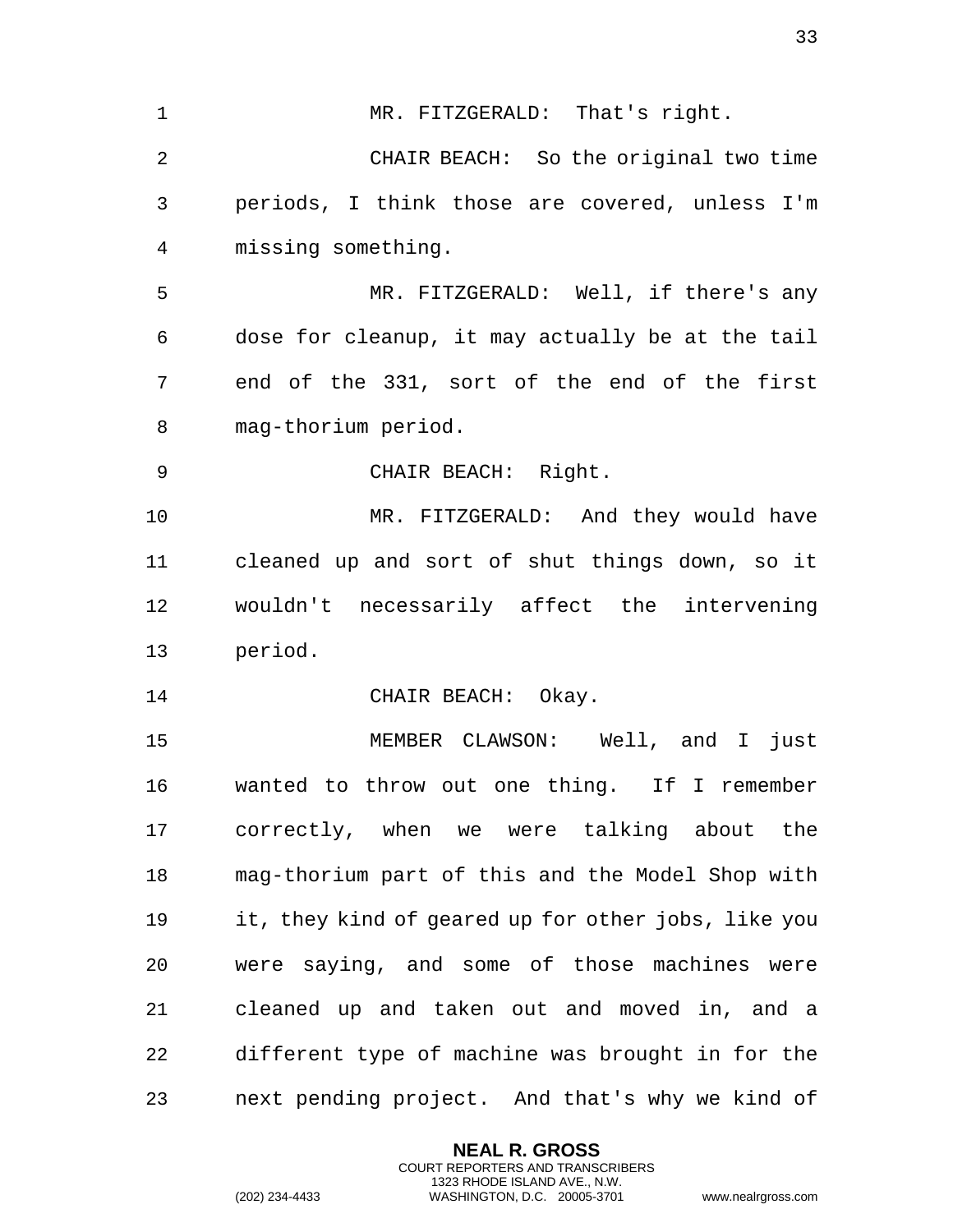left that period open.

 As you said earlier, Joe, we couldn't find any operations or anything else for it, but that's why we kind of ended it. If I remember right -- MR. FITZGERALD: Yes. Yes, that -- MEMBER CLAWSON: -- it was at that point. MR. FITZGERALD: Yes. MEMBER CLAWSON: I just remember the re-tooling and stuff like that, because we all understand the uniqueness of the Model Shop. And we call it a Model Shop with what they did and everything in there, so -- MR. FITZGERALD: Yes, what Pat was saying is quite true. They repurposed the areas, and there were other operations going on afterwards. MEMBER CLAWSON: Well, and if I remember, that's why we didn't kind of give a residual-type thing there because of how they redid that. But that's going off my memory, and I've slept a couple times since then.

> **NEAL R. GROSS** COURT REPORTERS AND TRANSCRIBERS 1323 RHODE ISLAND AVE., N.W.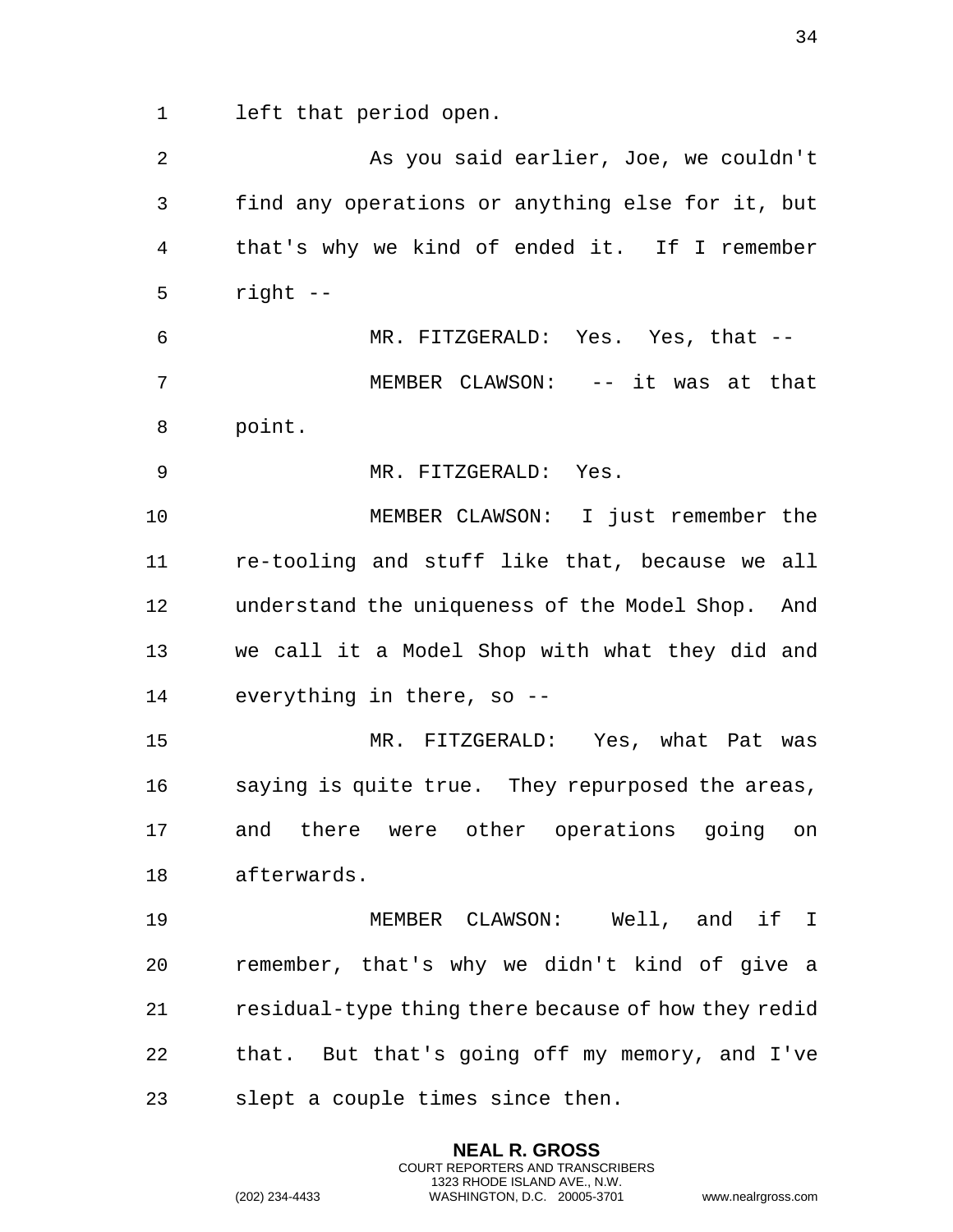**NEAL R. GROSS** 1 But anyway, Loretta, that's what I wanted you to kind of know a little bit, where -- when it comes out. CHAIR BEACH: Okay. So this -- I don't think that keeps us from closing out this item. We're still parking that time period between '63 and '70, or am I incorrect in that assumption? MEMBER CLAWSON: This is Brad. I'd agree with you, Josie. CHAIR BEACH: Okay. MEMBER VALERIO: And I agree with you, Josie, as well. 13 CHAIR BEACH: Okay. Jim? 14 MEMBER LOCKEY: I also agree. CHAIR BEACH: Okay. So when I make up my slides, which I've already started on, I'll make sure that we have that answered as well. So we agree that we can close this, and we're parking that D&D question still with the other time period. Okay. Thank you, everyone. Moving onto the post-operations period. MR. FITZGERALD: Yes, from '78 to '84.

COURT REPORTERS AND TRANSCRIBERS 1323 RHODE ISLAND AVE., N.W.

(202) 234-4433 WASHINGTON, D.C. 20005-3701 www.nealrgross.com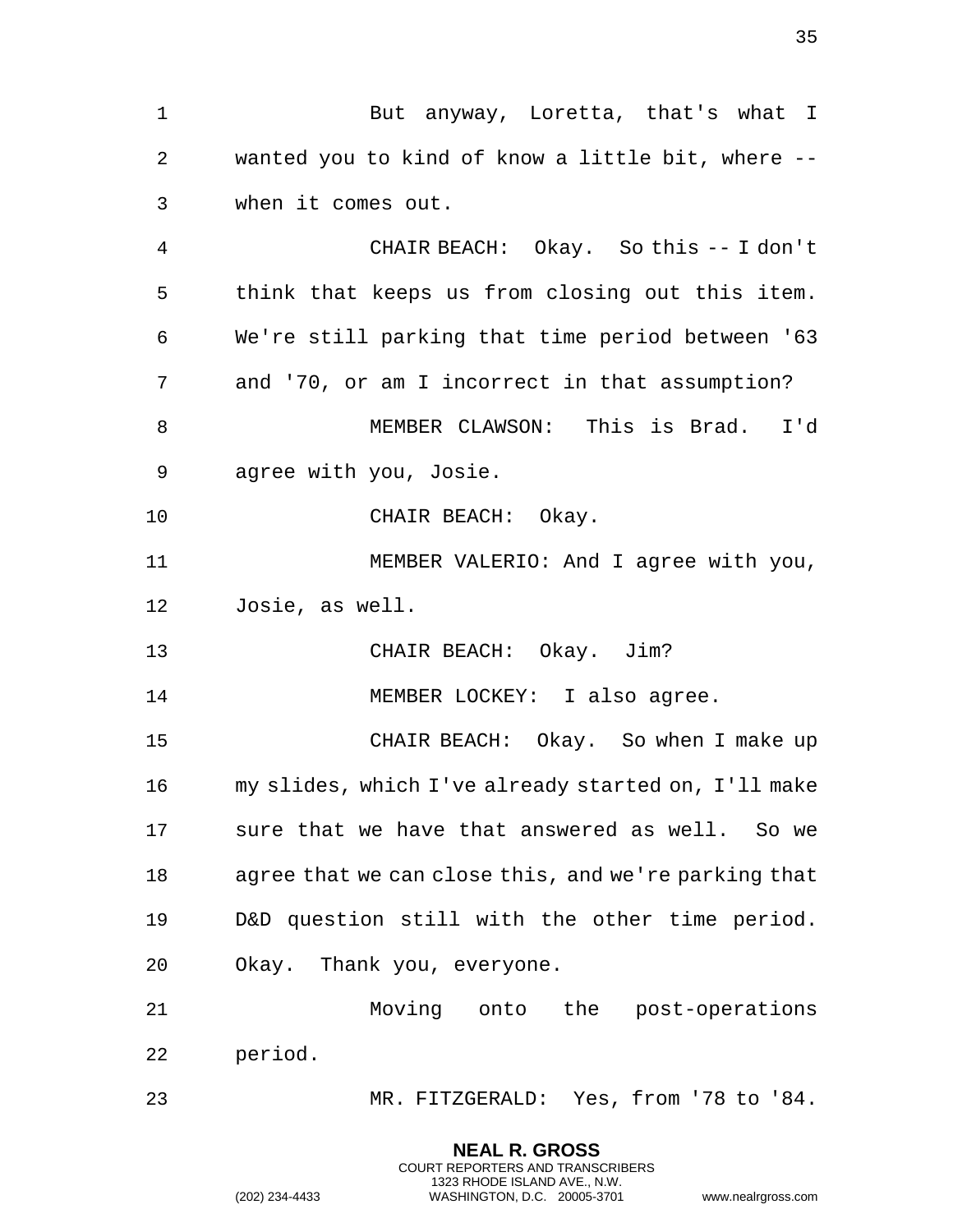And this is where the depleted uranium was being handled and the same kind of grinding operations were taking place. And what was done was a maximum surface contamination value was identified as a sort of bounding level of contamination during the operations as well as during D&D. And based on that estimation, a dose estimation was done, and that's being applied for the air concentration during that period.

 So that's '78 to '84, using the maximum surface contamination that was estimated from the operations. And I think we actually did have measured values from that time period, so this is not one where it was modeled. We actually had some values, and surface contamination level was used. CHAIR BEACH: Okay. Thank you, Joe.

 MR. FITZGERALD: And we didn't really have any issue with that. I think that was kind of straightforward.

 CHAIR BEACH: Right. Any questions, anyone?

 I know we discussed using OTIB-70 quite extensively also.

> **NEAL R. GROSS** COURT REPORTERS AND TRANSCRIBERS 1323 RHODE ISLAND AVE., N.W.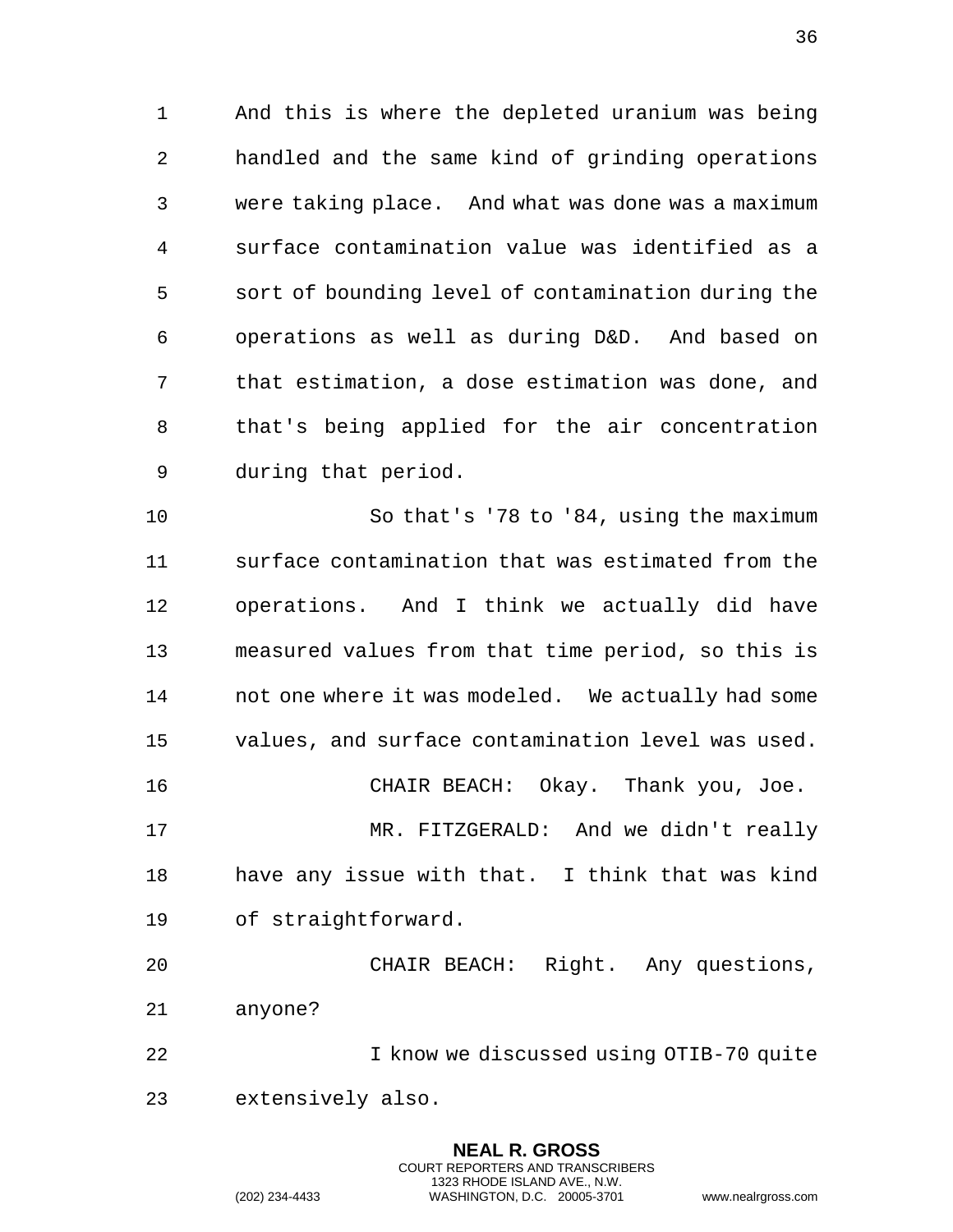Any questions/comments? (No audible response.) CHAIR BEACH: Everybody agree with closing this item? (Simultaneous speaking.) MEMBER CLAWSON: I agree with it, Josie. CHAIR BEACH: Okay. I believe that was an agreement. 10 MEMBER LOCKEY: Yes, it was. MEMBER VALERIO: I agree, Josie. 12 CHAIR BEACH: Okay. 13 MEMBER CLAWSON: It was. CHAIR BEACH: Okay. So that's closed as well. And moving onto the next item, organically bound tritium operations. MR. FITZGERALD: Yes, this was another thing that sort of came out of the research during the SEC review, which, if you all remember the hi-lo switch plates, and there was a nice White Paper that I think NIOSH generated on that. It was activity that took place from '63 to '68. And that was a whole -- and again, the White Paper is the best

> **NEAL R. GROSS** COURT REPORTERS AND TRANSCRIBERS 1323 RHODE ISLAND AVE., N.W.

(202) 234-4433 WASHINGTON, D.C. 20005-3701 www.nealrgross.com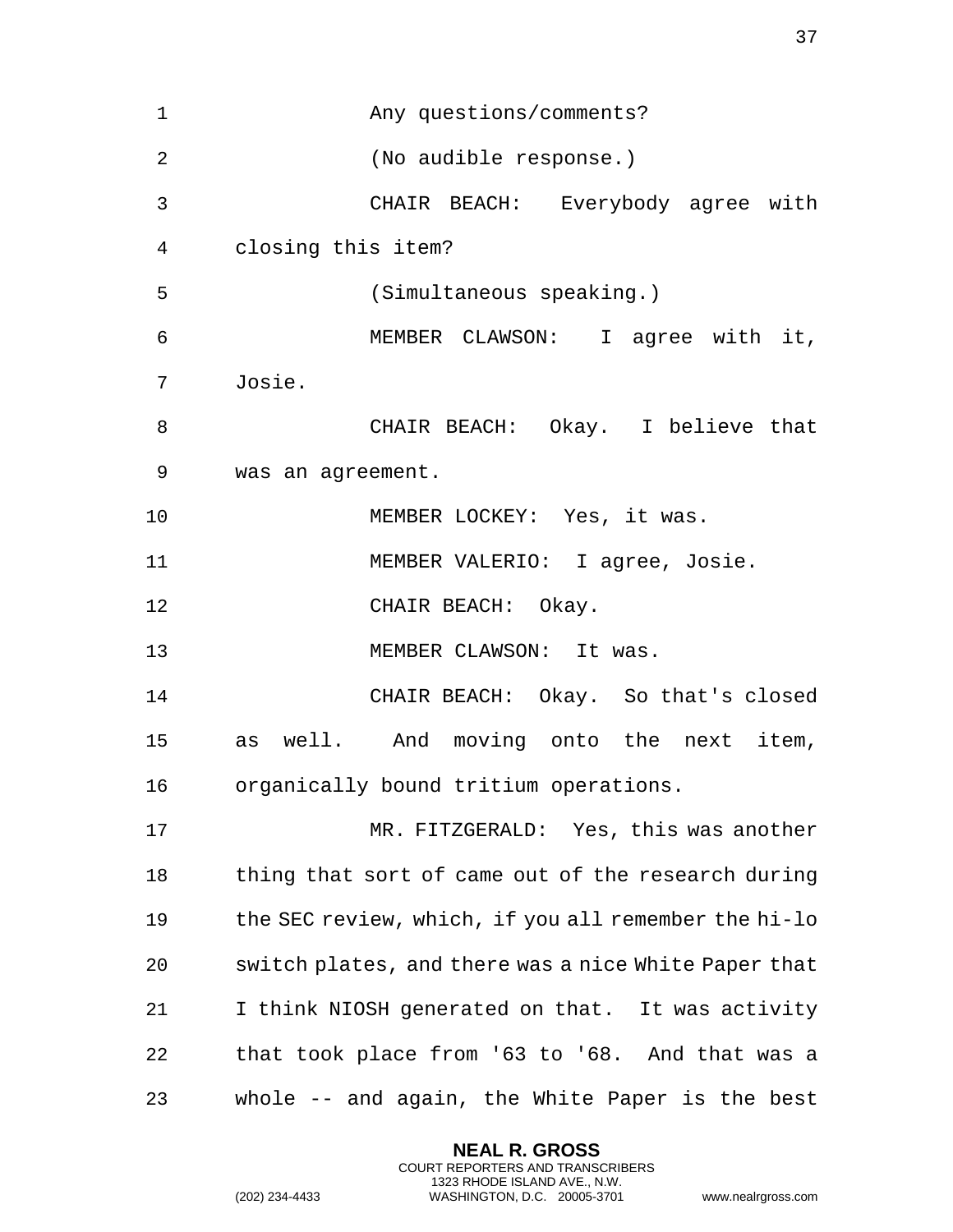source of the modeling process and the calculations that were made, but I thought it was a pretty well-done paper, and I think the Work Group did at the time as well. And the value, 1.77 millirem, again because of not being able to distinguish who was in the area, would be applied to all workers. And I think that value, actually -- and, Pete, correct me -- got a little more conservative. There was an initial estimate from a first version of the White Paper where it was somewhat lower, but then the second version I think was 1.77. That benefitted from, I think, additional information, better data that was collected. And that ended up being the bounding value that was identified. And certainly, it's a relatively low dose, as you would expect, with the level of tritium that was being handled on these hi-lo switch plates.

 CHAIR BEACH: Well, and Joe, on page 41 of the -- I believe I read it was 1.73, which is not much different than the 1.77 that's listed. MR. FITZGERALD: Yes.

CHAIR BEACH: So just that's just a

**NEAL R. GROSS** COURT REPORTERS AND TRANSCRIBERS 1323 RHODE ISLAND AVE., N.W.

(202) 234-4433 WASHINGTON, D.C. 20005-3701 www.nealrgross.com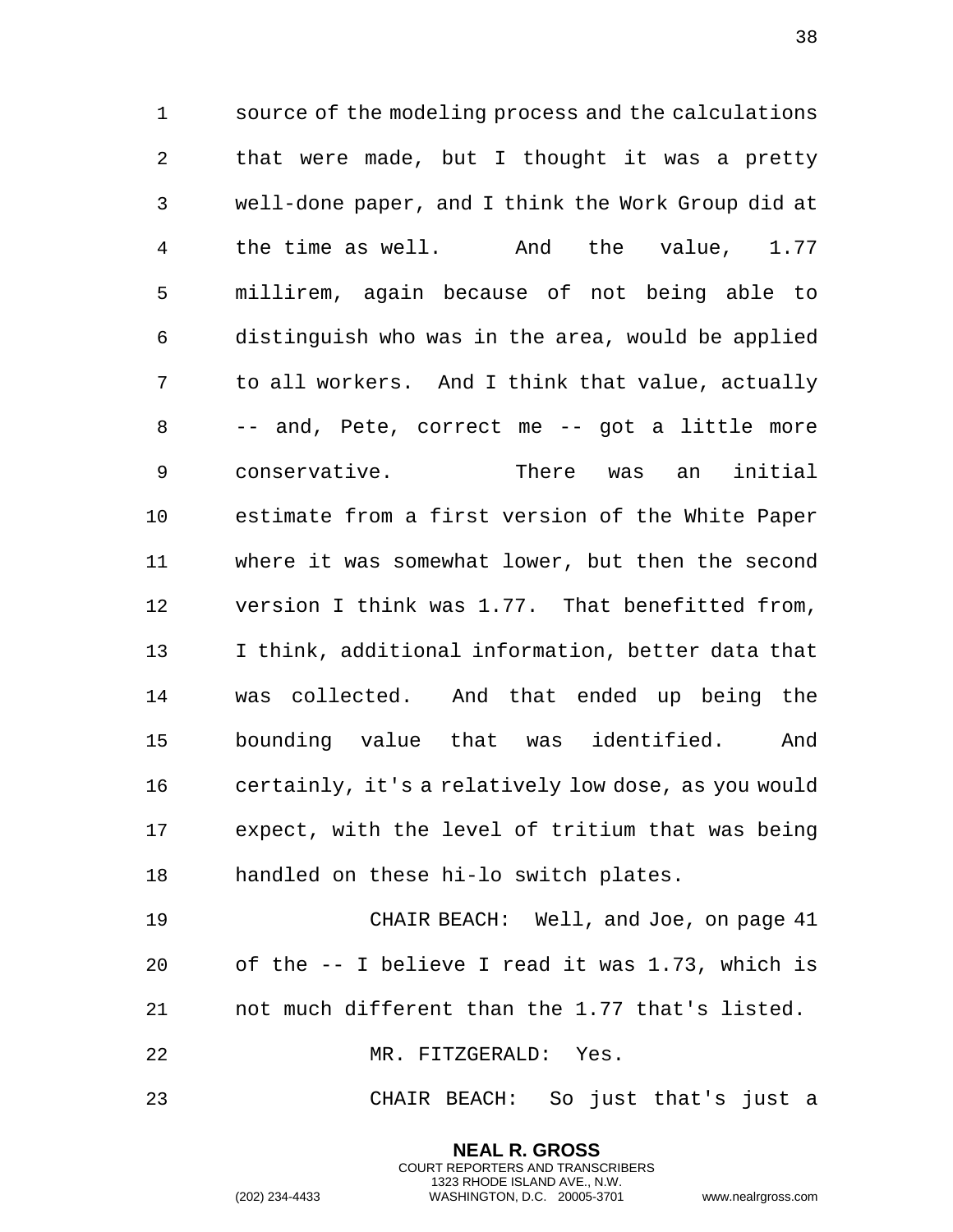little bit of an inconsistency there. So I believe it's the 1.73, if I'm reading that correctly. MR. FITZGERALD: Oh, okay. I'm looking at what we got from the White Paper. CHAIR BEACH: Yes, what you had was -- MR. FITZGERALD: I got 1.77 from the White Paper. CHAIR BEACH: Yes, and in the actual TBD, it's 1.73. MR. FITZGERALD: Okay. Yes. CHAIR BEACH: Very small difference, but -- MR. FITZGERALD: Yes, okay. 14 CHAIR BEACH: -- just a note. MR. FITZGERALD: Maybe a recalculation. Okay. CHAIR BEACH: So any comments on that? (No audible response.) CHAIR BEACH: No, hearing none, I think we can agree to close that as well. 21 MEMBER CLAWSON: I agree. MEMBER VALERIO: I agree. MEMBER LOCKEY: I agree.

> **NEAL R. GROSS** COURT REPORTERS AND TRANSCRIBERS 1323 RHODE ISLAND AVE., N.W.

(202) 234-4433 WASHINGTON, D.C. 20005-3701 www.nealrgross.com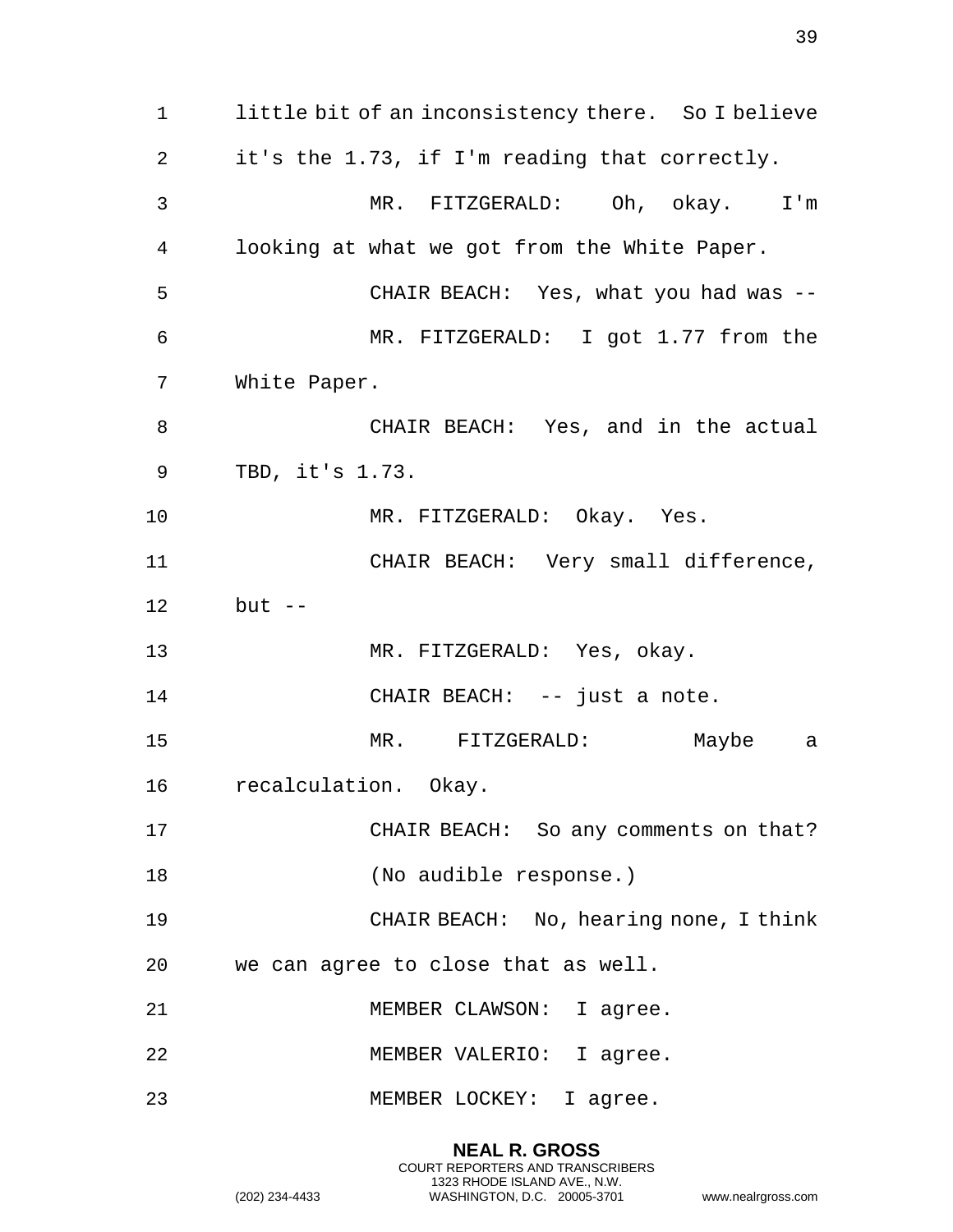| $\mathbf{1}$   | CHAIR BEACH: Okay. Thank you.                      |
|----------------|----------------------------------------------------|
| -2             | Now D&D.                                           |
| 3              | MR. FITZGERALD: Yes, on the next one,              |
| $\overline{4}$ | there was a D&D done in the main area,<br>and      |
| 5              | basically, they brought Rockwell and outsourced    |
| 6              | that to Rockwell. And they essentially dug up part |
|                |                                                    |

 of the concrete and cleaned up an area where there had been -- operationally, there was a routine spill.

 And the actual Rockwell report indicated there was no personnel exposure, and they controlled it pretty thoroughly. And the -- in the report itself, there's a provision for a -- what would have been the airborne levels, and I think, again, the air sample control level that -- and this is a very low level of 1x10^(-12) microcuries per milliliter, and assuming a breathing rate and the time period of a full year. And that pretty much provides the bounding dose for anyone that would have been involved in the D&D or exposed to the D&D. And again, we don't have any issue with that. It's a relatively low dose.

CHAIR BEACH: I guess I wasn't clear

**NEAL R. GROSS** COURT REPORTERS AND TRANSCRIBERS 1323 RHODE ISLAND AVE., N.W.

(202) 234-4433 WASHINGTON, D.C. 20005-3701 www.nealrgross.com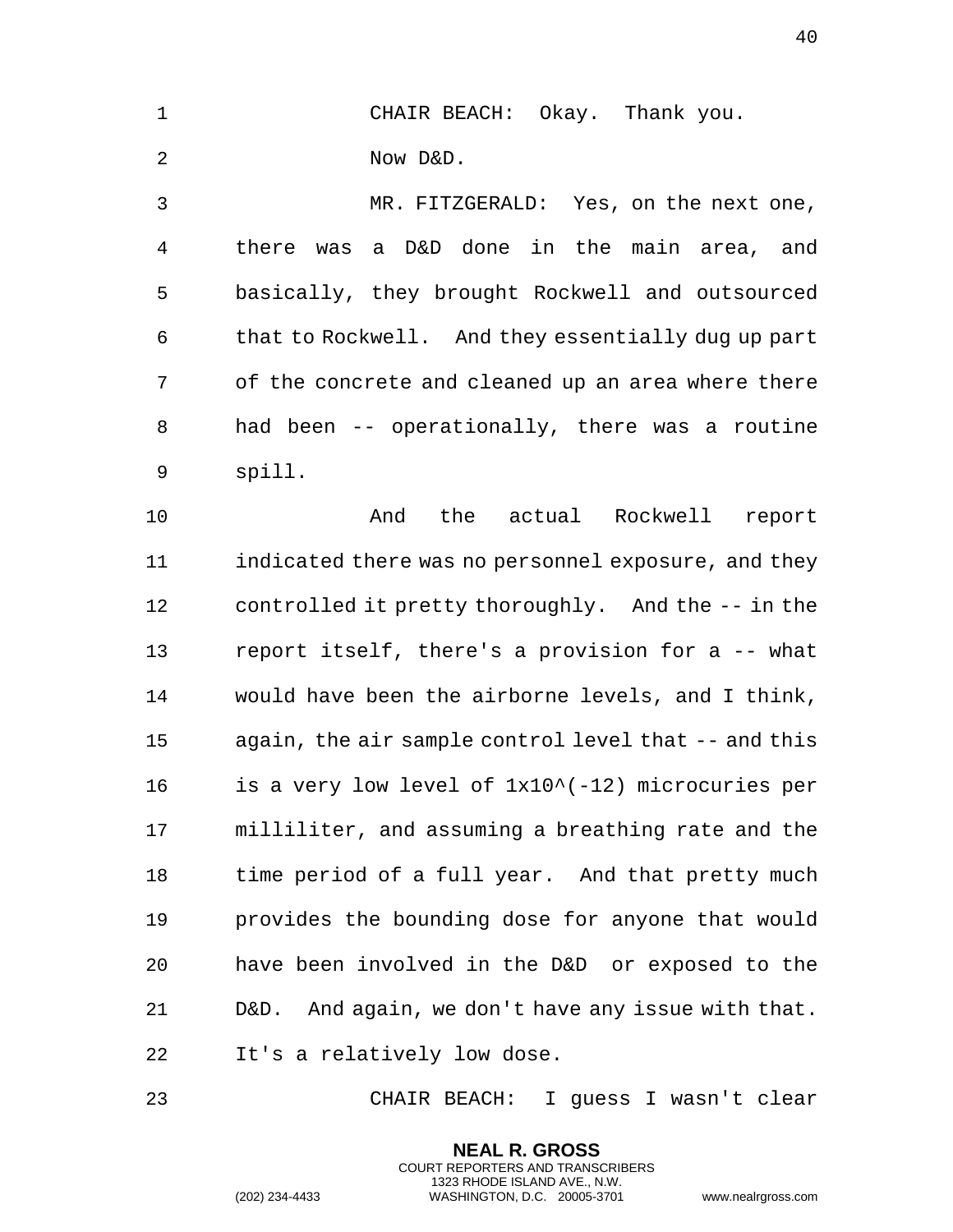who would get this dose or who would determine who would get this dose? MR. FITZGERALD: Well, you wouldn't be able to determine. CHAIR BEACH: Right. MR. FITZGERALD: I think it -- am I right, Pete, it would be applied to everyone in the area, because essentially you wouldn't be able to know who might have got a residual -- maybe breathe in residually. Because this was -- this D&D was in the middle of the operating area practically, and even though there was a lot of controls on it, you -- there would have been some minor perhaps airborne level. And this is calculated on what that -- it would be if you assumed the 1.135 picocuries per day ingestion rate. CHAIR BEACH: Okay. And that would be assigned to everyone during that time period, the '84 to '86. MR. FITZGERALD: '83 to -- let's see, '84 to '86. CHAIR BEACH: Okay. Any questions or

> **NEAL R. GROSS** COURT REPORTERS AND TRANSCRIBERS 1323 RHODE ISLAND AVE., N.W.

(202) 234-4433 WASHINGTON, D.C. 20005-3701 www.nealrgross.com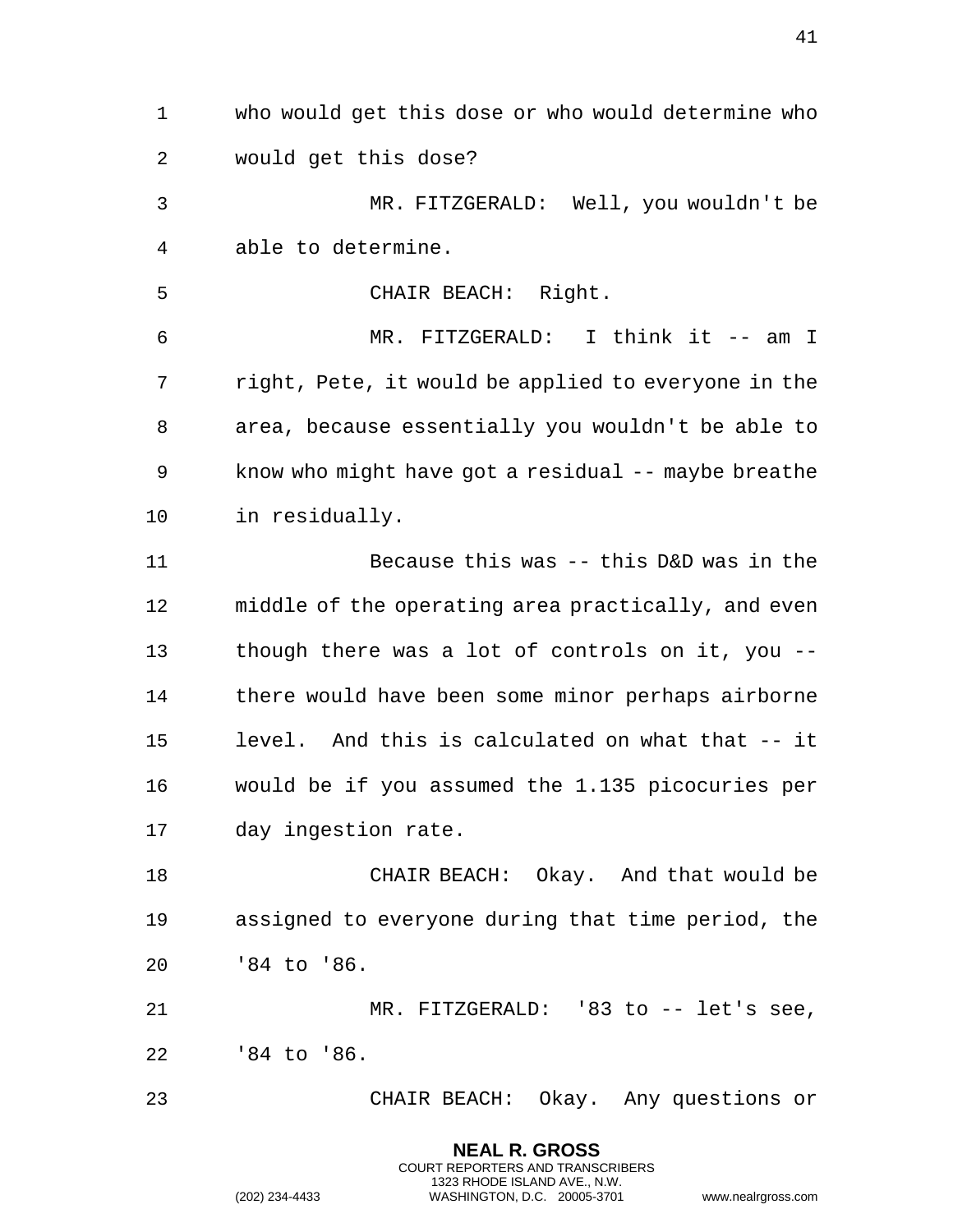comments on this item?

 MEMBER CLAWSON: This is Brad, Josie. No.

 MEMBER VALERIO: This is Loretta, Josie. No.

MEMBER LOCKEY: Jim, Josie. No.

 CHAIR BEACH: Okay. Then we agree to close this item. Thank you.

And the next one.

 MR. FITZGERALD: Yes, the next one was -- we've gotten into this issue, if you recall, what did workers do in terms of -- it could be an operator operating a machine, but they had separate -- a separate category of worker who actually collected shavings, for example, and disposed of those shavings in barrels.

 And so the question was how do you evaluate their exposure? How would you assign a dose to the maintenance/housekeeping staff, the people that actually handled the uranium shavings, for example, or what not? And I think after some discussion the Work Group had agree with NIOSH's suggestion to assign the un-monitored workers a

> **NEAL R. GROSS** COURT REPORTERS AND TRANSCRIBERS 1323 RHODE ISLAND AVE., N.W.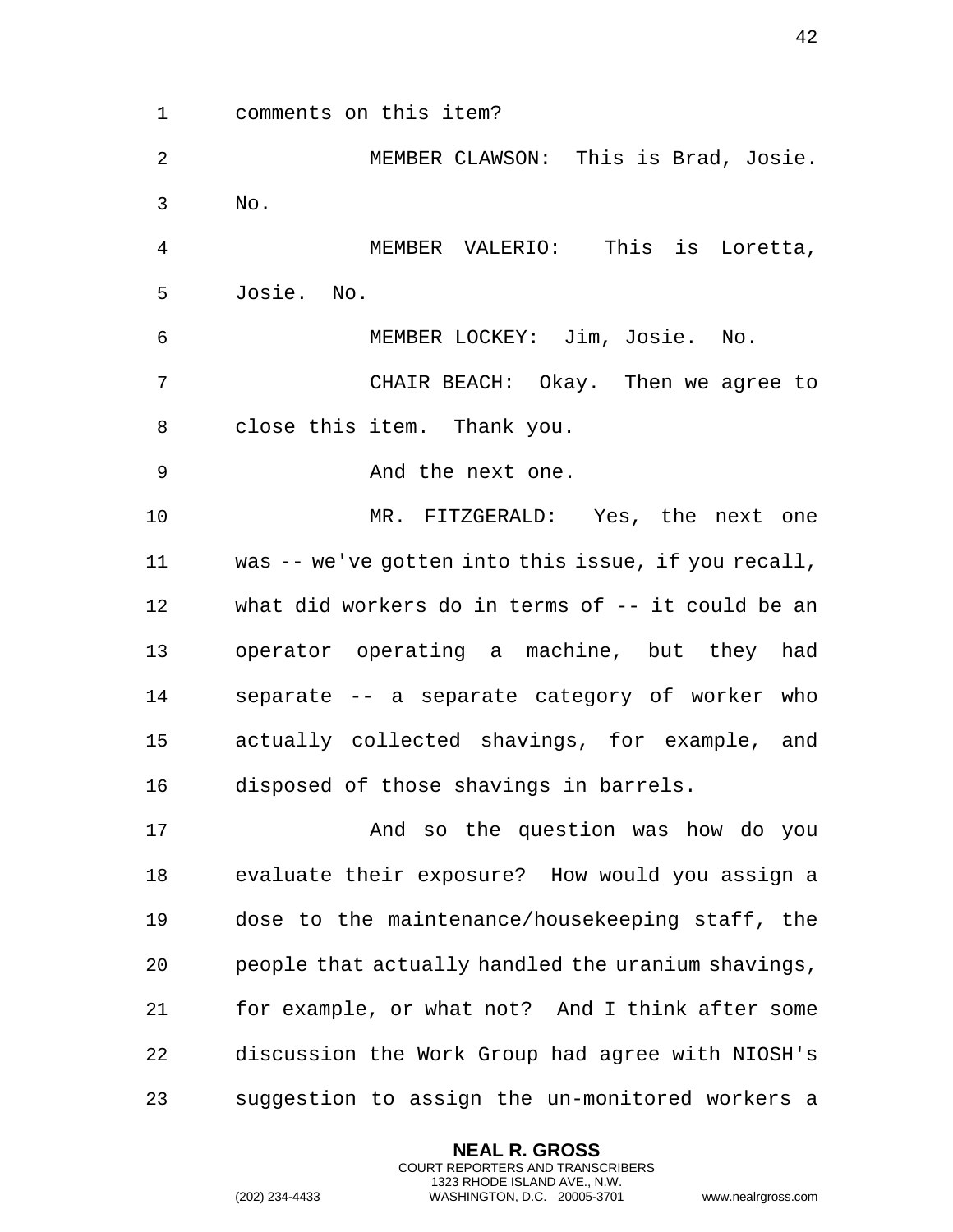value. And there's a basic value. The ones that were doing this work, assign them that value and use an exposure category 2; i.e., workers with occasional exposure. And I think that was the recommendation in the TBD.

 Pete, can you -- or maybe, Pat, category -- exposure category 2, workers with occasional exposure, is that an apportionment value?

 MR. McCLOSKEY: Yes, Joe, that comes from -- let's see, I think that was another one of those TBD-6000 breakdowns on --

 MR. FITZGERALD: It's sort of -- I mean, it assumes that the worker for the occasional exposure be getting a portion of the value that would be assigned to general workers that were working with the uranium.

 MR. McCLOSKEY: Why don't I just go to 514 just so I don't misstate that? It would be easier just to be sure.

 MR. FITZGERALD: Because the -- during the discussion we certainly agreed they weren't like the operators where they were in the middle

> **NEAL R. GROSS** COURT REPORTERS AND TRANSCRIBERS 1323 RHODE ISLAND AVE., N.W.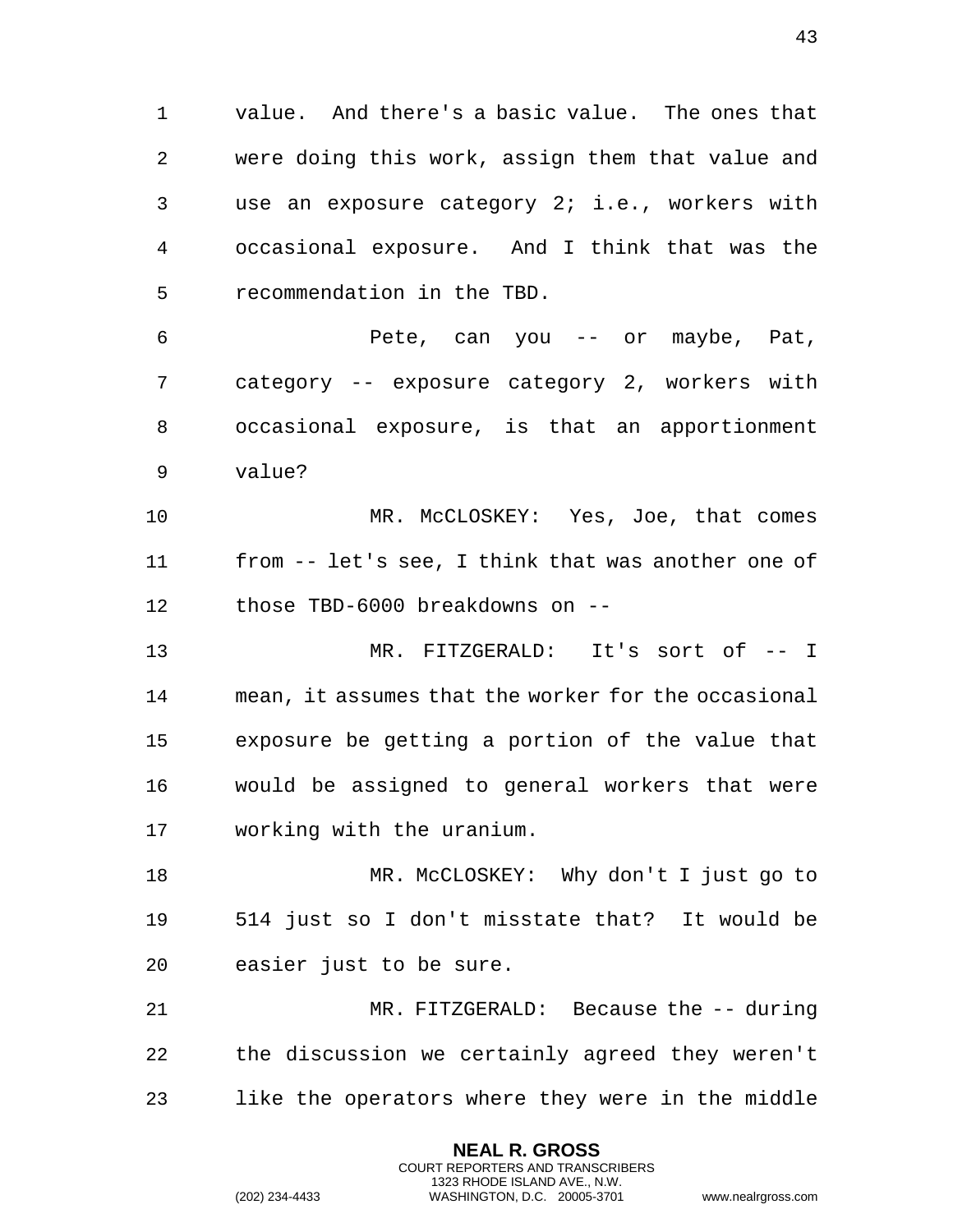of perhaps a small cloud of particulates, but nonetheless by handling the shavings and what have you they would certainly get some exposure. CHAIR BEACH: Yes, it's on page 32 of 78, if anyone's following along in the TBD. MR. FITZGERALD: Yes, I just got there. CHAIR BEACH: Category 2 was GM. MR. McCLOSKEY: Okay. So this is not like the TBD-6000 four classes of workers, but we instead fit them more into the DU coworker model. And we gave them the GM value. CHAIR BEACH: And that's the 891 picocuries. Well, is that correct? Yes, that's the Category 2 worker also. MR. McCLOSKEY: And this is, like Brad was talking about earlier, also why we got ourselves comfortable with the D&D of the magnesium-thorium area or of the machinery from Department 20 being clean. We said we've got this document that showed that they cleaned these machines out. And then we started to talk about the exposures of those folks that were cleaning the machines out and we got to this. And we came up

> **NEAL R. GROSS** COURT REPORTERS AND TRANSCRIBERS 1323 RHODE ISLAND AVE., N.W.

(202) 234-4433 WASHINGTON, D.C. 20005-3701 www.nealrgross.com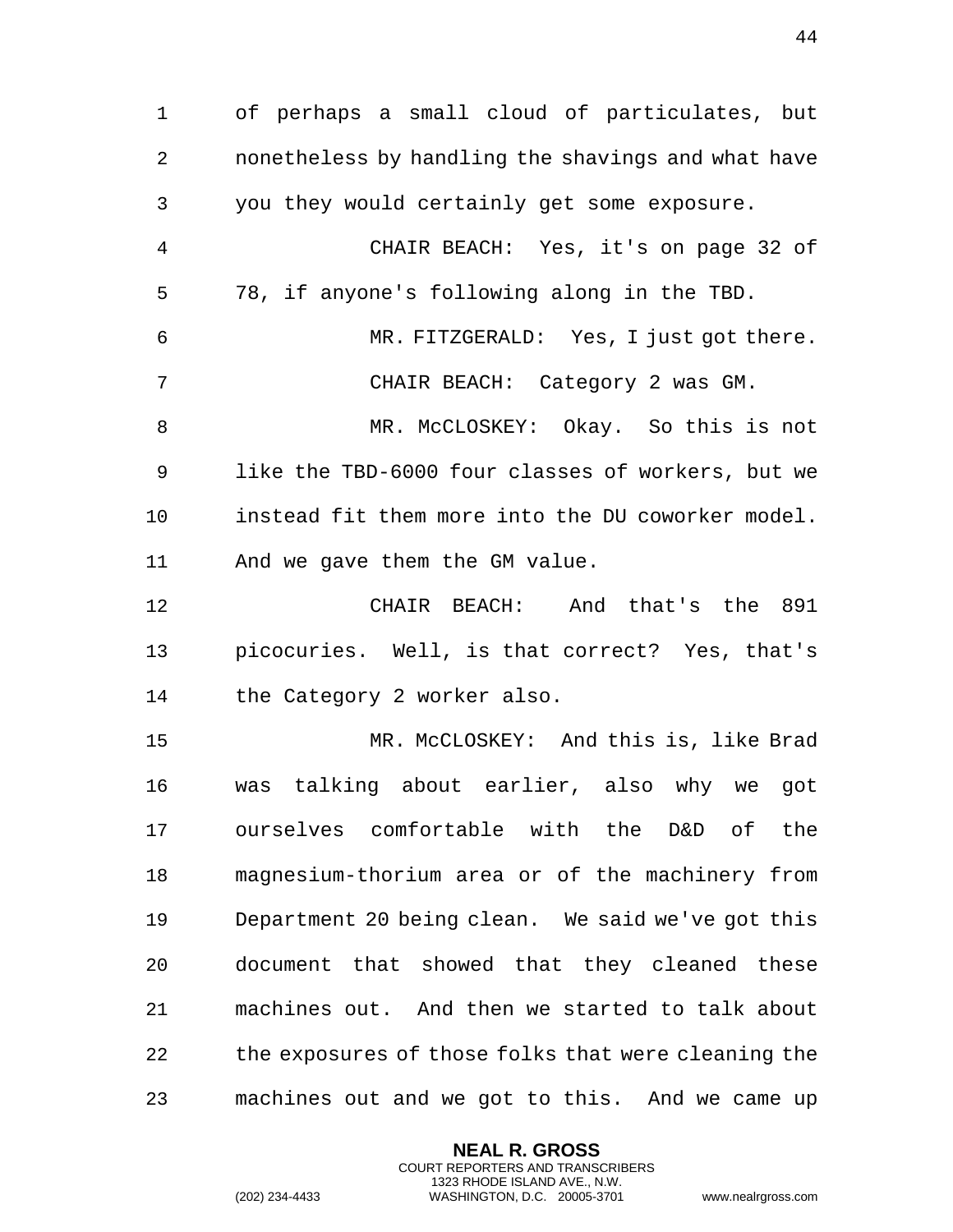with a method for bounding the doses of the machine cleaners and then we felt like that was enough to say that we sufficient D&D of the area at the end of mag-thor operations.

 MR. FITZGERALD: Okay. Well, anyway, again the basis for a value that's less than the actual operator value is the fact that they did handle but weren't actually doing the machine directly. So the discussion during the Work Group sessions were how do you -- what could be assigned 11 to these workers so that they get accredited with getting exposure but not at the operators' level, and certainly not at the general employee who might be not even in the area? Because they were directly handling the material that was coming off, the waste chips and what have you and they were putting them in barrels.

 CHAIR BEACH: Yes, we had many discussions on how to cover these workers, and -- MR. FITZGERALD: Yes.

 CHAIR BEACH: -- I thought NIOSH was very responsive in adding this section that lays it out I think --

> **NEAL R. GROSS** COURT REPORTERS AND TRANSCRIBERS 1323 RHODE ISLAND AVE., N.W.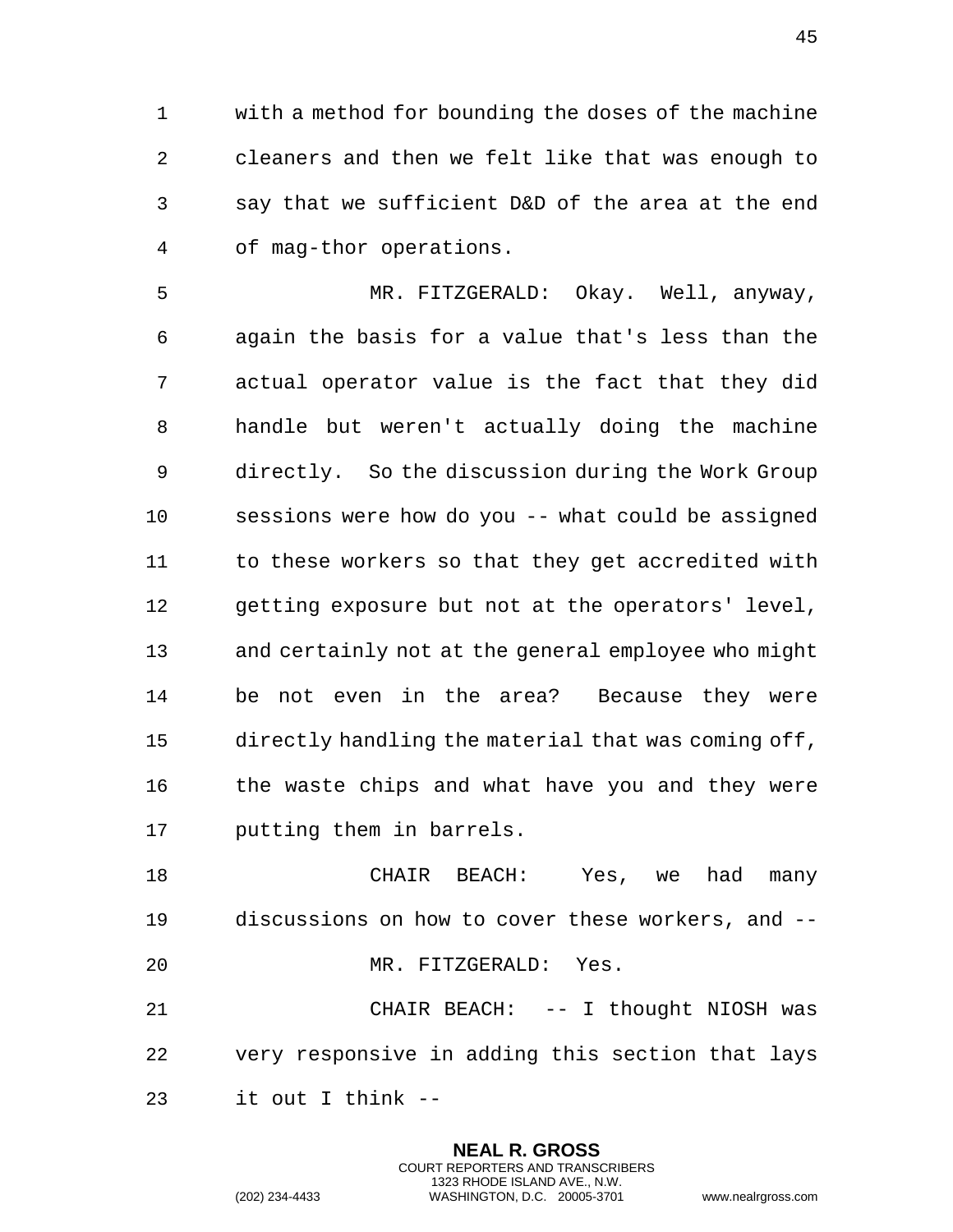| $\mathbf 1$ | MR. FITZGERALD: Yes.                               |
|-------------|----------------------------------------------------|
| 2           | CHAIR BEACH: -- very well.                         |
| 3           | MR. FITZGERALD: Because it was sort of             |
| 4           | a gap and they -- in the ER Review it was I think  |
| 5           | more -- it was better clarified that you had these |
| 6           | classes of workers, the ones that cleaned the      |
| 7           | machines, that ones that collected the chips. I    |
| 8           | think before that it was just sort of you had      |
| 9           | operators and you had the general employee. You    |
| 10          | didn't have this sort of middle Class of workers.  |
| 11          | And I think this is a better way to identify those |
| 12          | kinds of workers.                                  |
| 13          | CHAIR BEACH: Okay. I do agree with                 |
| 14          | that. Any reason not to close this item? Any       |
| 15          | comments or questions?                             |
| 16          | MEMBER CLAWSON: Josie, this is Brad.               |
| 17          | I'm good with it.                                  |
| 18          | CHAIR BEACH: Okay. Thanks.                         |
| 19          | Josie, this is<br>MEMBER VALERIO:                  |
| 20          | Loretta. I'm good with it.                         |
| 21          | MEMBER LOCKEY: And Jim's good with it,             |
| 22          | too.                                               |
| 23          | CHAIR BEACH: Okay. Thank you. So                   |
|             |                                                    |

**NEAL R. GROSS** COURT REPORTERS AND TRANSCRIBERS 1323 RHODE ISLAND AVE., N.W.

(202) 234-4433 WASHINGTON, D.C. 20005-3701 www.nealrgross.com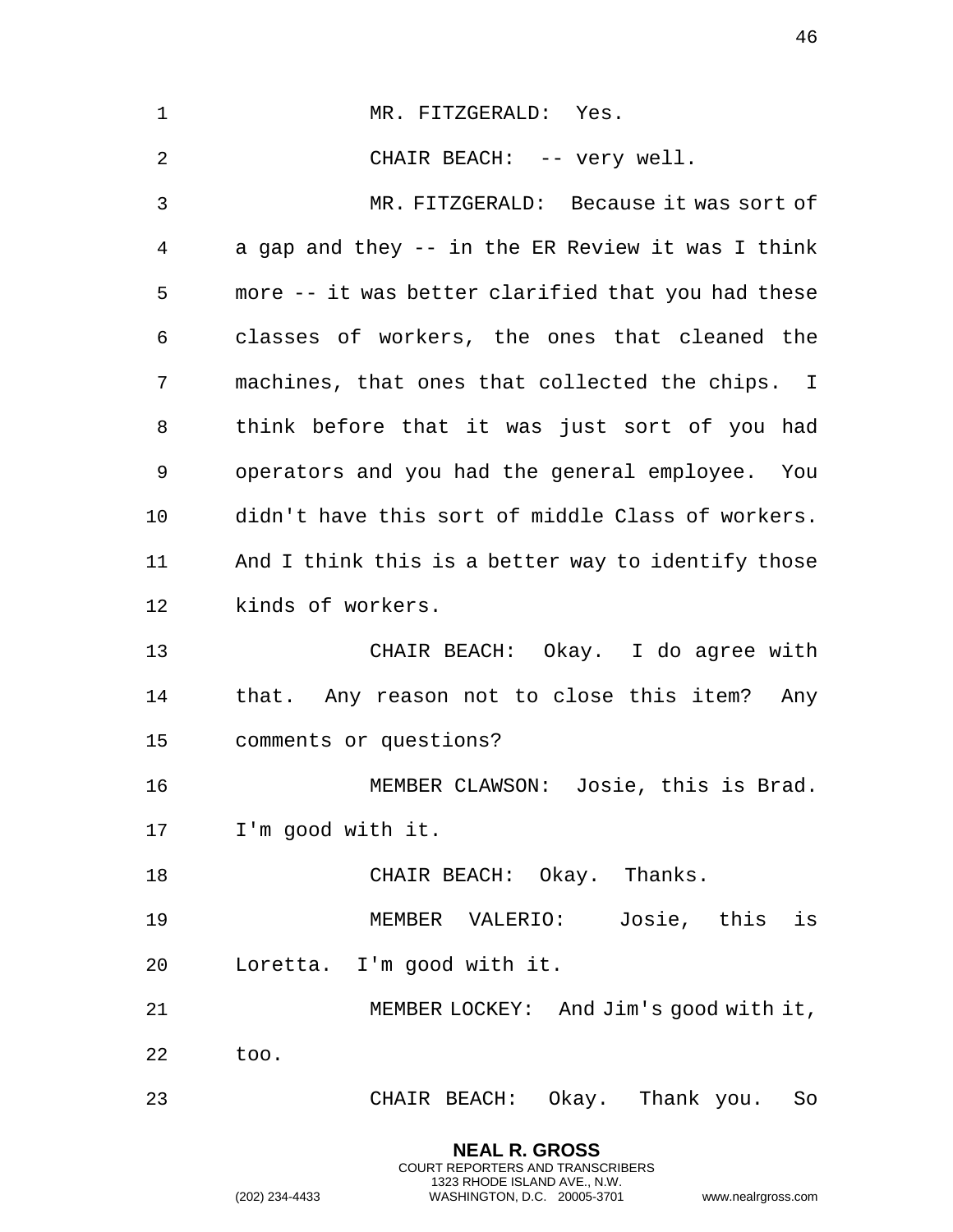that closes out all the new items that were added and we get into -- I think, Joe, you already alluded to the verification of the dosimetry, but the next sections bring in the SEC issues that we moved over and  $-$  MR. FITZGERALD: Yes, I would say there was three major areas -- 8 CHAIR BEACH: Yes. MR. FITZGERALD: -- and the second would be the D&D. And that -- 11 CHAIR BEACH: Yes. MR. FITZGERALD: -- we've already touched on that. And I think the Work Group actually had a number of discussions and agreed with in the end the -- that the D&D and the coworker was accomplished. So I don't think that's really part of this per se. It's already been addressed, but -- CHAIR BEACH: No. MR. FITZGERALD: -- it is reflected -- CHAIR BEACH: Right. MR. FITZGERALD: -- in the revised TBD. The other issues; and this comes more

> **NEAL R. GROSS** COURT REPORTERS AND TRANSCRIBERS 1323 RHODE ISLAND AVE., N.W.

(202) 234-4433 WASHINGTON, D.C. 20005-3701 www.nealrgross.com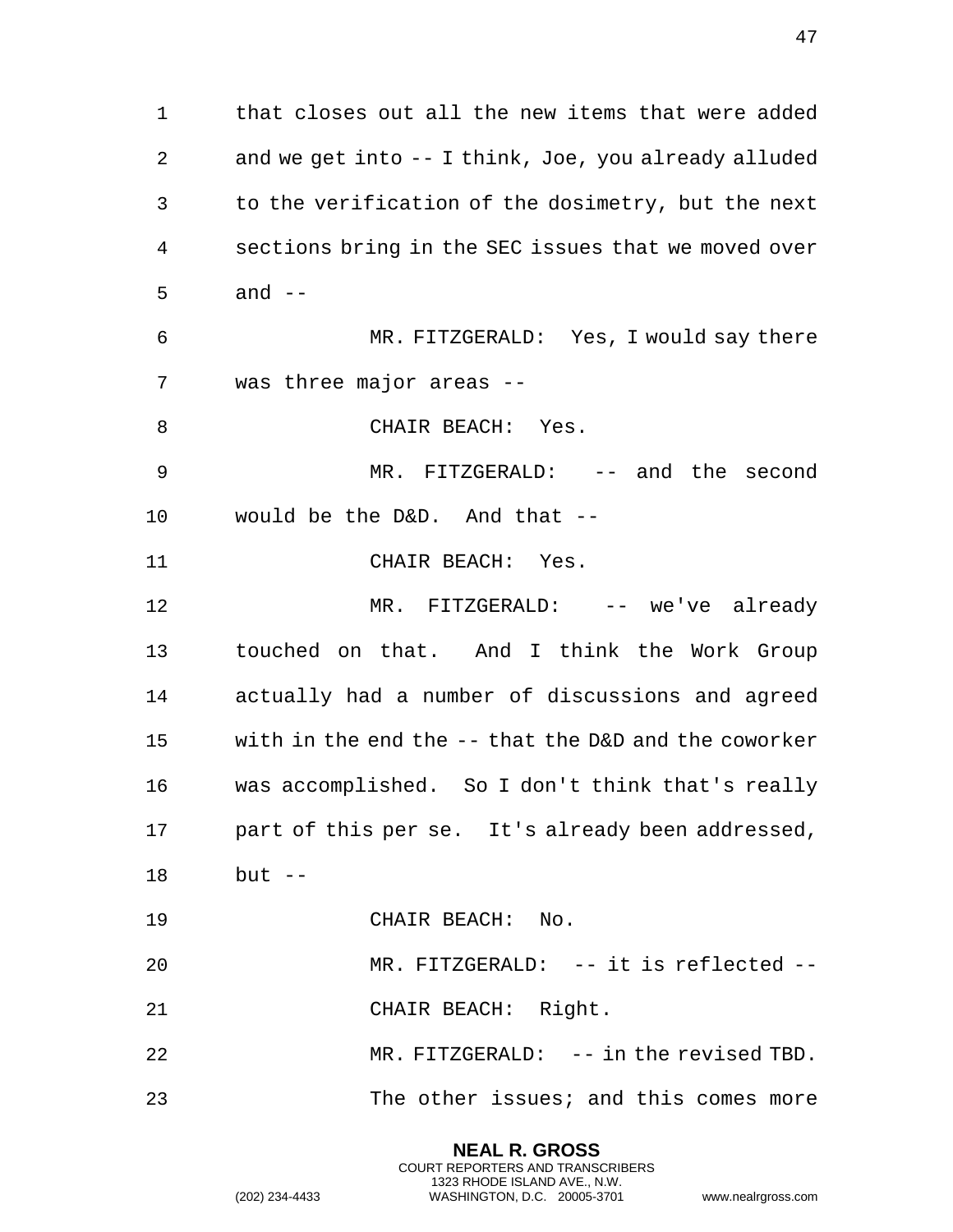from the March 14th matrix which sort of is derived from the earlier matrix. We had sort of a listing of Site Profile issues that were the original Site Profile issues. And to some extent those were brought forward as -- during the course of the ER discussions, but weren't really settled because they were Site Profile issues. So this was an opportunity to sort of disposition those.

 In any case, I'm just going to through these. Certainly item 2 from the original SEC matrix -- and the Work Group certainly determined some aspects of that were certainly Site Profile in nature. And I think the clarity that the Work Group was looking for was sort of better identifications of categories of workers for DU intakes; we just talked about that just now as a matter of fact, and values for the different categories of workers and time periods that were more specific to those kinds of workers and for those time periods.

 And that I think benefitted from the research where you could identify the different operations better, the potential for exposure from

> **NEAL R. GROSS** COURT REPORTERS AND TRANSCRIBERS 1323 RHODE ISLAND AVE., N.W.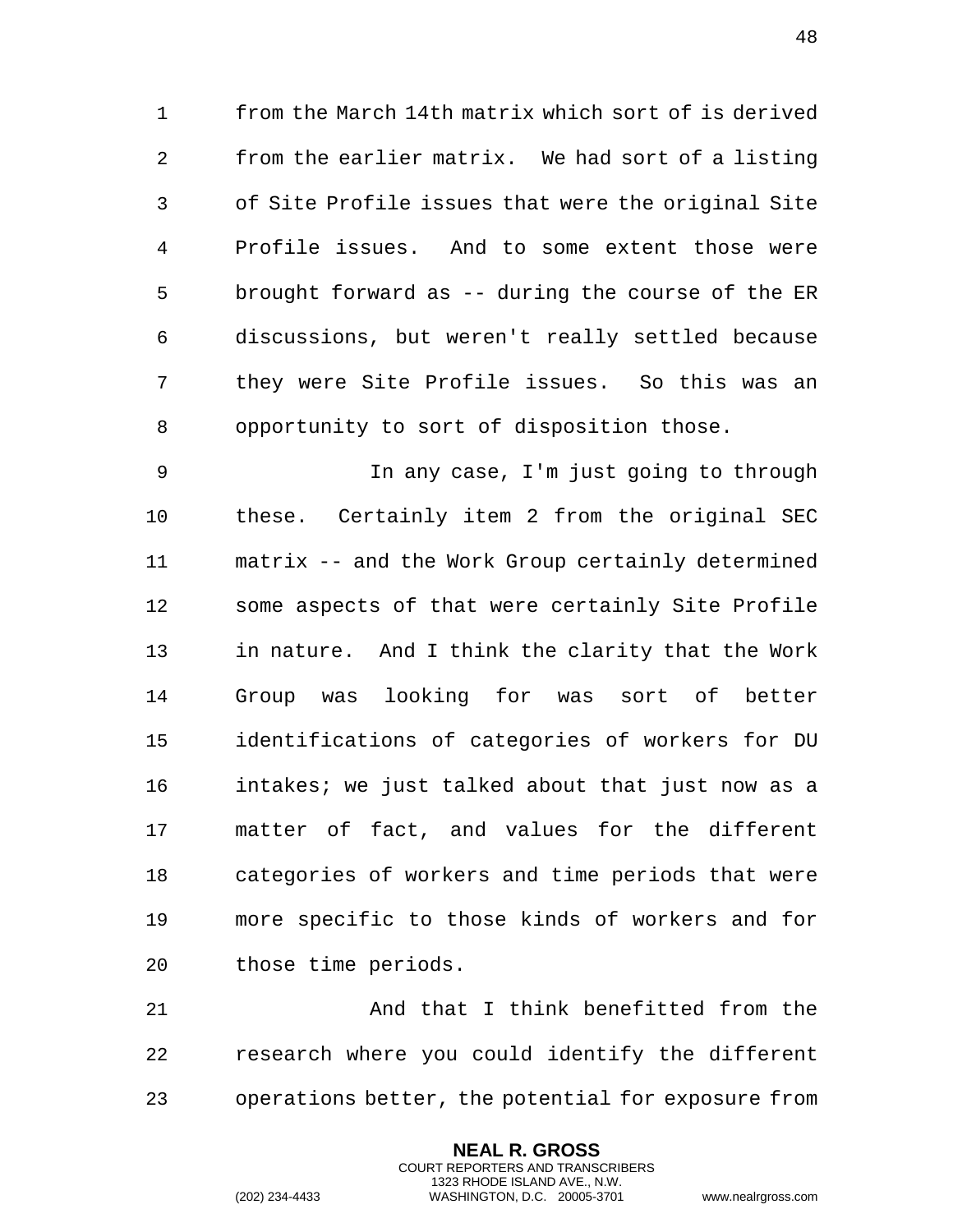those operations. And perhaps the grading of those exposures depending on whether they were operators or handlers or just general workers in the area, that kind of thing.

 And I think the discussion that's in the TBD now benefitted from all that and I think we're satisfied. That original concern -- I think the biggest concern probably, and Brad will remember this, just the movement of workers. To what extent workers could move from the clean areas of the plant 11 into these contaminated areas, to what extent they would be exposed and whether these areas were sufficiently restricted, all that. And I think certainly we spent a lot of time researching that, interviewing workers. And I think what's in the TBD now is a much clearer picture of how that took place at Kansas City.

 CHAIR BEACH: Yes, I agree that tables 5.6 and 5.7 are really clear on different job titles and what dose they'd receive.

 So anyone have any questions on that SEC 2 worker location, job locations? It covers quite a bit.

> **NEAL R. GROSS** COURT REPORTERS AND TRANSCRIBERS 1323 RHODE ISLAND AVE., N.W.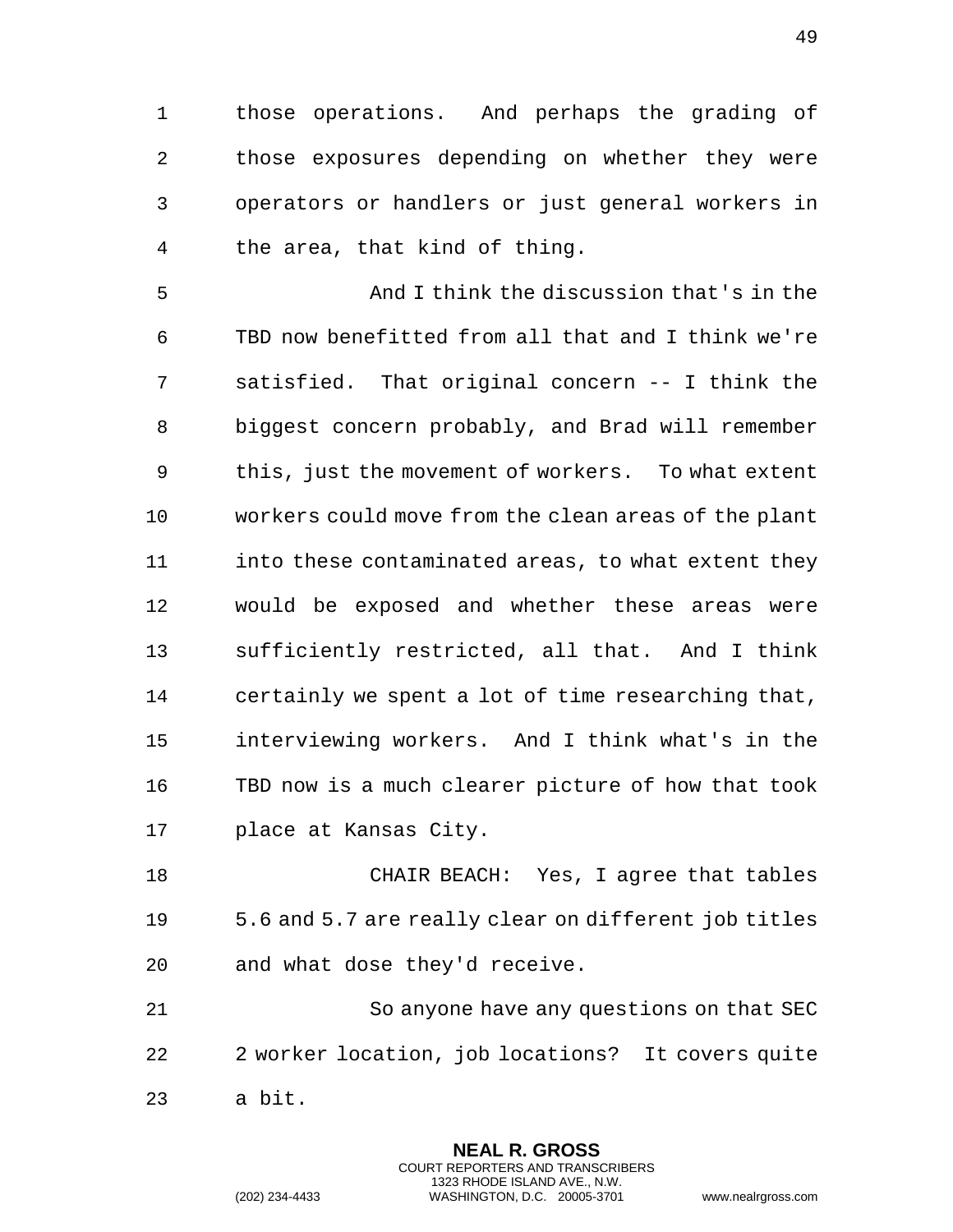MEMBER CLAWSON: This is Brad, Josie. I'm good with it. We -- MR. FITZGERALD: Yes, we spent a lot of time. CHAIR BEACH: We did. A great deal of time. MEMBER CLAWSON: Yes, we did. CHAIR BEACH: Okay. So Brad agrees to close. Loretta? MR. LOCKEY: I agree. I agree also. CHAIR BEACH: Okay. 12 MEMBER VALERIO: I agree. I agree. CHAIR BEACH: Okay. So we agree that this is covered adequately and we are going to close that first item. Moving onto chronic versus acute. MR. FITZGERALD: Yes, I mean, I think this was an original issue from our review that went back probably ten years ago -- CHAIR BEACH: Yes. MR. FITZGERALD: -- that the chronic basis for the coworker model didn't seem to jive with the -- some of the bioassay records which

> **NEAL R. GROSS** COURT REPORTERS AND TRANSCRIBERS 1323 RHODE ISLAND AVE., N.W.

(202) 234-4433 WASHINGTON, D.C. 20005-3701 www.nealrgross.com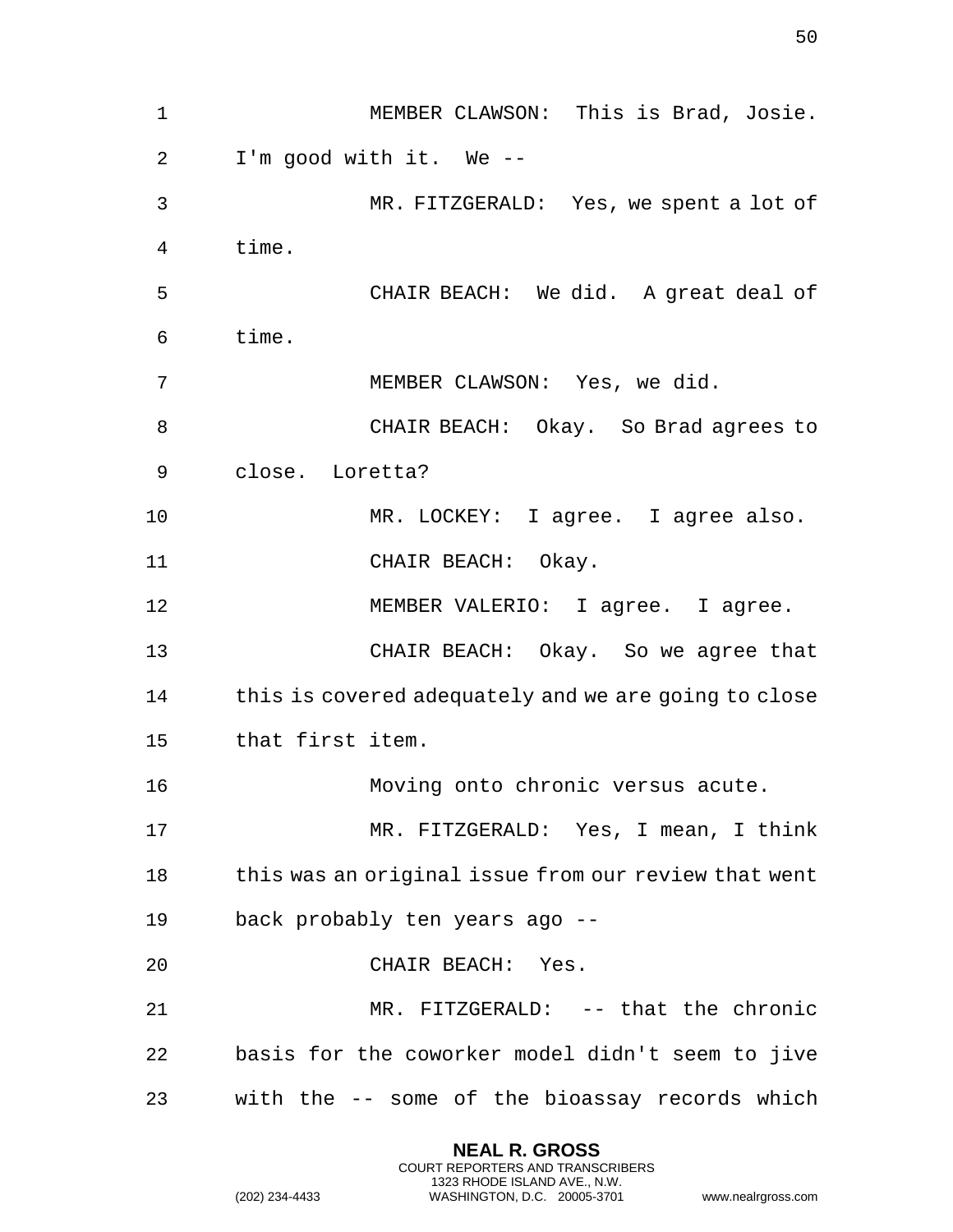showed excretion rates there might have been some more episodic exposures. And this predated TBD-6000 and all of that deliberation. And I think this issue has sort of caught up with -- or TBD-6000 sort of caught up with this issue and provides a pretty thorough discussion of chronic versus acute and how to apply that and acknowledge that the chronic model can be effectively used in situations like this, even if you do have episodic exposures. So again, I think this is a case where an original Site Profile issue raised issues which at some point the Board and NIOSH have shed more light on the subject. And I think in this case TBD-6000 provides that reference point. So we're satisfied and I think this is addressed pretty well in the Site Profile.

 CHAIR BEACH: Yes, and I believe there was a technical call on this issue as well early on to get some clarity on how that --

MR. FITZGERALD: Yes.

 CHAIR BEACH: -- was going to be done, so  $-$ 

MR. FITZGERALD: Yes, and I think it

**NEAL R. GROSS** COURT REPORTERS AND TRANSCRIBERS 1323 RHODE ISLAND AVE., N.W.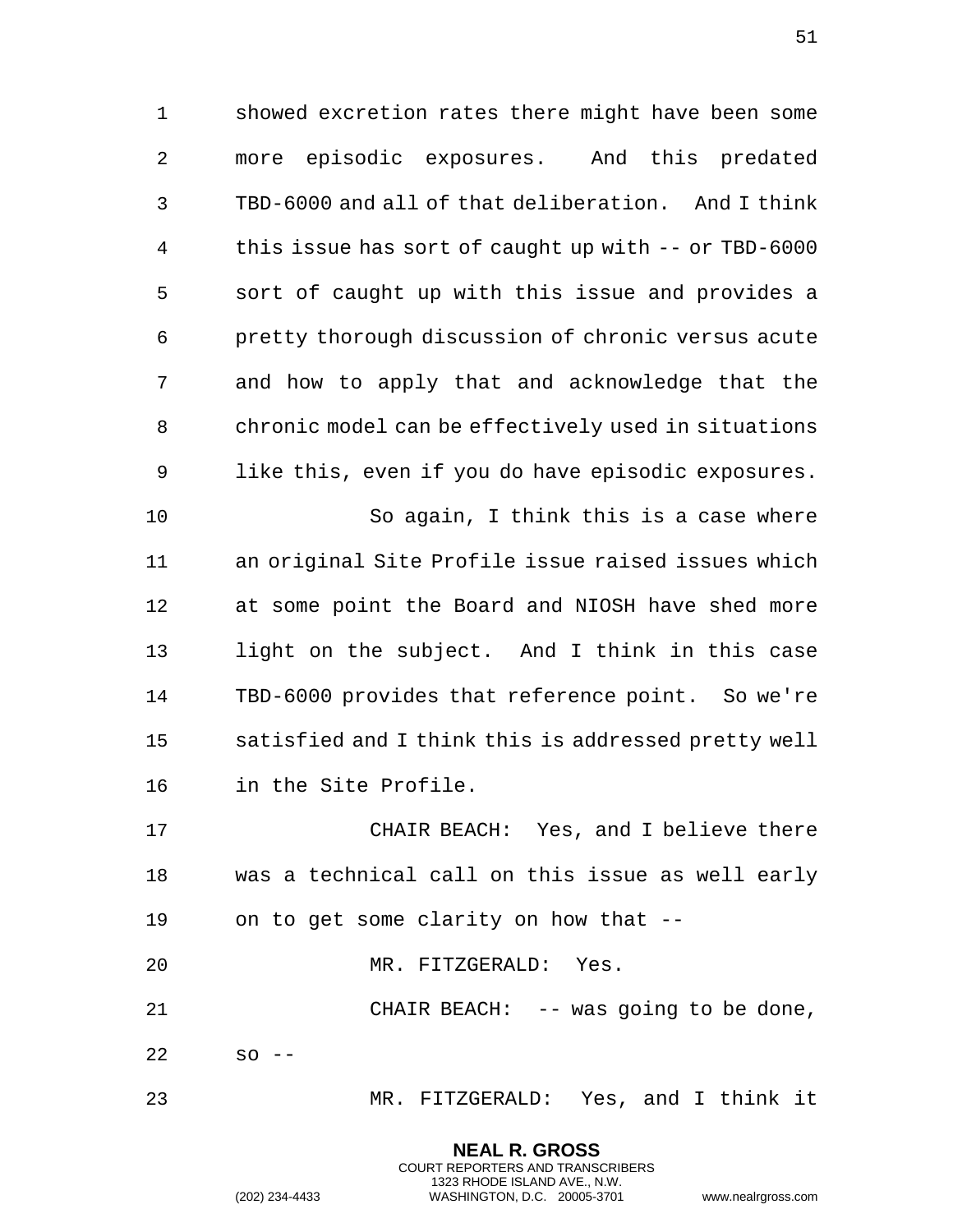was agreed that TBD-6000 was probably the short answer to providing that perspective. CHAIR BEACH: Right. Any comments or questions? (No audible response.) CHAIR BEACH: I think it gives a more accurate description of how to apply dose to different workers. I think the early pattern didn't work. So I'm comfortable with closing this. Brad? 12 MEMBER CLAWSON: I'm good with it. We spent a lot of time on this and I know the rest of the Work Group knows it, too. We were -- we looked at this and I -- so I'm satisfied with what NIOSH has presented. CHAIR BEACH: Okay. Loretta and Jim? 18 MEMBER POSTON: Hey -- (Simultaneous speaking.) MEMBER POSTON: Hello? CHAIR BEACH: Hi, John. MEMBER POSTON: I just got out of class, sorry I am late.

> **NEAL R. GROSS** COURT REPORTERS AND TRANSCRIBERS 1323 RHODE ISLAND AVE., N.W.

(202) 234-4433 WASHINGTON, D.C. 20005-3701 www.nealrgross.com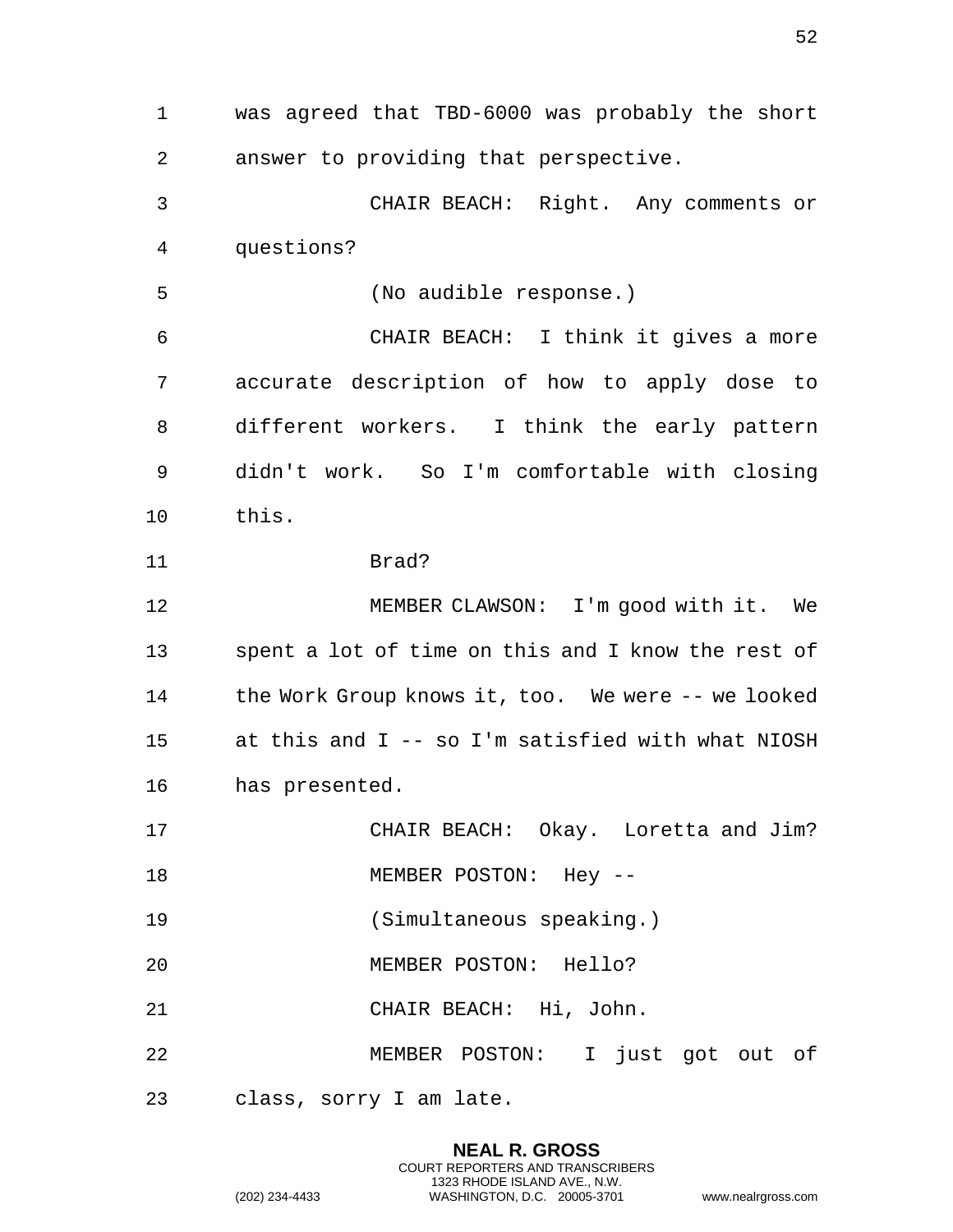CHAIR BEACH: Okay. Well, glad you're here. We are on -- we're going through SC&A's memo and we are on SEC3, chronic versus acute. We're just getting that closed out. And, Jim, did I hear from you? Are you comfortable with that? MEMBER LOCKEY: Yes, I am. CHAIR BEACH: Okay. So we'll move onto SEC10, the non-penetrating dose. MR. FITZGERALD: Yes, and this again was one of the original Site Profile findings. 12 I -- Ron Buchanan, are you on the line? 13 DR. BUCHANAN: Yes, I am. MR. FITZGERALD: Yes, this was something that Ron focused on, and it was actually a technical call on this specific subject between Ron and NIOSH. So, Ron, if you want to just outline the original issue and how it was dispositioned? DR. BUCHANAN: Yes, this is Ron Buchanan, SC&A. The records for the Kansas City Plant were used to do some different units. And

> **NEAL R. GROSS** COURT REPORTERS AND TRANSCRIBERS 1323 RHODE ISLAND AVE., N.W.

(202) 234-4433 WASHINGTON, D.C. 20005-3701 www.nealrgross.com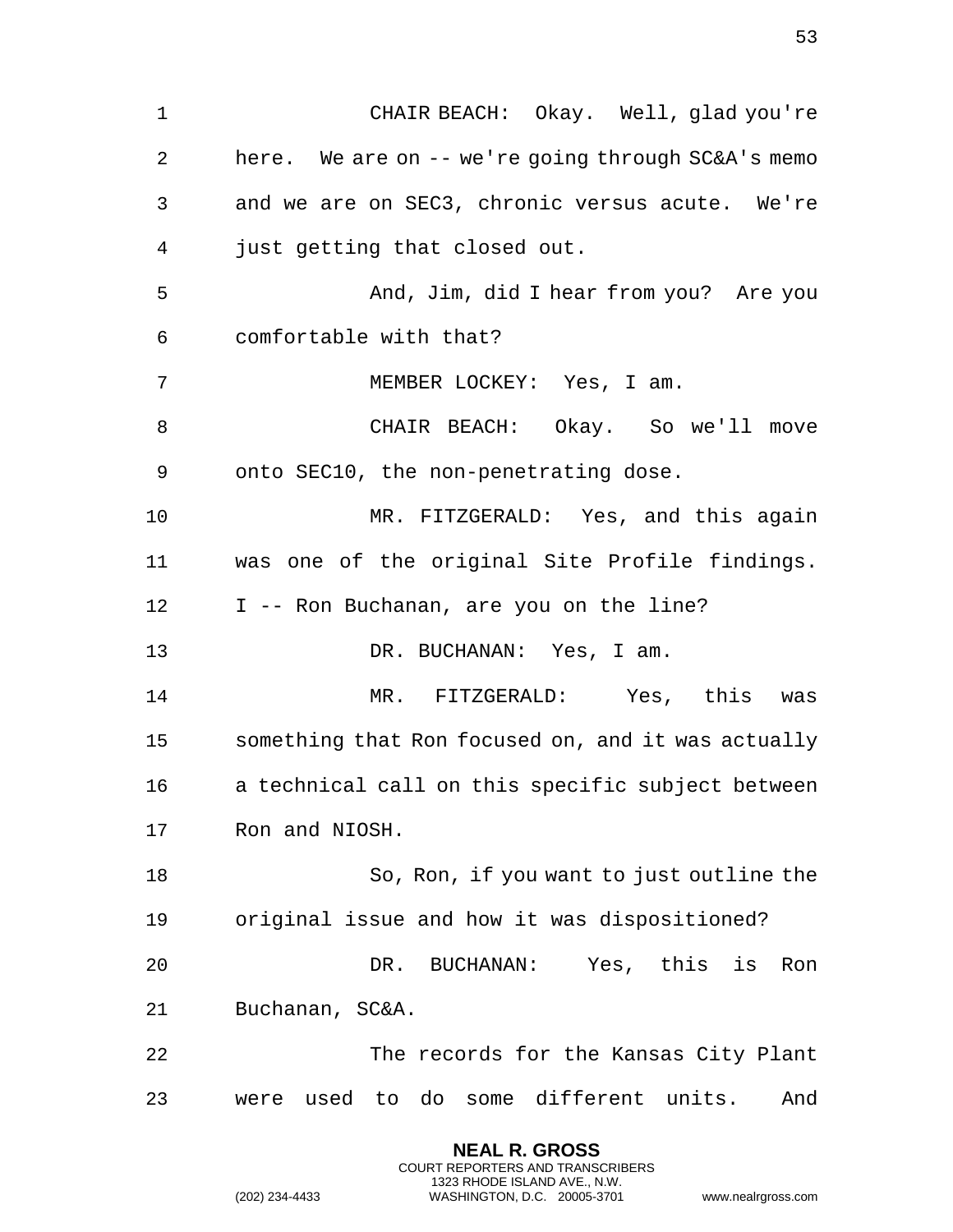sometimes we used -- they used rads and rems, but -- and they also used several different columns in their records. And some of these columns didn't add up, so it didn't make sense.

 What we clarified with NIOSH is what was actually being used in dose reconstruction? And we had them clarify that, and then they clarified it further in their revised TBD on what columns were used for what dose assignments. And we agreed that that was correct and had no further issue with it. CHAIR BEACH: Ron, can you -- this is Josie. Can you -- what is AMAD? I know it's an abbreviation. What is it an --

14 DR. BUCHANAN: What was that again? MR. FITZGERALD: Oh, you're on the next issue.

CHAIR BEACH: Am I on the next --

- oh --
- (Simultaneous speaking.)

MR. FITZGERALD: Yes, we're still

on --

 CHAIR BEACH: Okay. Sorry, sorry, sorry. Okay. Yes, I'm jumping ahead here.

> **NEAL R. GROSS** COURT REPORTERS AND TRANSCRIBERS 1323 RHODE ISLAND AVE., N.W. (202) 234-4433 WASHINGTON, D.C. 20005-3701 www.nealrgross.com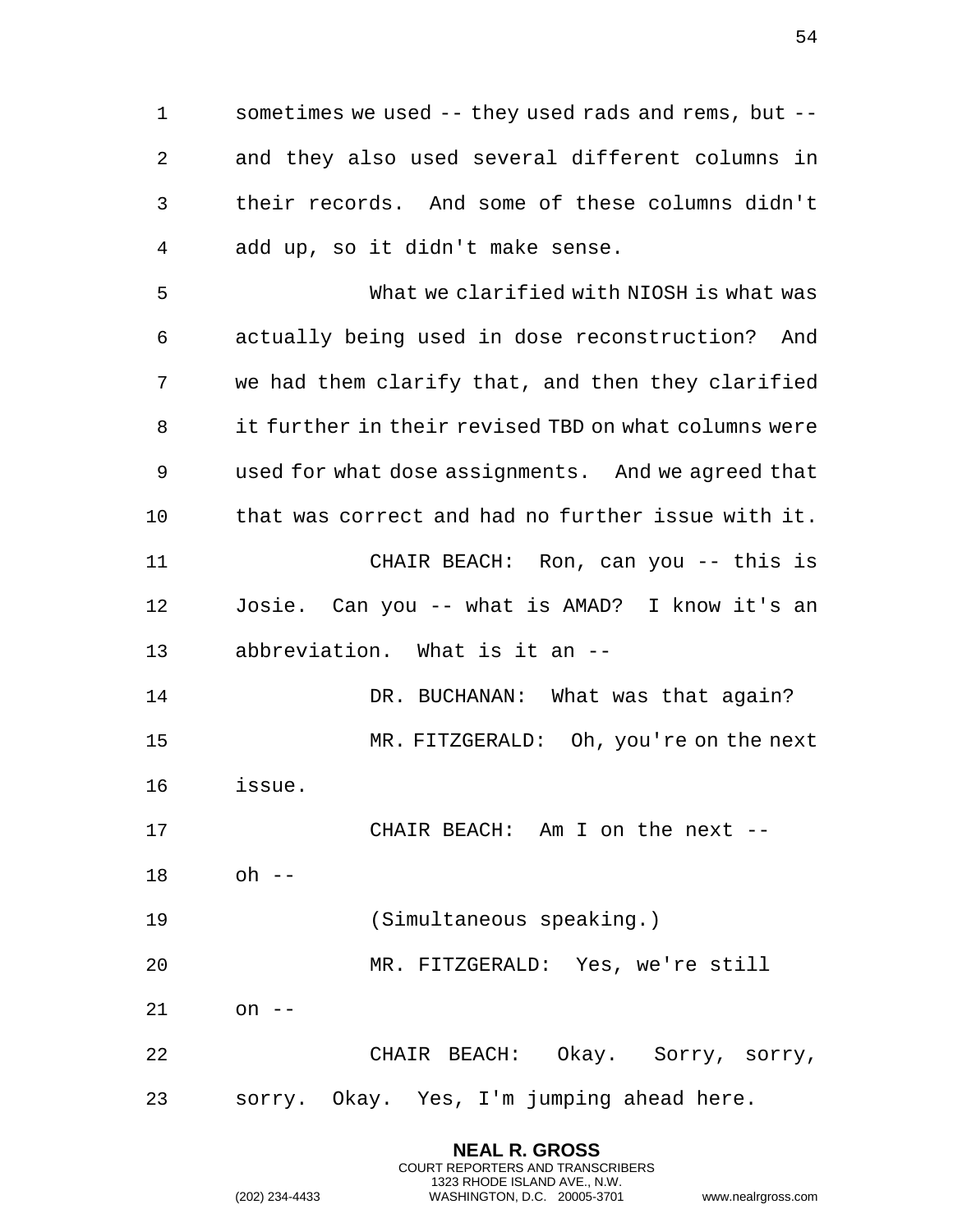| $\mathbf{1}$ | DR. BUCHANAN: Yes.                                   |
|--------------|------------------------------------------------------|
| 2            | MEMBER CLAWSON: That's what happens                  |
| 3            | when we jump ahead. We get AMAD.                     |
| 4            | (Laughter.)                                          |
| 5            | CHAIR BEACH: Okay. Well, I ask you                   |
| 6            | that at the next one. So on non-penetrating doses.   |
| 7            | And you're right, there was a technical call on that |
| 8            | as well.                                             |
| 9            | So any comments or questions on this                 |
| 10           | one?                                                 |
| 11           | MEMBER CLAWSON: This is Brad.<br>I'm                 |
| 12           | good with it. I appreciate the level that they       |
| 13           | went to with this, because this is kind of an        |
| 14           | interesting one at the very beginning of it. And     |
| 15           | we've got it I think sorted out, so I'm good with    |
| 16           | it.                                                  |
| 17           | MEMBER LOCKEY: Jim. I'm good with                    |
| 18           | it, too.                                             |
| 19           | MEMBER VALERIO: This is Loretta. I'm                 |
| 20           | good with it.                                        |
| 21           | CHAIR BEACH: Okay. John?                             |
| 22           | MEMBER POSTON: Yes, I'm good with it.                |
| 23           | I'm okay.                                            |

**NEAL R. GROSS** COURT REPORTERS AND TRANSCRIBERS 1323 RHODE ISLAND AVE., N.W.

(202) 234-4433 WASHINGTON, D.C. 20005-3701 www.nealrgross.com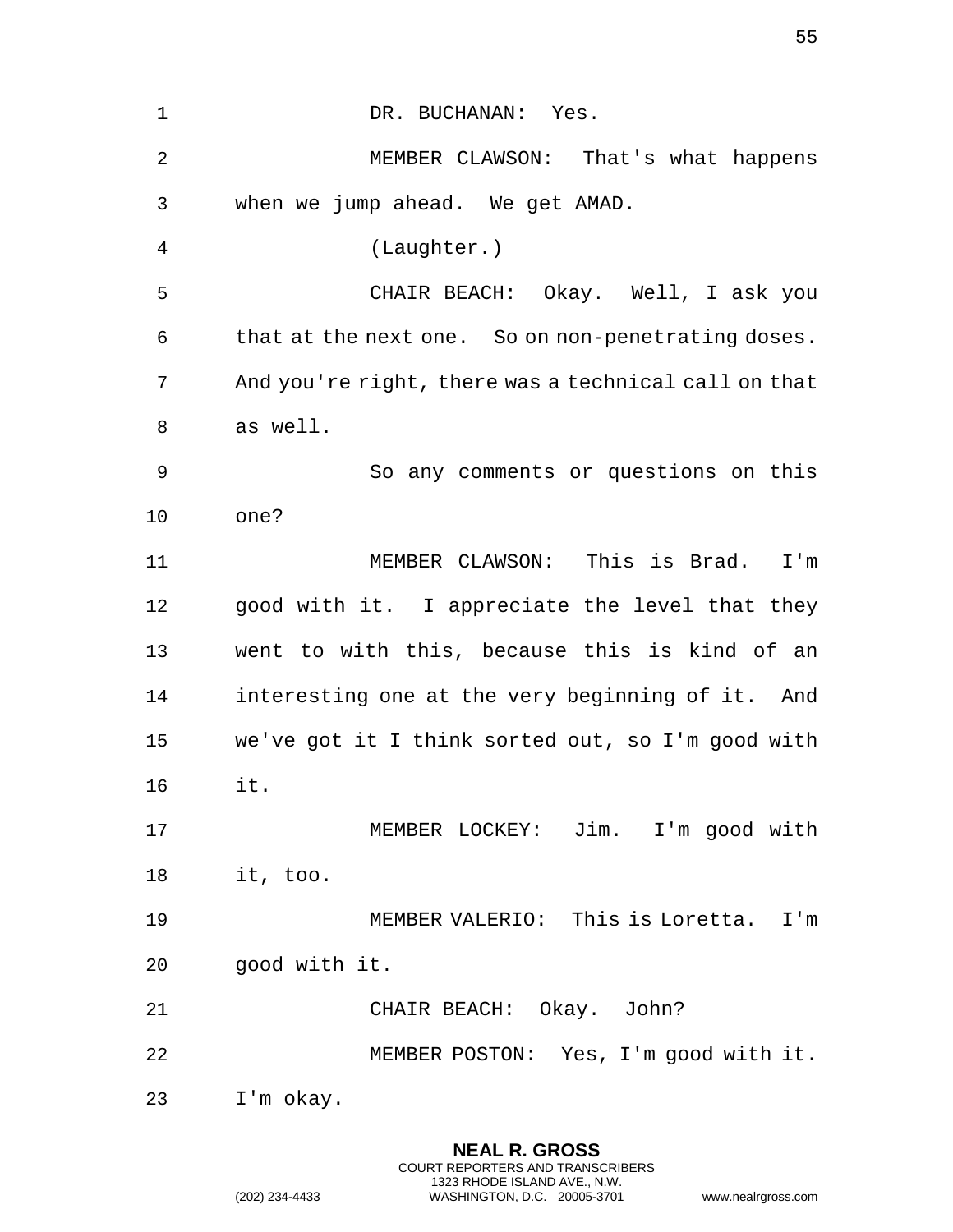CHAIR BEACH: Okay. Great. So we agree that -- to close that issue as well. Now we can get onto -- these are the ones that came from the original 2013 matrix. MR. FITZGERALD: Right. CHAIR BEACH: There's what, three or -- no, there's quite a few of them. So -- 8 MR. FITZGERALD: Right, and we -- CHAIR BEACH: Okay. MR. FITZGERALD: -- obviously tracked the ones that NIOSH -- that had been addressed before now. So there's a long list of them, but these are the ones that bare resolution and consideration by the Work Group. CHAIR BEACH: Okay. MR. FITZGERALD: Yes, these are the originals. The first -- the SEC-labeled ones are one from the SEC matrix. CHAIR BEACH: Correct. Okay. So we're ready to move on then, I think. MR. FITZGERALD: Yes, AMAD. CHAIR BEACH: AMAD. Thank you. MR. FITZGERALD: Yes, on this

> **NEAL R. GROSS** COURT REPORTERS AND TRANSCRIBERS 1323 RHODE ISLAND AVE., N.W.

(202) 234-4433 WASHINGTON, D.C. 20005-3701 www.nealrgross.com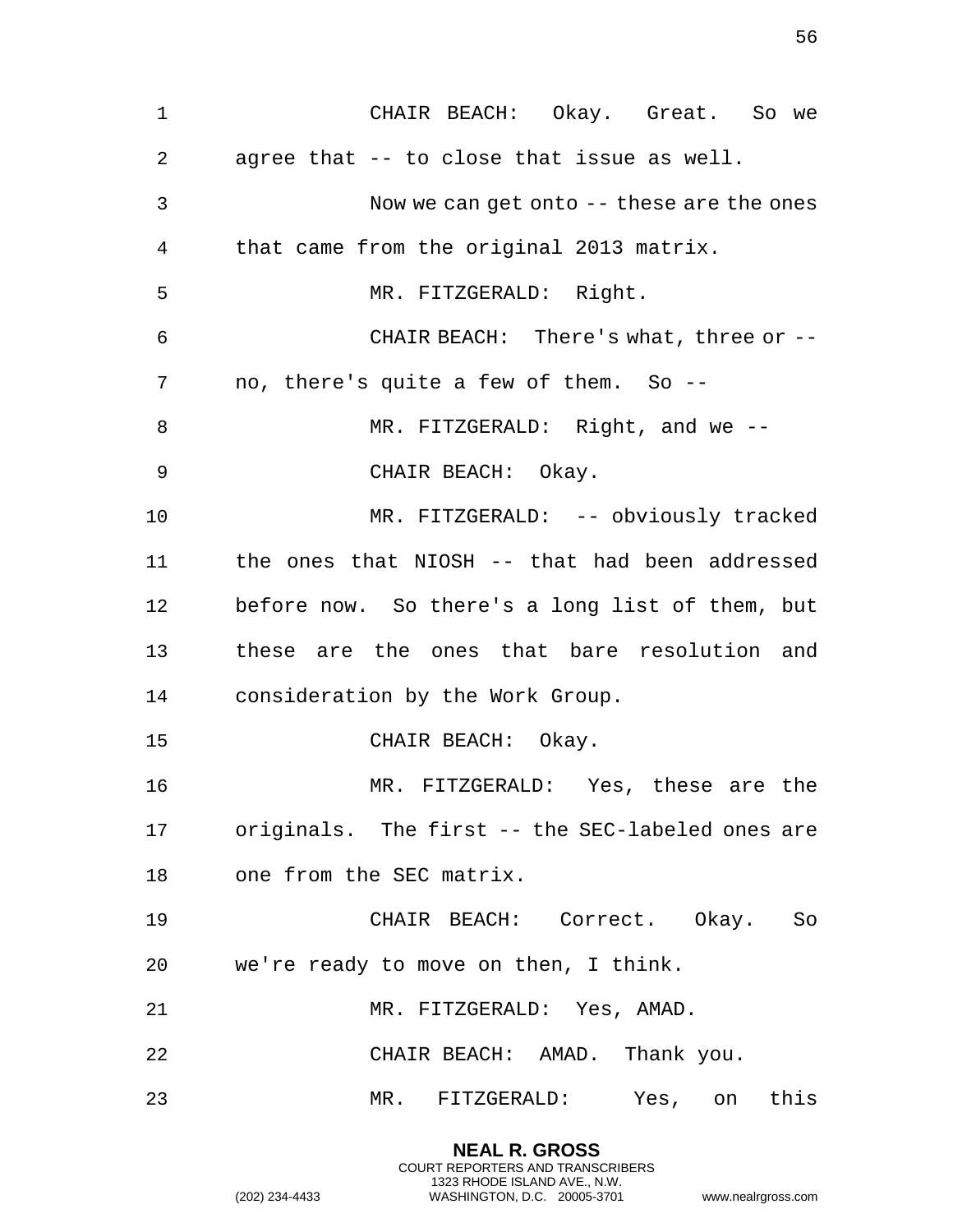particular issue -- and this was the -- I guess the standard default value of five microns for the particle size. The original site -- and again, this is going back probably ten years ago, but the original finding that was in the -- our review back then was that the default value is recommended and provided for in the Site Profile, but there was very little information about the particle size and chemical form and what not of the uranium oxide powder that was being handled. And there's some question as to whether that was conservative enough or not.

 And I think the response was in the ICRP modeling, if there's no site-specific information, the default value would be the five microns, but again I think it sort of begged the question, well, is there any way we can get site-specific information? So it was a question at the time. There was no site-specific information that was available for the Site Profile at that time.

 And during the research phase of the ER NIOSH clearly obtained quite a bit of information. We were able to find information that characterized

> **NEAL R. GROSS** COURT REPORTERS AND TRANSCRIBERS 1323 RHODE ISLAND AVE., N.W.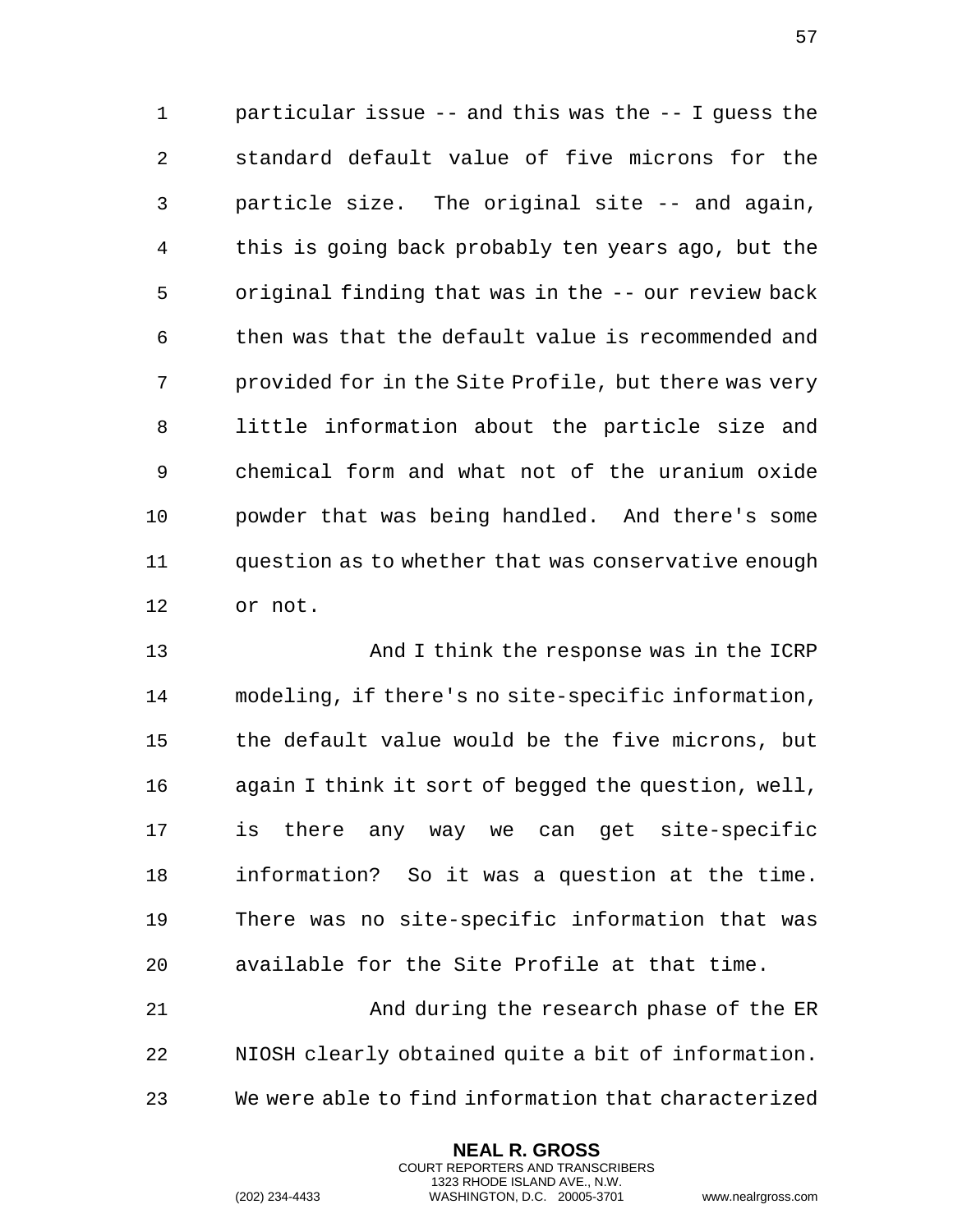the uranium oxide to a large degree. And a lot of that information is now in the TBD. And I went ahead and used the entire quote because I think it's very good. It provides a lot of detail about what is known about the uranium oxide and provides some guidance on how to apply the assumed diameter of the material.

 So, and I think again I'm not going to read all the way through this; you can read it yourself, but I think that's probably one of the best descriptions I've seen on that particular subject.

 CHAIR BEACH: Yes, I think when I read through this the only question I had is in the last paragraph it says, "In fitting bioassay data the dose reconstructor may wish to start with the one." I guess I was wondering if Pete could give us a little bit of clarity on is this going to be a professional judgment or is there going to -- is there something more specific than what -- where they would -- the dose reconstructor would start. MR. DARNELL: As far as I understand when we're doing the dose reconstructions they're

> **NEAL R. GROSS** COURT REPORTERS AND TRANSCRIBERS 1323 RHODE ISLAND AVE., N.W.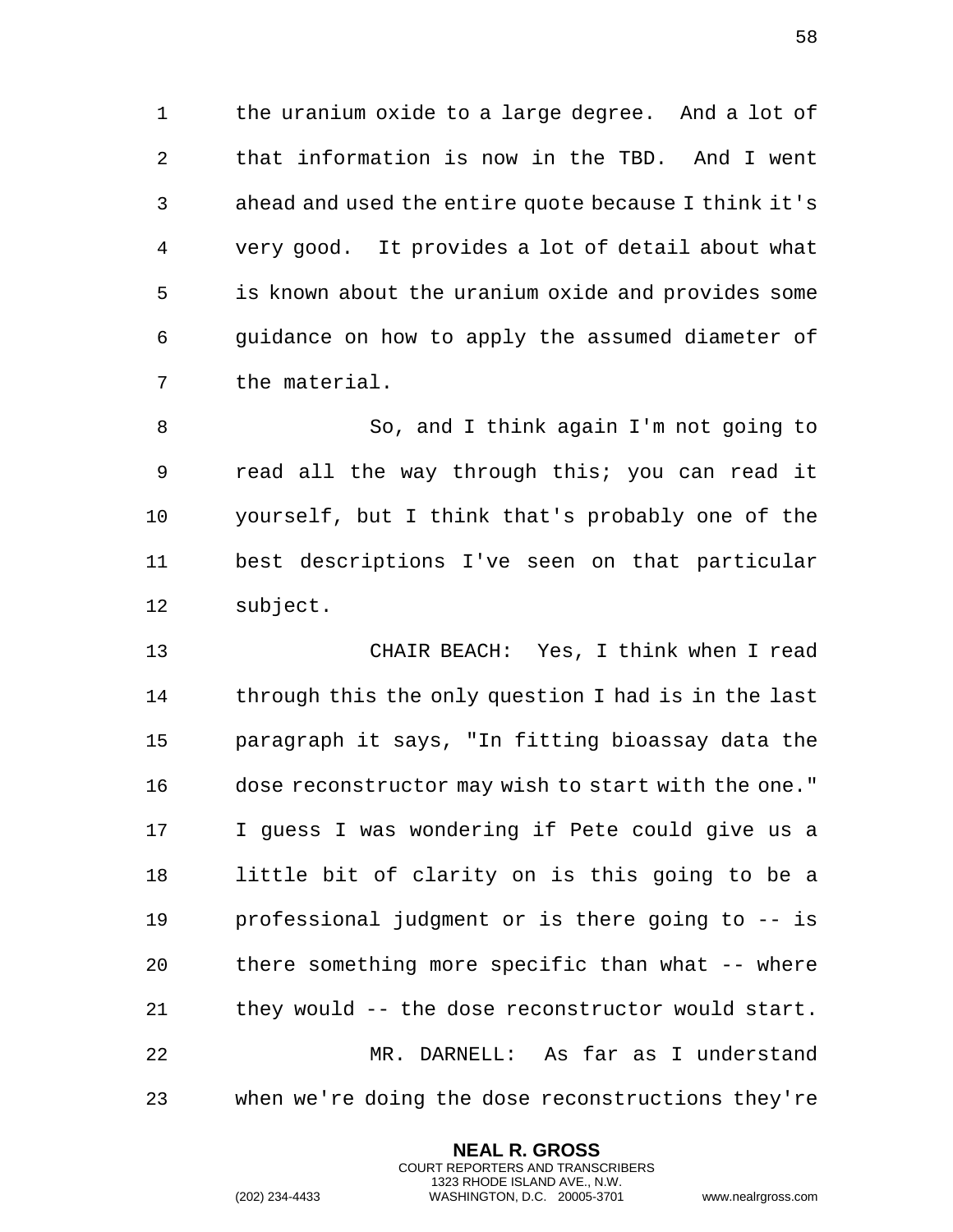using a tool that pretty much calculates out what the dose is going to be. CHAIR BEACH: Did you say code? MR. DARNELL: Yes -- CHAIR BEACH: I'm sorry. Okay. Code. (Simultaneous speaking.) CHAIR BEACH: Okay. Thank you. MR. DARNELL: That calculates out what the dose is going to be in the most claimant-favorable way. So this adds some flexibility to look for more claimant-favorable dose or more specific dose. It has to be a best estimate. You want to correct me if that's the wrong, Jackson? MR. ELLIS: What we're doing in pilots of the dose reconstructions on that is if we have evidence of one diameter or the other, then we will assess using that if the -- there's a default that we use the five micrometer. And then talking to them, trying to go through the dose reconstruction template.

> **NEAL R. GROSS** COURT REPORTERS AND TRANSCRIBERS 1323 RHODE ISLAND AVE., N.W.

(202) 234-4433 WASHINGTON, D.C. 20005-3701 www.nealrgross.com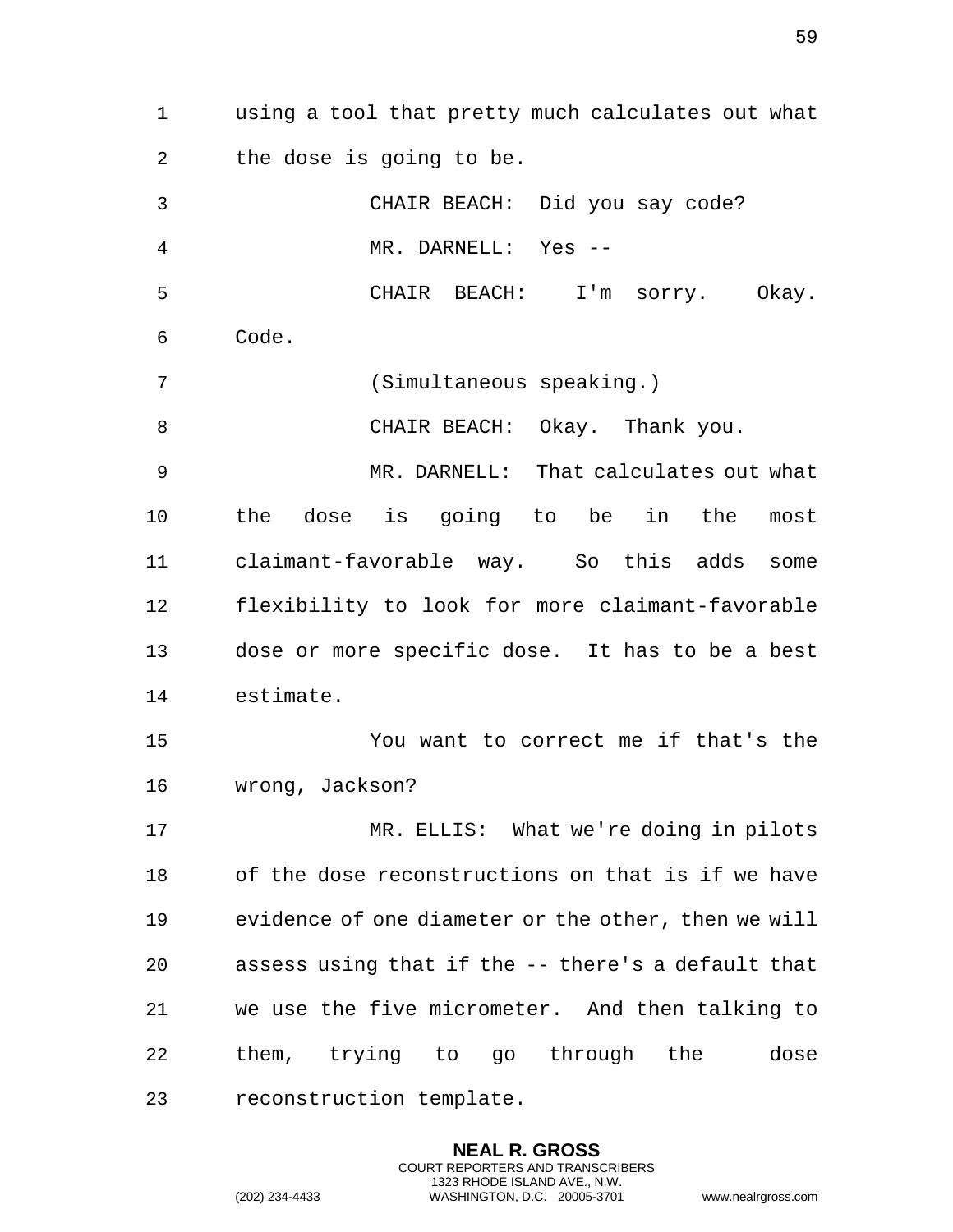MR. FITZGERALD: Well, I guess the way I read it was you acknowledge that the unaltered uranium oxide certainly would be of a smaller, lesser diameter and you provide all the specs on that material because that came directly from the specification control that KCP used. But certainly in terms of the actual handling and the actual operations the default of five would be reasonable.

 So you're making a distinction between unaltered, just received powder versus the actual -- when they actually used the powder to make forms, to make -- to grind those forms. And once 14 the forms were completed and they were actually being handled as forms, the five would be fine. It's the unaltered I think, the acknowledgment of having to use a -- well, one micron, it's -- in the specs it's 1.175 microns. So that to me is the biggest difference for me.

 MR. ELLIS: Well, we have -- if we have bioassay data to assess, then we can compare the 1.175 with the five micrometers.

> **NEAL R. GROSS** COURT REPORTERS AND TRANSCRIBERS 1323 RHODE ISLAND AVE., N.W.

MR. FITZGERALD: Yes.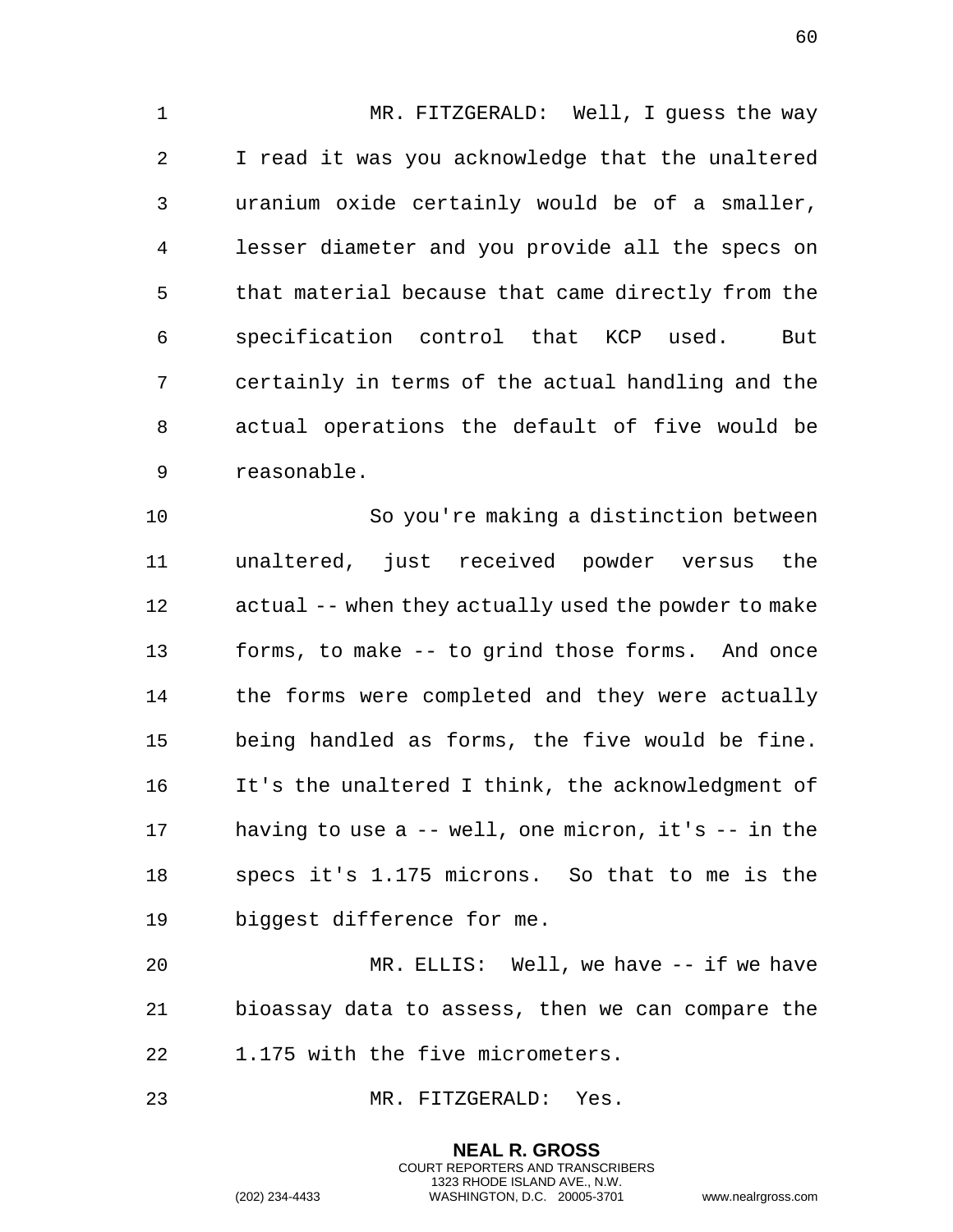MR. ELLIS: With the coworker doses then we are assessing the five micron diameter. The coworker study was performed with that diameter.

 MR. FITZGERALD: Yes, and I think our original suggestion was you had some need to look at types M and S in terms of solubility and whether you're using one or five microns and use the dose -- the assumptions that would give you the highest dose, the bounding dose. And I think pretty much that's what you have. I mean, it seems like the last sentence in particular pretty much tracks with what our finding was back in -- I think it was 2007. CHAIR BEACH: All right. So, Jackson; this is Josie again, AMAD, what does that stand for? MR. ELLIS: I can tell you. Activity median aerodynamic diameter.

 CHAIR BEACH: Can you say it again? Air --

 MR. ELLIS: Activity median aerodynamic diameter. And basically particles don't have standard sizes --

CHAIR BEACH: Right.

**NEAL R. GROSS** COURT REPORTERS AND TRANSCRIBERS 1323 RHODE ISLAND AVE., N.W. (202) 234-4433 WASHINGTON, D.C. 20005-3701 www.nealrgross.com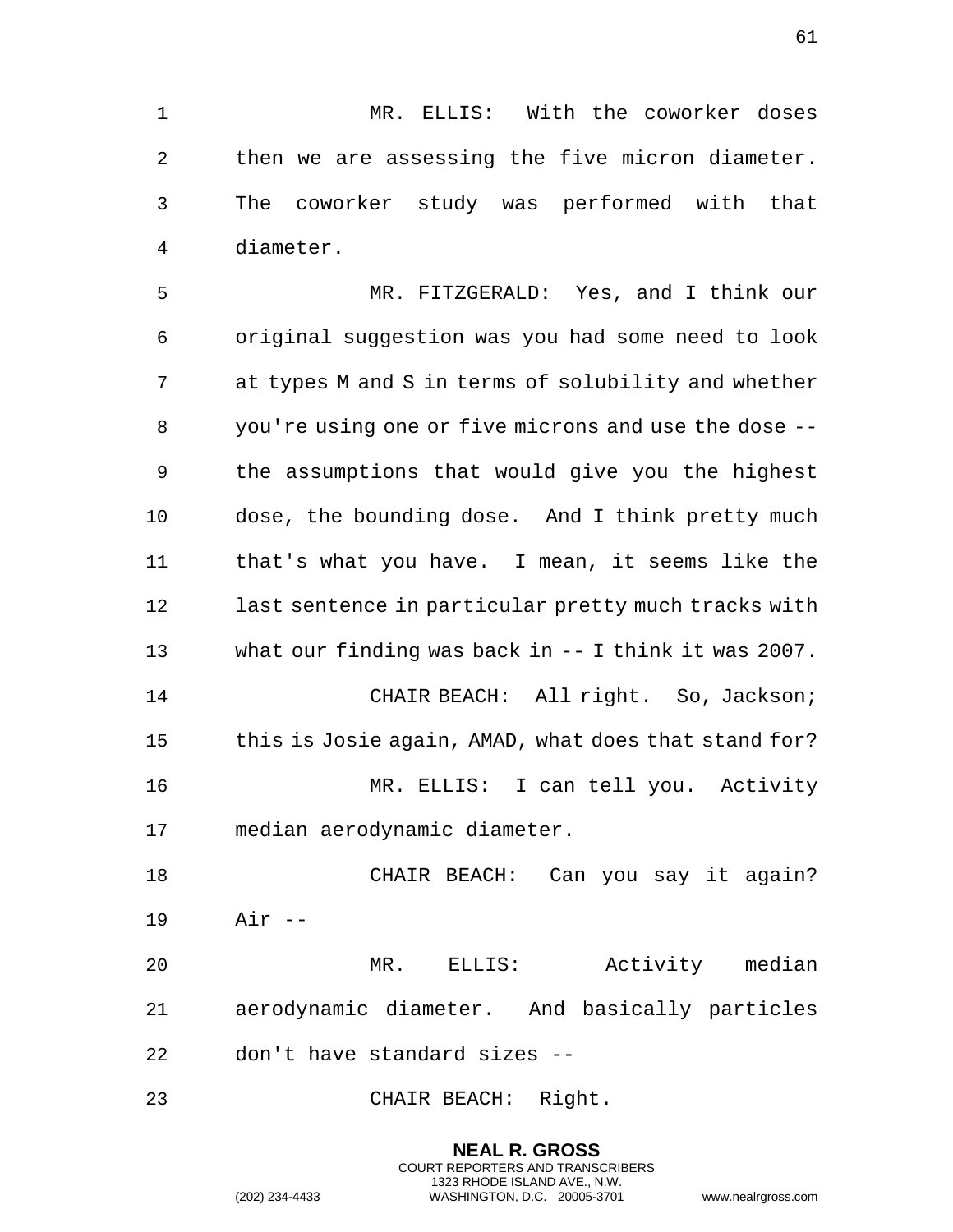1 MR. ELLIS: -- so what they do is they 2 look at the settling velocity of these particles 3 and then they ascribe them to spheres. So one 4 micron AMAD would be a particle that -- with a one 5 micron diameter that settles at that rate. 6 CHAIR BEACH: Okay. That's helpful. 7 Thanks. 8 Any other comments or questions on this 9 particular finding and resolution? 10 MEMBER CLAWSON: This is Brad. I'm 11 good with it. 12 CHAIR BEACH: Okay. Comfortable with 13 closing. And -- 14 MEMBER POSTON: No problems. 15 CHAIR BEACH: Okay. John said yes. 16 Loretta? 17 MEMBER LOCKEY: Jim -- 18 MEMBER VALERIO: Yes. 19 CHAIR BEACH: Jim? 20 MEMBER LOCKEY: Jim, yes. 21 CHAIR BEACH: Yes? Okay. So we agree 22 that this has been -- the resolution is good and 23 we will close that one.

> **NEAL R. GROSS** COURT REPORTERS AND TRANSCRIBERS 1323 RHODE ISLAND AVE., N.W.

(202) 234-4433 WASHINGTON, D.C. 20005-3701 www.nealrgross.com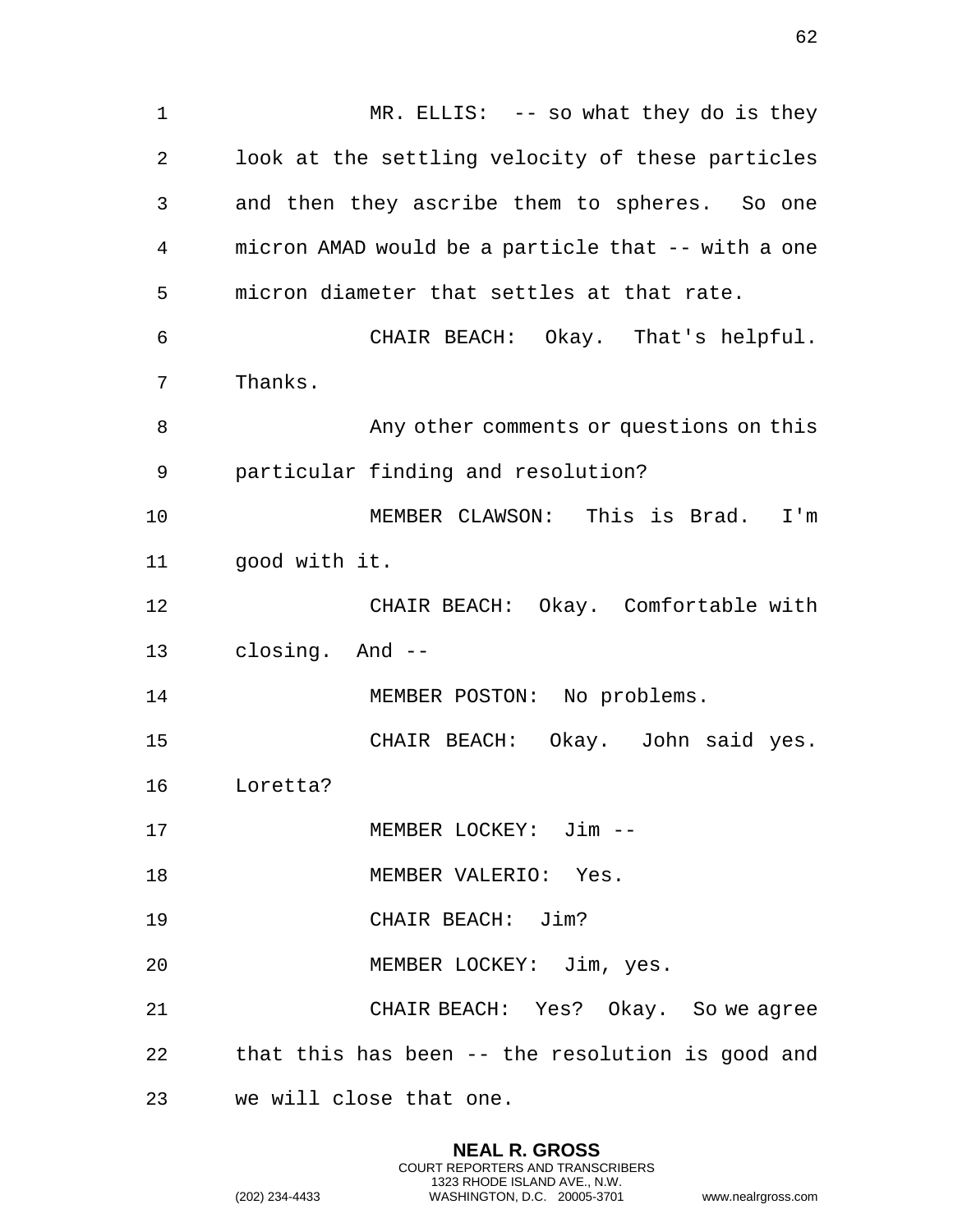| $\mathbf 1$     | The next item is bioassay data.                     |
|-----------------|-----------------------------------------------------|
| $\overline{2}$  | MR. FITZGERALD: Yes, and I think                    |
| 3               | that's been pretty much vetted during the Work      |
| 4               | Group sessions --                                   |
| 5               | CHAIR BEACH: Yes.                                   |
| 6               | MR. FITZGERALD: -- but again, our                   |
| 7               | original Site Profile question was that the         |
| 8               | bioassay data has not been reviewed in terms of     |
| 9               | completeness. And that's essentially what the       |
| 10              | V&V, the validation and verification that the NIOSH |
| 11              | accomplished last year did.                         |
| 12              | CHAIR BEACH: Yes, and that's covered                |
| 13              | on page 19 of the TBD.                              |
| 14              | MR. FITZGERALD: Yes.                                |
| 15              | CHAIR BEACH: Yes. Okay.<br>$I'$ m                   |
| 16              | comfortable with closing that. Any other            |
| 17 <sub>2</sub> | disagreements with closing the bioassay data?       |
| 18              | MEMBER CLAWSON: No disagreement.                    |
| 19              | CHAIR BEACH: Okay.                                  |
| 20              | MEMBER VALERIO: I'm good.                           |
| 21              | MEMBER POSTON: Good.                                |
| 22              | MEMBER LOCKEY: Good.                                |
| 23              | CHAIR BEACH: Okay. Thank you.                       |

**NEAL R. GROSS** COURT REPORTERS AND TRANSCRIBERS 1323 RHODE ISLAND AVE., N.W.

(202) 234-4433 WASHINGTON, D.C. 20005-3701 www.nealrgross.com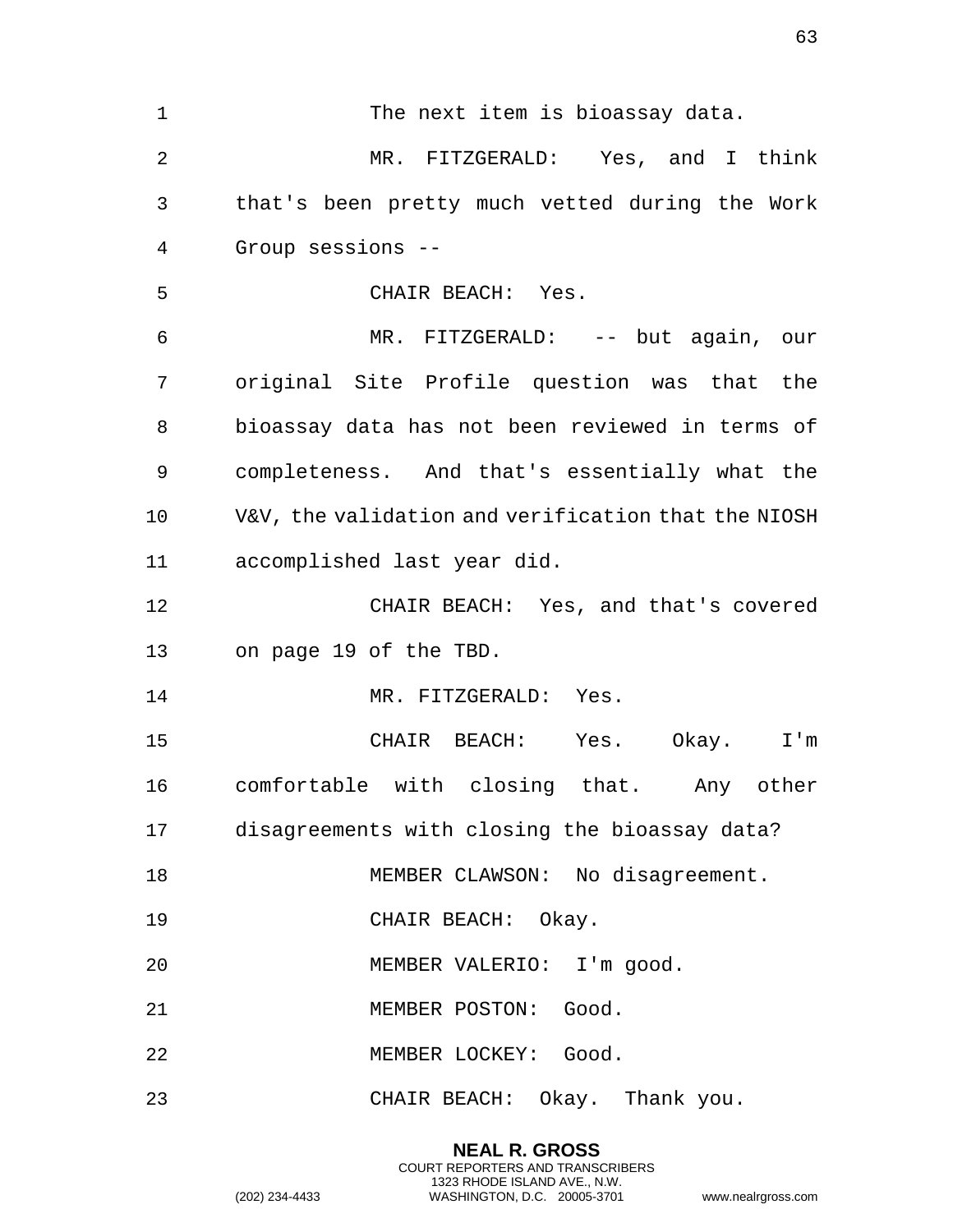1 Now we'll look at admin codes. I know 2 we've discussed that quite a bit also. 3 MR. FITZGERALD: Yes, the original 4 system that categorized the workers in terms of how 5 the coworker model would be applied we thought 6 would result in misassignments. And I think with 7 the revised coworker model and the better 8 information regarding worker categories that's 9 been resolved. 10 This sort of fits hand in hand with the 11 question of what worker categories can you identify 12 at Kansas City and how can you apply a coworker 13 model to that to then adequately -- so we've already 14 discussed the additional categories and 15 understanding of the operations and the revised 16 coworker model, so I think that in our view -- and 17 I think tables 5.6 and 5.7 provides a lot more 18 detail in that regard. We feel satisfied. 19 CHAIR BEACH: Okay. Any comments or 20 questions on that? 21 (No response.) 22 CHAIR BEACH: And to add to that, the 23 two tables and then the -- talking about the

> **NEAL R. GROSS** COURT REPORTERS AND TRANSCRIBERS 1323 RHODE ISLAND AVE., N.W.

(202) 234-4433 WASHINGTON, D.C. 20005-3701 www.nealrgross.com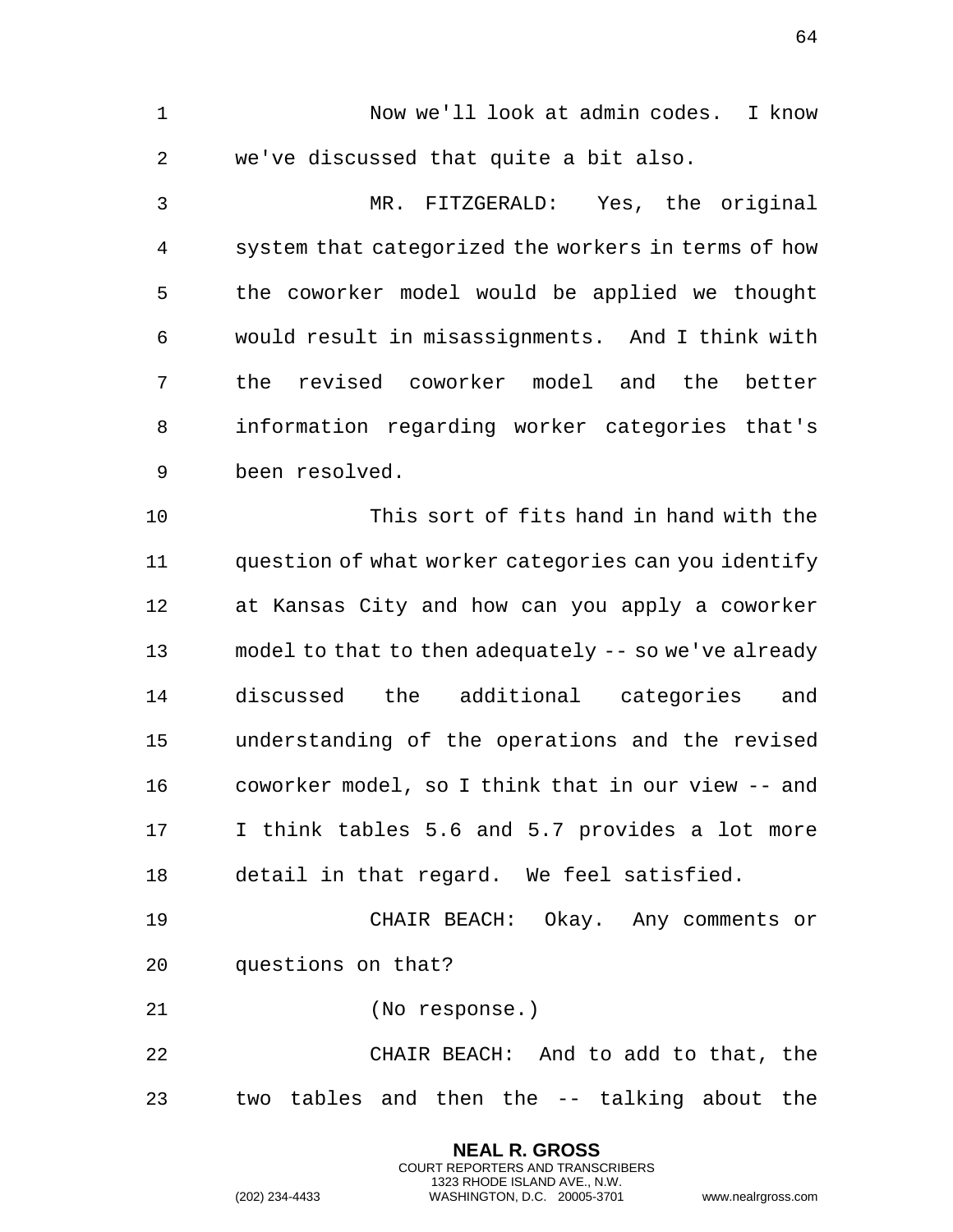1 un-monitored workers in 5.1.4, that -- I'm 2 comfortable and I believe that I -- we can close 3 that. Any disagreements? 4 MEMBER CLAWSON: No. Josie, this is 5 Brad. And I also remember when we got into this, 6 talking about this was people changing their job 7 codes in the middle of it, seeing how that would 8 be impacted. And they brought a level of comfort 9 to me on that. 10 CHAIR BEACH: Right. 11 MEMBER CLAWSON: So I'm good with 12 closing this. 13 CHAIR BEACH: Okay. Thank you. 14 MR. LOCKEY: I'm good with it. 15 MEMBER VALERIO: I'm good with it. 16 MEMBER POSTON: Okay. I'm okay. 17 CHAIR BEACH: Okay. Great. And the 18 next one, photon calibration. 19 MR. FITZGERALD: Ron, was that the one 20 you addressed? I'm trying to remember now. 21 DR. BUCHANAN: Yes. 22 MR. FITZGERALD: Okay. Maybe you can 23 just out line that.

> **NEAL R. GROSS** COURT REPORTERS AND TRANSCRIBERS 1323 RHODE ISLAND AVE., N.W.

(202) 234-4433 WASHINGTON, D.C. 20005-3701 www.nealrgross.com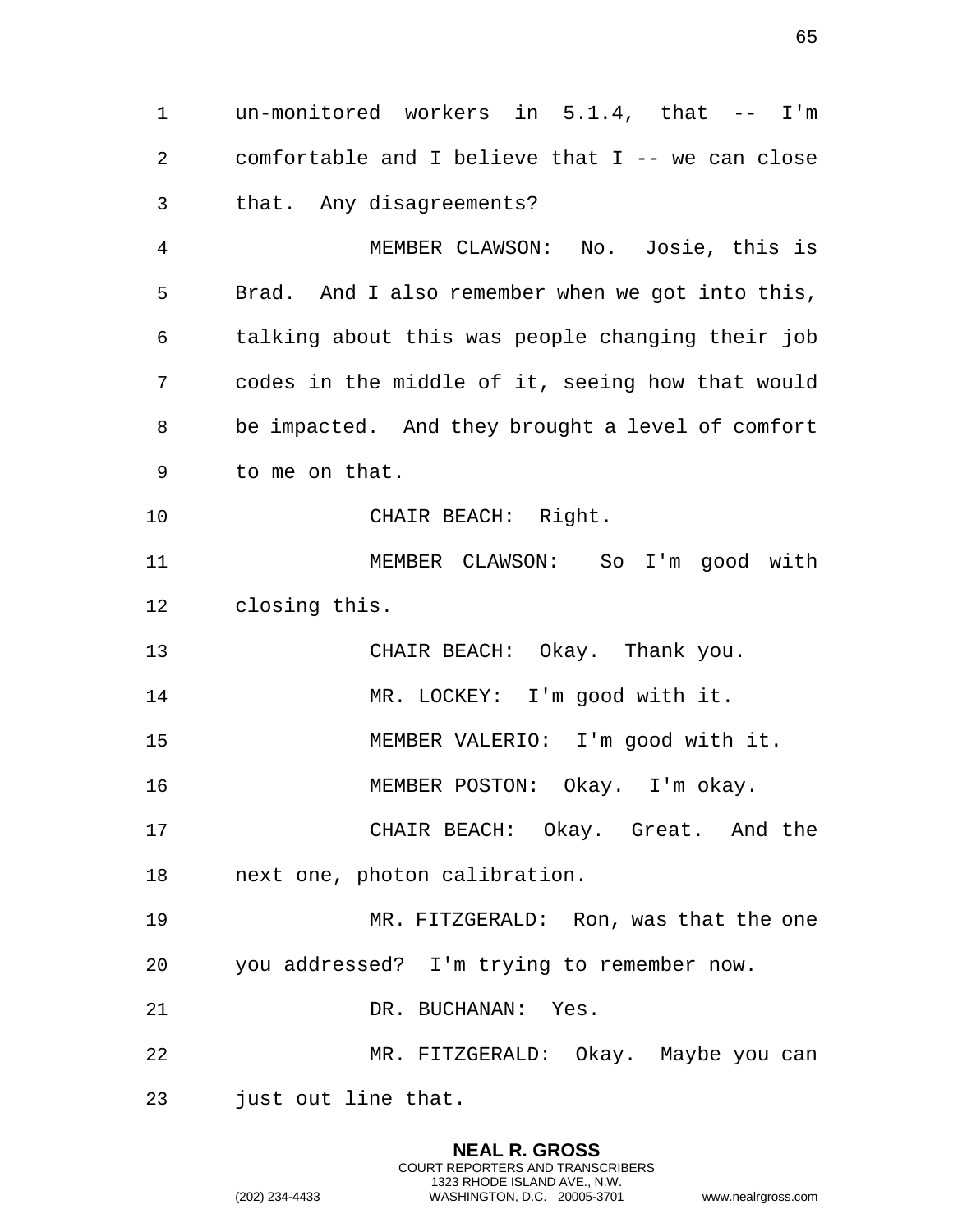1 DR. BUCHANAN: Yes, that was a question 2 on how the shallow dose would be assigned. And 3 also there was a need for some shallow dose in the 4 coworker model. So they did revise the TBD to show 5 coworkers' shallow dose on pages 76 and 77, and also 6 a -- instead of using an abbreviated list of the 7 dose conversion factors, they refer the dose 8 reconstructor to the IG-001 guide, which lists a 9 complete list of those.

10 And also, the shallow dose will be 11 considered as less than 30 keV photons. For most 12 applications the electron dose will be considered 13 for certain tissues if it would produce a higher 14 dose. But they have included a less than 30 keV 15 photon as a general option because that usually 16 produces the most dose.

17 And so we find that that has been 18 clarified and corrected or expanded upon, and so 19 we find that issue has been addressed.

20 CHAIR BEACH: Ron, I read somewhere, 21 and I cannot find it now, of asking to get more 22 included in the list, a complete list. Has that 23 been -- is that done with the IG-001?

> **NEAL R. GROSS** COURT REPORTERS AND TRANSCRIBERS 1323 RHODE ISLAND AVE., N.W.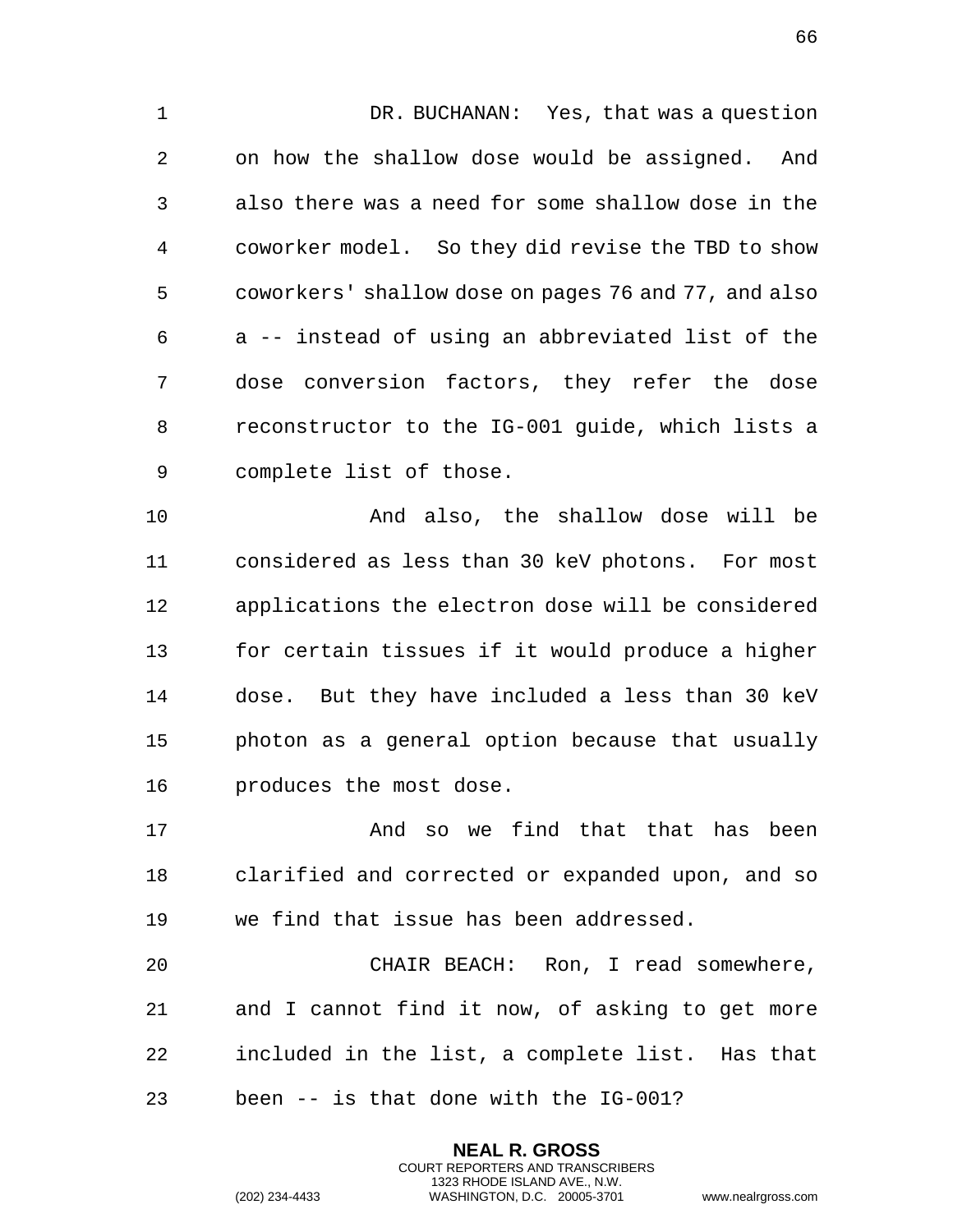1 DR. BUCHANAN: Yes. Instead of using 2 the abbreviated list in the TBD. 3 CHAIR BEACH: Okay. 4 DR. BUCHANAN: They just deleted that 5 and said use the one in IG-001. 6 CHAIR BEACH: Okay. So then that's 7 not something we need to carry on for the next TBD? 8 That has been -- 9 DR. BUCHANAN: That's been done. 10 CHAIR BEACH: -- satisfied? Okay. 11 DR. BUCHANAN: Yes. 12 CHAIR BEACH: I just could not pinpoint 13 where I had originally read that. Thank you. 14 DR. BUCHANAN: Okay. 15 CHAIR BEACH: Okay. Questions on this 16 one? 17 (No audible response.) 18 CHAIR BEACH: Are we in agreement that 19 it can be closed? 20 MEMBER LOCKEY: I'm in agreement. 21 MEMBER VALERIO: Yes. 22 MEMBER CLAWSON: I'm good with it, 23 Josie.

> **NEAL R. GROSS** COURT REPORTERS AND TRANSCRIBERS 1323 RHODE ISLAND AVE., N.W.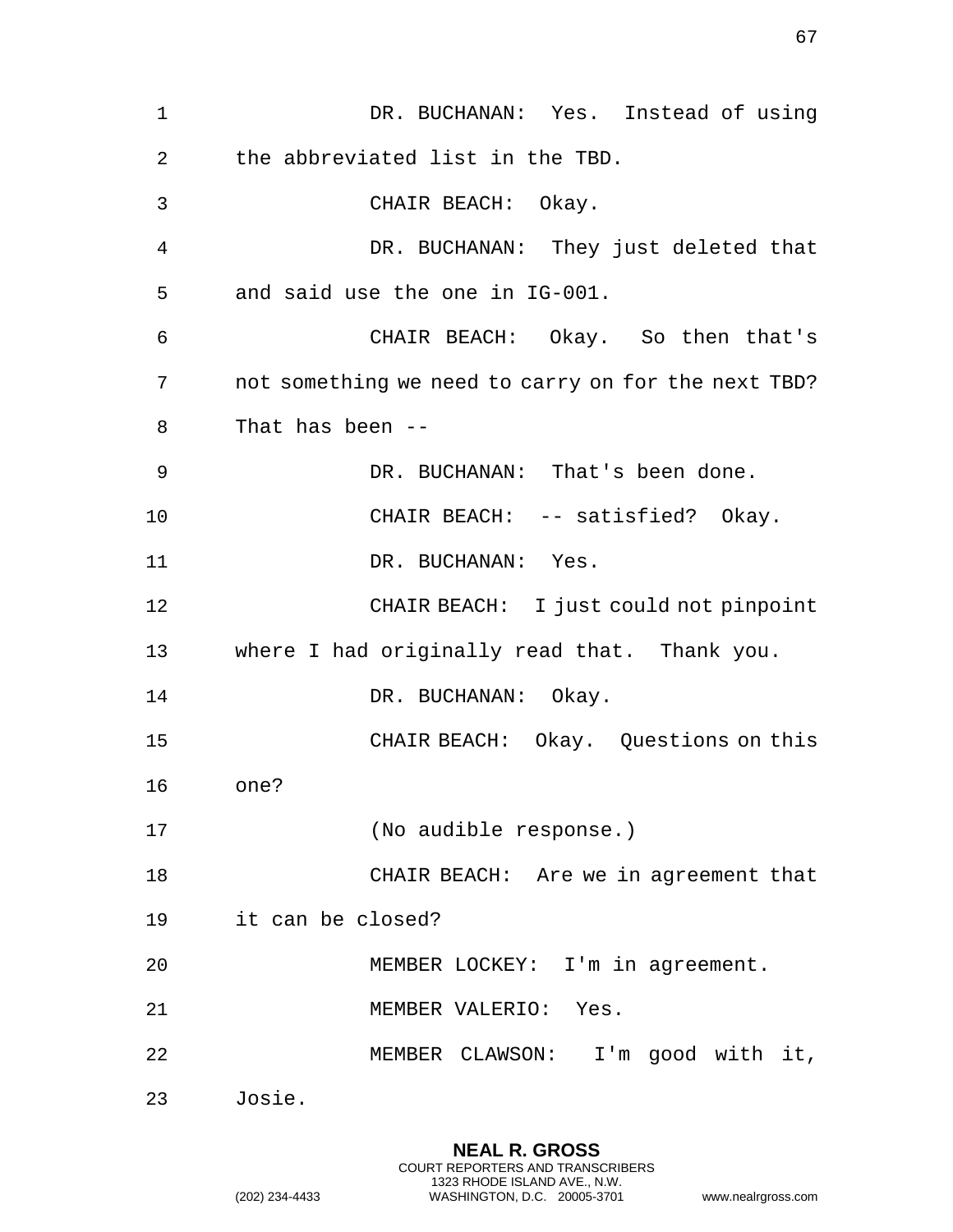| $\mathbf 1$ | CHAIR BEACH: Okay. And, John, as                    |
|-------------|-----------------------------------------------------|
| 2           | well?                                               |
| 3           | MEMBER POSTON: Yes.                                 |
| 4           | CHAIR BEACH: So we're all in agreement              |
| 5           | to close this item. Thank you.                      |
| 6           | Next one. We've talked about                        |
| 7           | mag-thorium. This is --                             |
| 8           | MR. FITZGERALD: Yes, this was<br>an                 |
| 9           | original Site Profile issue, but we certainly have  |
| 10          | covered this in detail during the ER Review. And    |
| 11          | the issues at that time were just simply a better   |
| 12          | basis for the exposure that was being used, the one |
| 13          | from 1970 and pretty much the bounding dose used    |
| 14          | for the operational periods. And so we're --        |
| 15          | again, we're good with what's in the Site Profile.  |
| 16          | CHAIR BEACH: Okay. Thank you.                       |
| 17          | Any other comments or questions on this             |
| 18          | one?                                                |
| 19          | (No response.)                                      |
| 20          | CHAIR BEACH: Everybody agree that we                |
| 21          | can close this as well?                             |
| 22          | MEMBER VALERIO: Yes.                                |
| 23          | MEMBER CLAWSON: I agree.                            |

**NEAL R. GROSS** COURT REPORTERS AND TRANSCRIBERS 1323 RHODE ISLAND AVE., N.W. (202) 234-4433 WASHINGTON, D.C. 20005-3701 www.nealrgross.com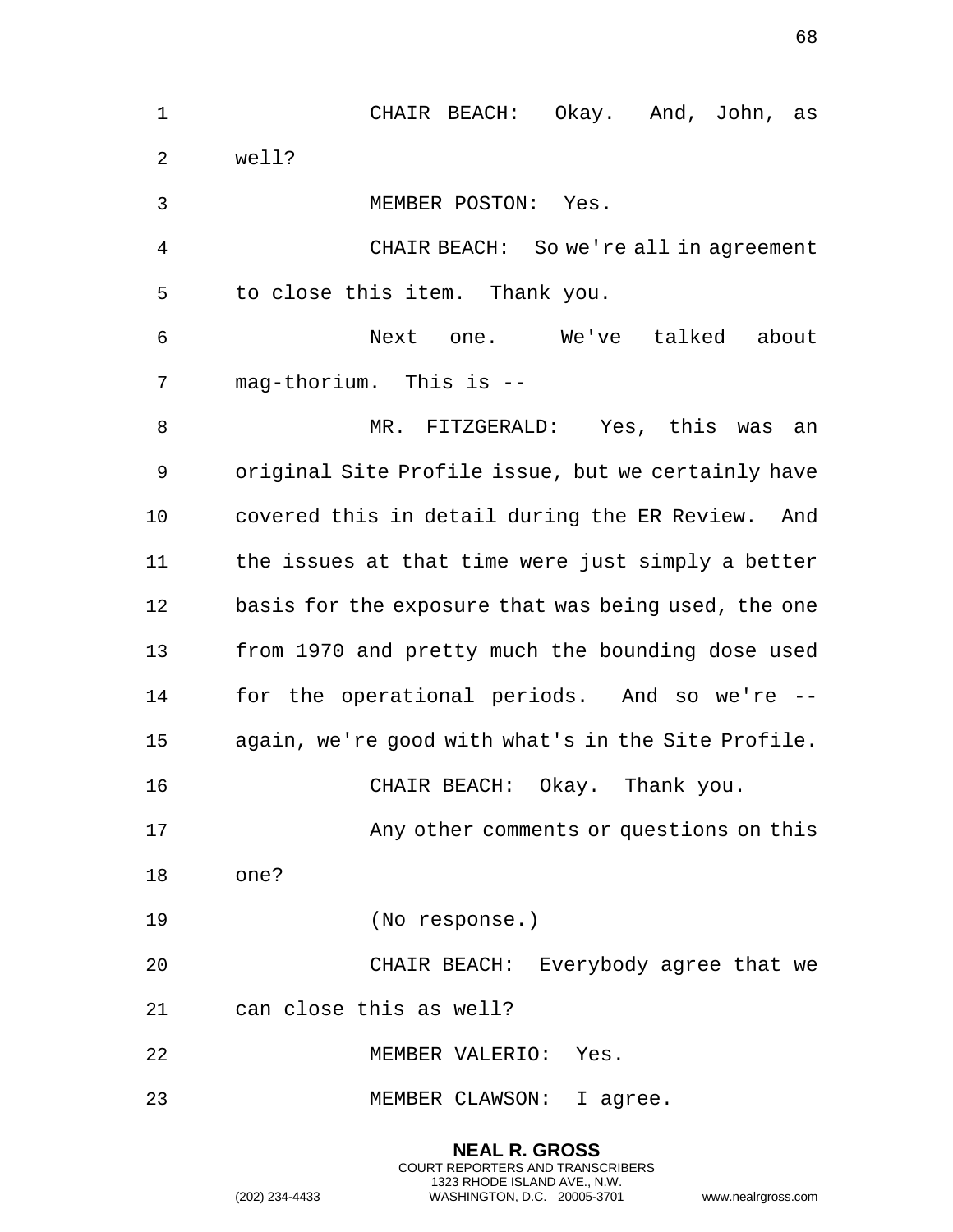| $\mathbf 1$ | CHAIR BEACH: Okay.                                   |
|-------------|------------------------------------------------------|
| 2           | MEMBER LOCKEY: Yes.                                  |
| 3           | CHAIR BEACH: That concludes all of our               |
| 4           | Site Profile issues. I have to say this went very    |
| 5           | well.                                                |
| 6           | I really appreciate, Pete, for your --               |
| 7           | you and your team's responsiveness on all the        |
| 8           | issues and pulling all the issues together. We had   |
| 9           | some very lengthy discussions and I think this went  |
| 10          | very well in getting all of those issues             |
| 11          | documented, and you guys were very responsive in     |
|             |                                                      |
| 12          | rewriting the TBD.                                   |
| 13          | So are there any additional items?                   |
| 14          | Additional Items                                     |
| 15          | MEMBER CLAWSON: Josie, this is Brad.                 |
| 16          | I've just got one, and I know that this is just a    |
| 17          | personal pet peeve with me. If you remember, we      |
| 18          | talked earlier about the fire that they had in the   |
| 19          | uranium. If we ever come across anything; and I'm    |
| 20          | just asking Pete or Pat, that -- you've already told |
| 21          | me that you would do this, but I just wanted to      |
| 22          | remind you. The uranium fire earlier in the year     |

**NEAL R. GROSS** COURT REPORTERS AND TRANSCRIBERS 1323 RHODE ISLAND AVE., N.W.

(202) 234-4433 WASHINGTON, D.C. 20005-3701 www.nealrgross.com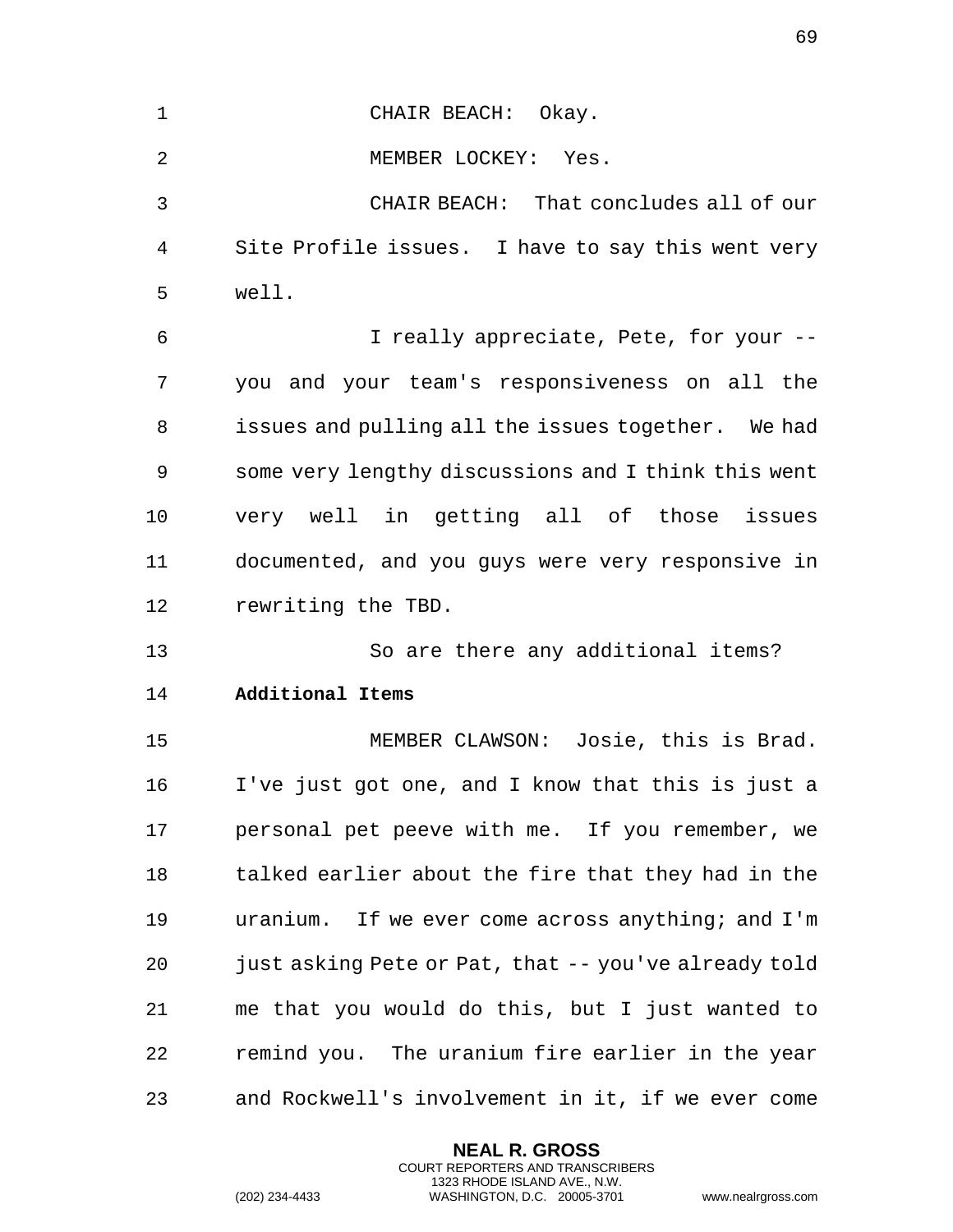1 across anything like that, I'd sure like to -- I'd 2 just like to be able to look at it, because it was 3 kind of an interesting aspect.

4 MR. McCLOSKEY: Well, for awhile 5 there, Brad; this is Pat, I was taken aback by your 6 mentioning these fires and I wasn't able to find 7 them, the ones that you were talking about. We 8 kept saying, no, we didn't see anything about a big 9 fire. But toward the end there; and we documented 10 this in the SEC issues matrix, we did find a 11 significant fire.

12 And they had a robust response where 13 they went onto the roof even and did samples up at 14 the ventilation that exhausted the stack and 15 everything, and they did urinalysis on everybody. 16 But there was no Rockwell involvement in the 17 cleanup of that, so --

18 MEMBER CLAWSON: Right. And if you 19 remember right, that was a discussion from one of 20 the machinists --

21 MR. McCLOSKEY: Yes.

22 MEMBER CLAWSON: -- that when he 23 left -- that's where I'm leaving it at. I'm not --

> **NEAL R. GROSS** COURT REPORTERS AND TRANSCRIBERS 1323 RHODE ISLAND AVE., N.W.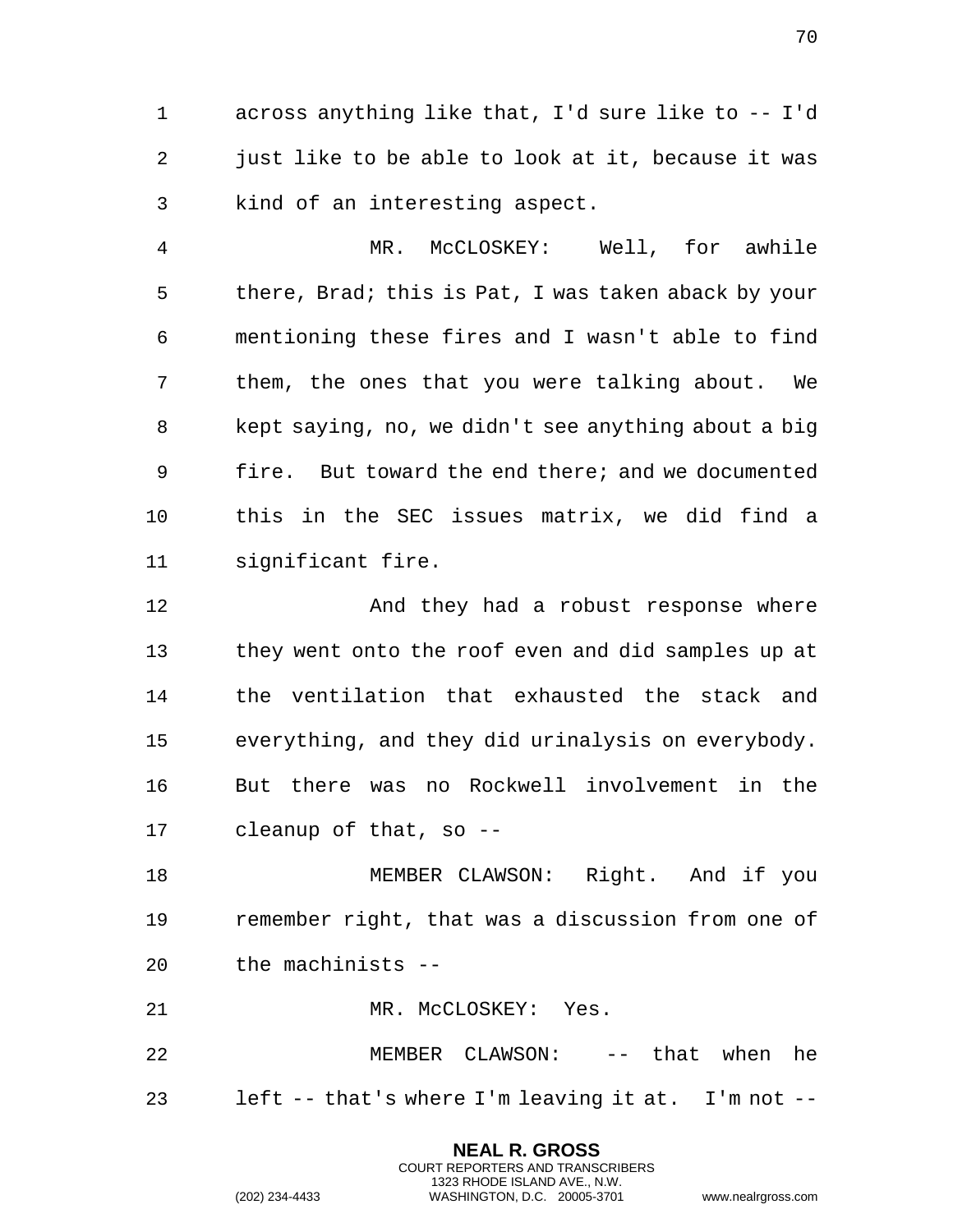1 I'm just saying if we run across something, for my 2 own knowledge, I'd just -- because it was 3 interesting to me. If you remember me discussing 4 this, how -- we asked how it got cleaned up and the 5 individual without a hesitation says we did nothing 6 with it. Rockwell came in. They cleaned it all 7 up. And it seemed like there was something set up 8 with Rockwell International to take care of issues 9 like this.

10 So if we just ever run across something 11 like that -- I know I'm always looking for some of 12 these little stragglers to bring to a resolution. 13 I'm not -- that's all I'm asking is if we find 14 something just to help satisfy me.

15 MR. McCLOSKEY: Oh, yes, Brad, I'll 16 make a note that if I ever see anything about a 17 Rockwell cleanup of a fire there, that you'll be 18 notified.

19 MEMBER CLAWSON: I appreciate that. 20 Thank you.

21 CHAIR BEACH: And then we have the D&D 22 question. Pete, you were going to send something 23 to clarify that to -- or -- and I'm sorry, Pete was

> **NEAL R. GROSS** COURT REPORTERS AND TRANSCRIBERS 1323 RHODE ISLAND AVE., N.W.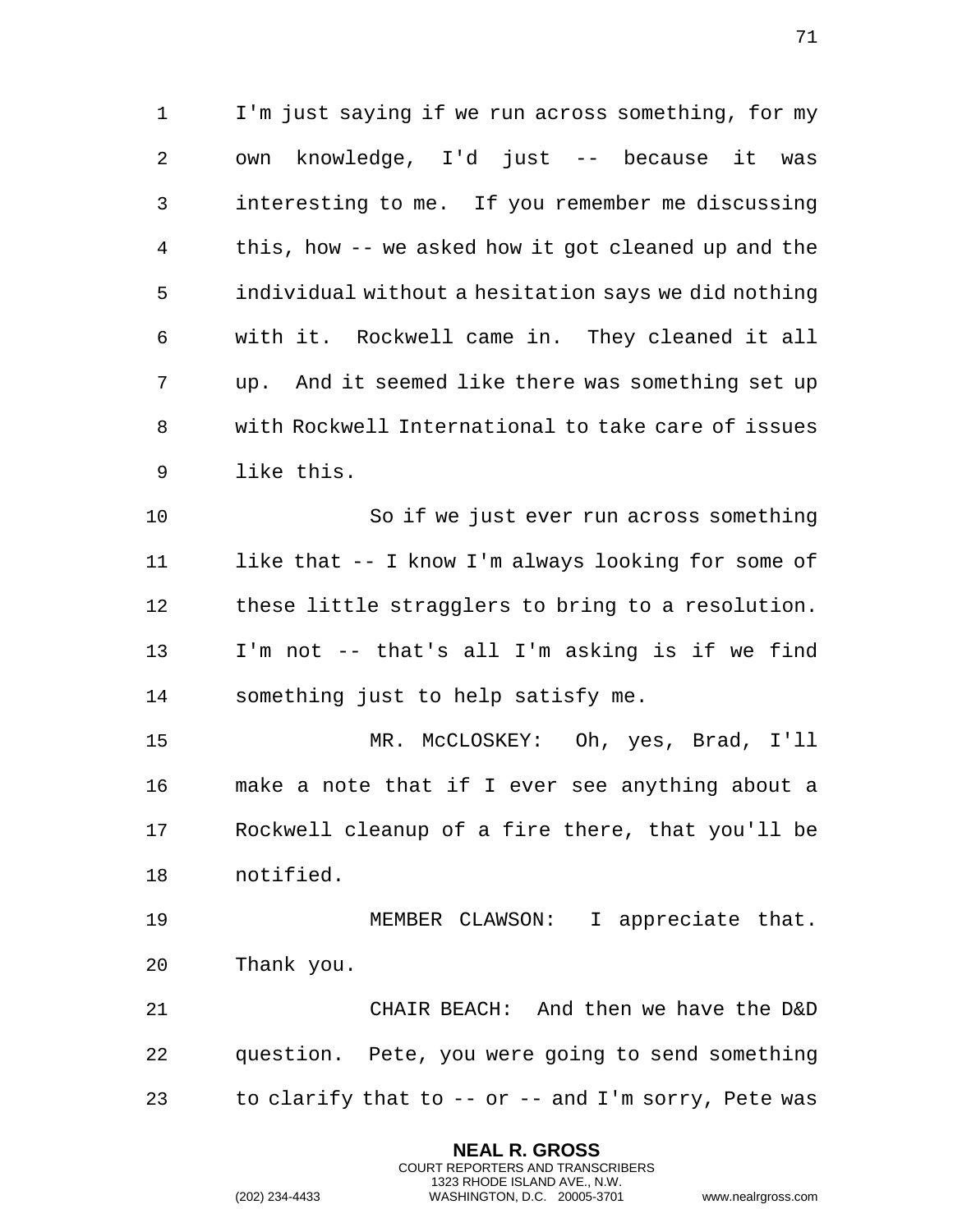1 going to send it out to us. 2 MEMBER McCLOSKEY: I'm going to look 3 for it and give it -- 4 CHAIR BEACH: Okay. 5 MEMBER McCLOSKEY: -- to Pete and he's 6 going to distribute it. 7 CHAIR BEACH: Alright. So any 8 other -- I think that was the last thing that we 9 had. 10 Moving forward, I'm going to put 11 together the -- finish putting together the slides, 12 send them to Joe to vet for me and then send them 13 out to the Work Group and Ted. 14 Does that sound like a reasonable path 15 forward, Ted? 16 MR. KATZ: That sounds great. 17 CHAIR BEACH: Okay. 18 MR. DARNELL: Josie, are you going to 19 want a presentation from NIOSH and SC&A also, 20 or -- 21 **Path Forward for Issue Resolution or**  22 **Presentation to Board**  23 CHAIR BEACH: Well, I was just going to

> **NEAL R. GROSS** COURT REPORTERS AND TRANSCRIBERS 1323 RHODE ISLAND AVE., N.W.

(202) 234-4433 WASHINGTON, D.C. 20005-3701 www.nealrgross.com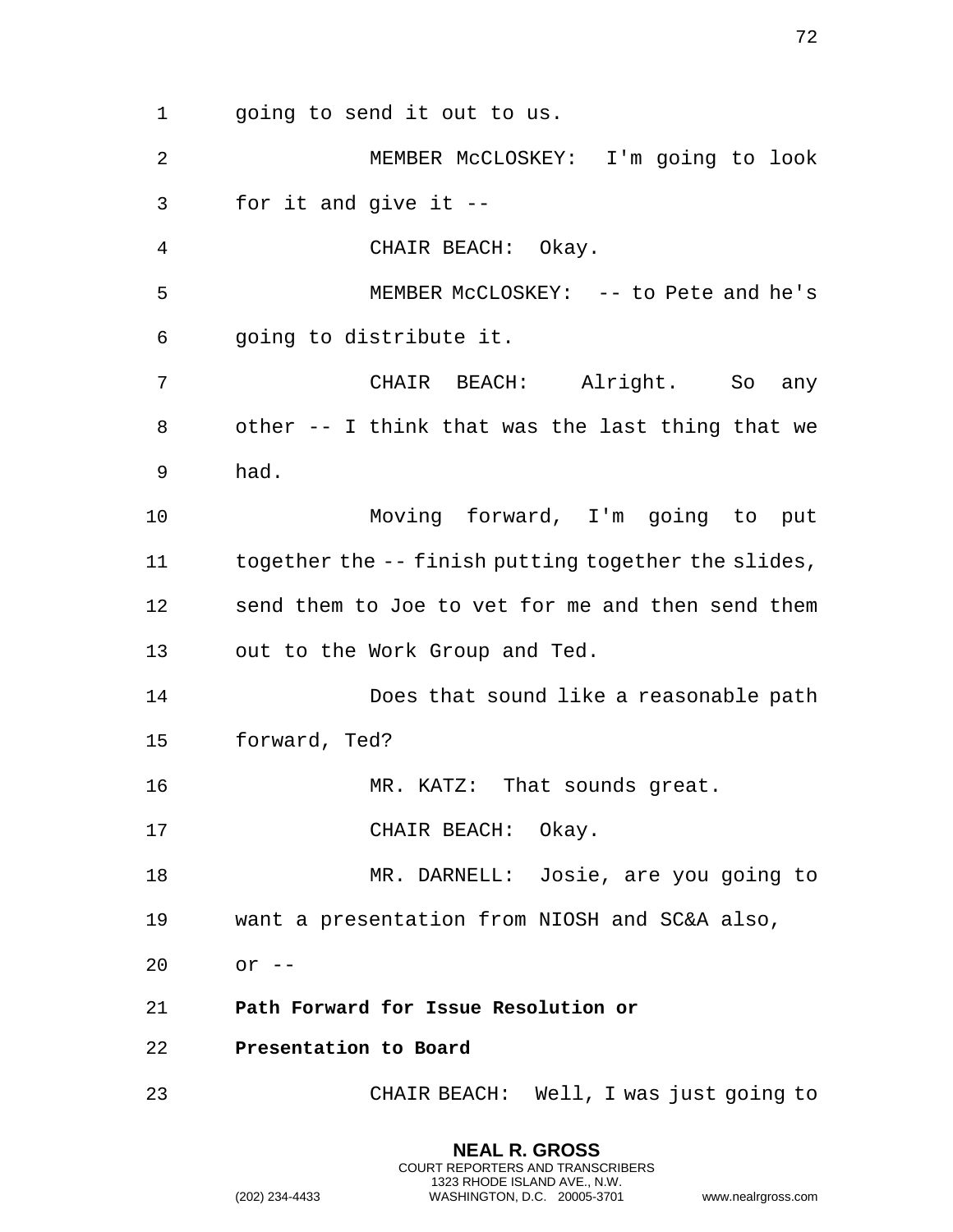1 ask Ted for background documents. I know there's 2 a lot of background documents. Will you send those 3 out to the Board or --

4 MR. KATZ: So this is Ted. So I can 5 share with the Board the updated Site Profile; I'll 6 do that, and the SC&A memo, the more -- most recent 7 one, to review. But otherwise, I think your 8 presentation suffices, Josie. I don't think you 9 really need another presentation from NIOSH on 10 this.

11 CHAIR BEACH: No. No, I would -- 12 MR. KATZ: The Work Group's now closing 13 out its review.

14 CHAIR BEACH: Yes. No, no, I was going 15 to say that I felt that I could go ahead and close 16 out these issues. And then if Joe was hand and 17 anybody else to answer any questions that may 18 arise, then I'm comfortable with just doing the 19 presentation, to answer Pete.

20 MR. KATZ: Yes, absolutely. And Joe 21 I'm sure will be on hand.

22 And I just want to call out Joe. I 23 mean, I think you did an excellent job of running

> **NEAL R. GROSS** COURT REPORTERS AND TRANSCRIBERS 1323 RHODE ISLAND AVE., N.W.

(202) 234-4433 WASHINGTON, D.C. 20005-3701 www.nealrgross.com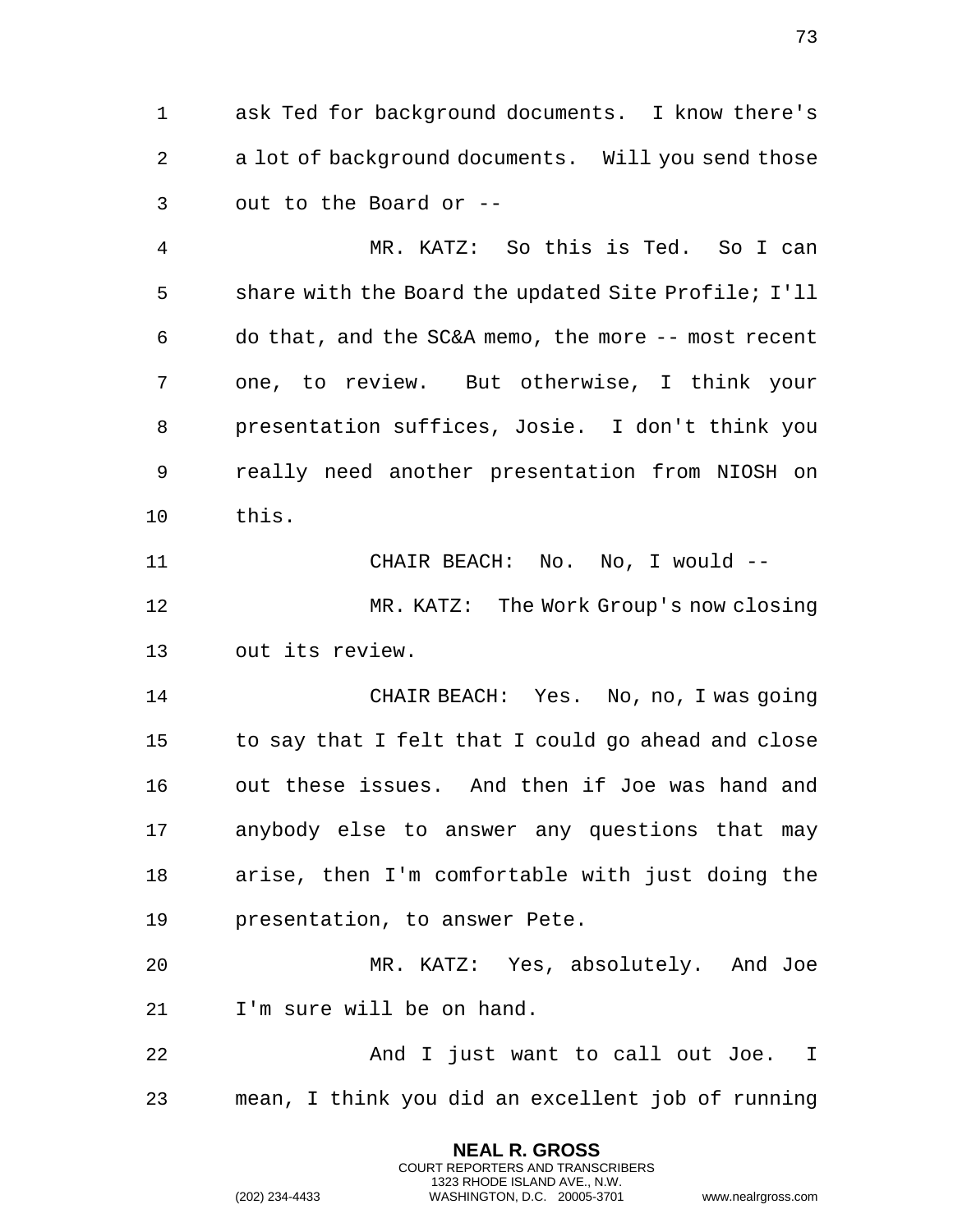1 through the issues in a way that everybody can 2 follow and understand from the transcript, so I 3 really appreciate that.

4 CHAIR BEACH: Yes, I do, too. And I 5 think, if there's nothing else, we can conclude 6 this meeting.

7 MR. KATZ: Yes.

8 CHAIR BEACH: Okay.

9 MR. DARNELL: Just one thing I wanted 10 to let Brad know, that when NIOSH is doing record 11 searches at whatever site, wherever you are in the 12 country, and we do run across things from different 13 sites. Each individual site's information is 14 captured and is added back in. So if we come up 15 with something that's pertinent to Kansas City at 16 some place else that we haven't looked yet or in 17 any future document captures, we'll be collecting 18 that data.

19 MEMBER CLAWSON: And, Pete, this is 20 Brad. I appreciate that and I do understand. And 21 I'd like to take the opportunity to tell NIOSH and 22 SC&A that it's been a pleasure working on this site. 23 And we've been taking on some very complicated

> **NEAL R. GROSS** COURT REPORTERS AND TRANSCRIBERS 1323 RHODE ISLAND AVE., N.W.

(202) 234-4433 WASHINGTON, D.C. 20005-3701 www.nealrgross.com